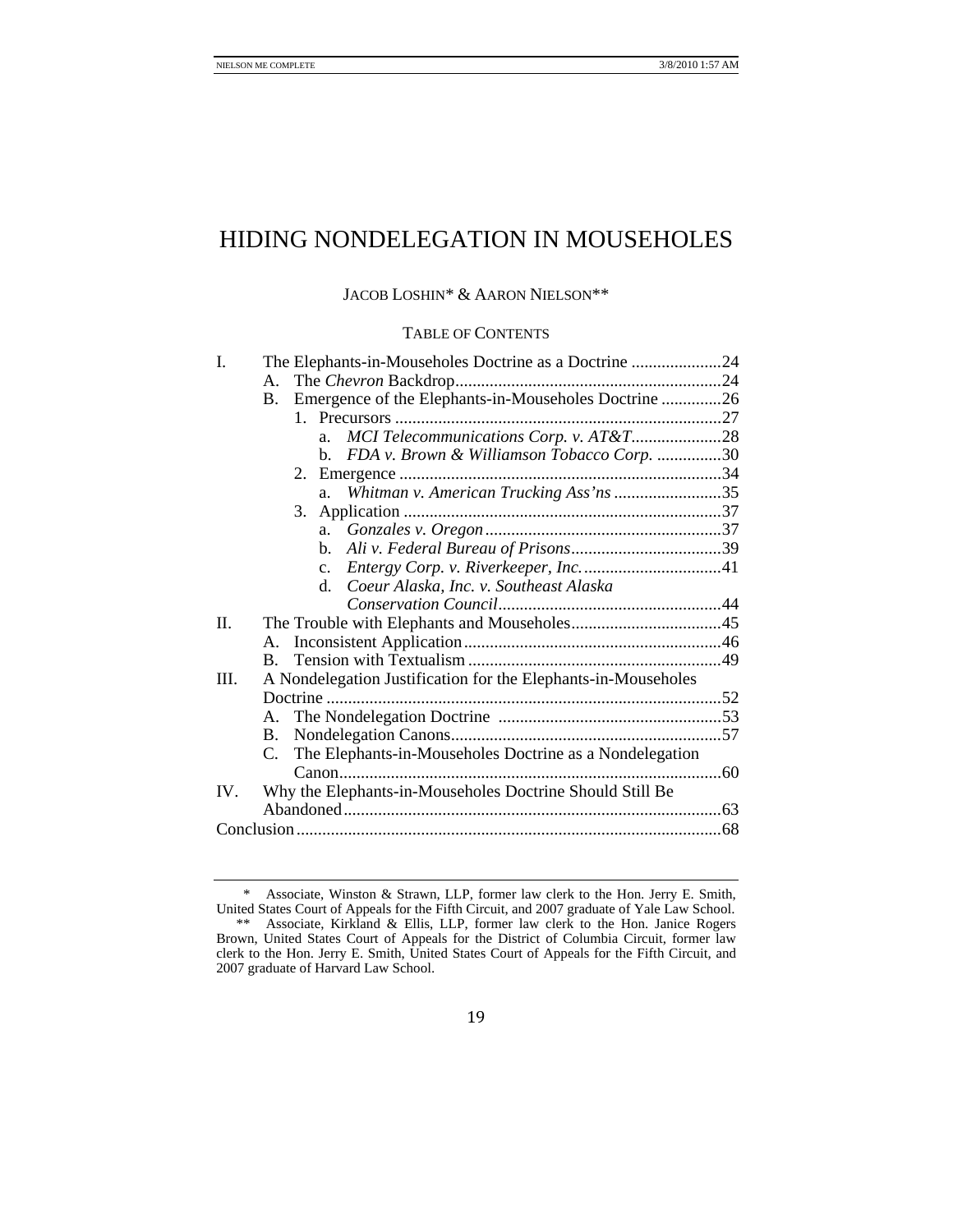Congress . . . does not alter the fundamental details of a regulatory scheme in vague terms or ancillary provisions—it does not, one might say, hide elephants in mouseholes.<sup>1</sup>

Just then [Alice] heard something splashing about in the pool a little way off, and she swam nearer to make out what it was: at first she thought it must be a walrus or hippopotamus, but then she remembered how small she was now, and she soon made out that it was only a mouse, that had slipped in like herself. $^{2}$ 

Under the familiar principles of *Chevron U.S.A. Inc. v. Natural Resources Defense Council, Inc.*,<sup>3</sup> courts apply a two-step inquiry to an agency's interpretation of its statutory authority. First, under Step One, a court asks "whether Congress has directly spoken to the precise question at issue,"<sup>4</sup> and if so, the court "must give effect to the unambiguously expressed intent of Congress."<sup>5</sup> Second, under Step Two, if the statutory provision is ambiguous such that "Congress has not directly addressed the precise question at issue," the court must defer to any "permissible construction of the statute" by the agency<sup>6</sup> and may "reverse [an] agency's decision only if it [is] 'arbitrary, capricious, or manifestly contrary to the statute."<sup>7</sup> On the other hand, if an agency's interpretation of an ambiguous provision is not "arbitrary, capricious, or manifestly contrary to the statute," then a court must defer to the agency's interpretation. All of this is hornbook administrative law and well settled. That is, unless the court discovers an "elephant in a mousehole."

In a series of recent cases, the Supreme Court and various courts of appeals have declined to afford deference to agency interpretations where an agency's proposed interpretation relies on an insufficiently definite statutory provision in order to greatly increase the agency's power—even in situations that would seem to suggest statutory ambiguity and would thus warrant *Chevron* deference. Writing for the Court in *Whitman v. American Trucking Ass'ns*, Justice Scalia explained that incongruous turn:

[R]espondents must show a textual commitment of authority to the EPA to consider costs .... [And] that textual commitment must be a clear one. Congress, we have held, does not alter the fundamental details of a regulatory scheme in vague terms or ancillary provisions—it does not, one

 <sup>1.</sup> Whitman v. Am. Trucking Ass'ns, 531 U.S. 457, 468 (2001).

 <sup>2.</sup> LEWIS CARROLL, THE ANNOTATED ALICE 25 (2000).

 <sup>3. 467</sup> U.S. 837 (1984).

<sup>4</sup>*. Id.* at 842.

<sup>5</sup>*. Id.* at 843.

<sup>6</sup>*. Id.* 

 <sup>7.</sup> Texas Coal. of Cities for Util. Issues v. FCC, 324 F.3d 802, 807 (5th Cir. 2003) (quoting *Chevron*, 467 U.S. at 844).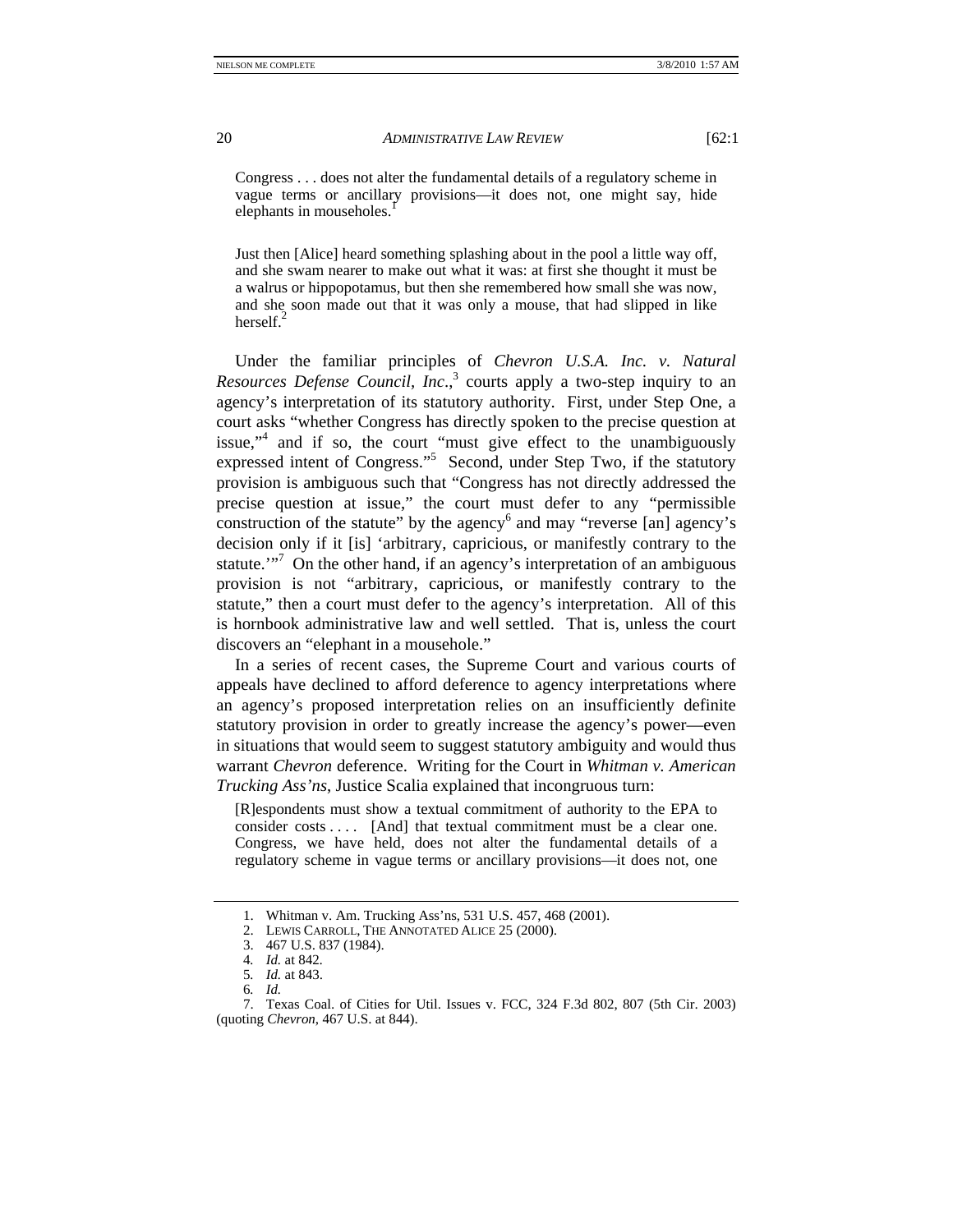might say, hide elephants in mouseholes.<sup>8</sup>

Justice Scalia's colorful image begot a departure from traditional *Chevron* principles which we dub the elephants-in-mouseholes doctrine: Where an agency uses "vague terms and ancillary provisions" (the mousehole) to alter "the fundamental details of a regulatory scheme" (the elephant), the agency's assertion of authority is forbidden. In effect, the doctrine requires a clear statement in an obvious place for a significant expansion of regulatory authority. Without such a clear statement, the Court not only does not defer to the agency's interpretation of the statute, but it per se forbids the agency action—even if the agency's interpretation is a reasonable interpretation of ambiguous statutory language.<sup>9</sup>

Although the elephants-in-mouseholes doctrine has made repeated appearances in recent Supreme Court decisions and has begun to take hold in the lower appellate courts, it has yet to be squarely addressed by scholars. What is more, despite the voluminous literature on *Chevron*, the elephants-in-mouseholes doctrine has not been identified or taken seriously *as a doctrine*. 10 This Article presents the first sustained analysis of this maturing doctrine, assessing its origins and implications for administrative law.

Because the elephants-in-mouseholes doctrine subverts the traditional *Chevron* scheme, and because it has arisen in recent politically charged cases, including two contentious environmental cases decided last Term.<sup>11</sup> some have sought to explain these decisions in terms of result-oriented motives.<sup>12</sup> That is not our approach. Taking the elephants-in-mouseholes

 <sup>8. 531</sup> U.S. 457, 468 (2001).

 <sup>9.</sup> This means the *Chevron* two-step is side-stepped, as the elephants-in-mouseholes doctrine does "not say that courts, rather than agencies, will interpret ambiguities. [It] announce[s], far more ambitiously, that ambiguities will be construed so as to reduce the authority of regulatory agencies." Cass R. Sunstein, Chevron *Step Zero*, 92 VA. L. REV. 187, 244 (2006).

<sup>10</sup>*. See, e.g.*, Charles Fried, *Constitutional Doctrine*, 107 HARV. L. REV. 1140, 1149 (1994) (defining *judicial doctrine* as rules that "order[] a course of conduct not by commanding an external goal, but, like an argument, by developing from within that course of conduct, lending to or acknowledging in that conduct a structure whose statement is not exhausted by the statement of the goal to which it may be directed").

<sup>11</sup>*. See* Entergy Corp. v. Riverkeeper, Inc*.*, 129 S. Ct. 1498 (2009) (discussing the authority of the EPA to use "cost–benefit analysis when setting regulatory standards"); *see also* Coeur Alaska, Inc. v. Se. Alaska Conservation Council, 129 S. Ct. 2458 (2009) (assessing the authority of the EPA under the Clean Water Act to allow mines to classify slurry as "fill material").

<sup>12</sup>*. See, e.g.*, Michael Herz, *The Rehnquist Court and Administrative Law*, 99 NW. U. L. REV. 297, 346 (2004) ("The most likely example of pro-industry, anti-regulation conservatism run amok is *Brown & Williamson*, [529 U.S. 120 (2000), an elephants-inmouseholes case] setting aside the FDA's effort to regulate tobacco cigarettes. . . . What is suspicious is that all the Justices largely abandoned their usual methodological preferences . . . . The convenient methodological shifts do suggest that the result was driven by the individual Justices' sympathy, or lack thereof, toward the FDA's undertaking.").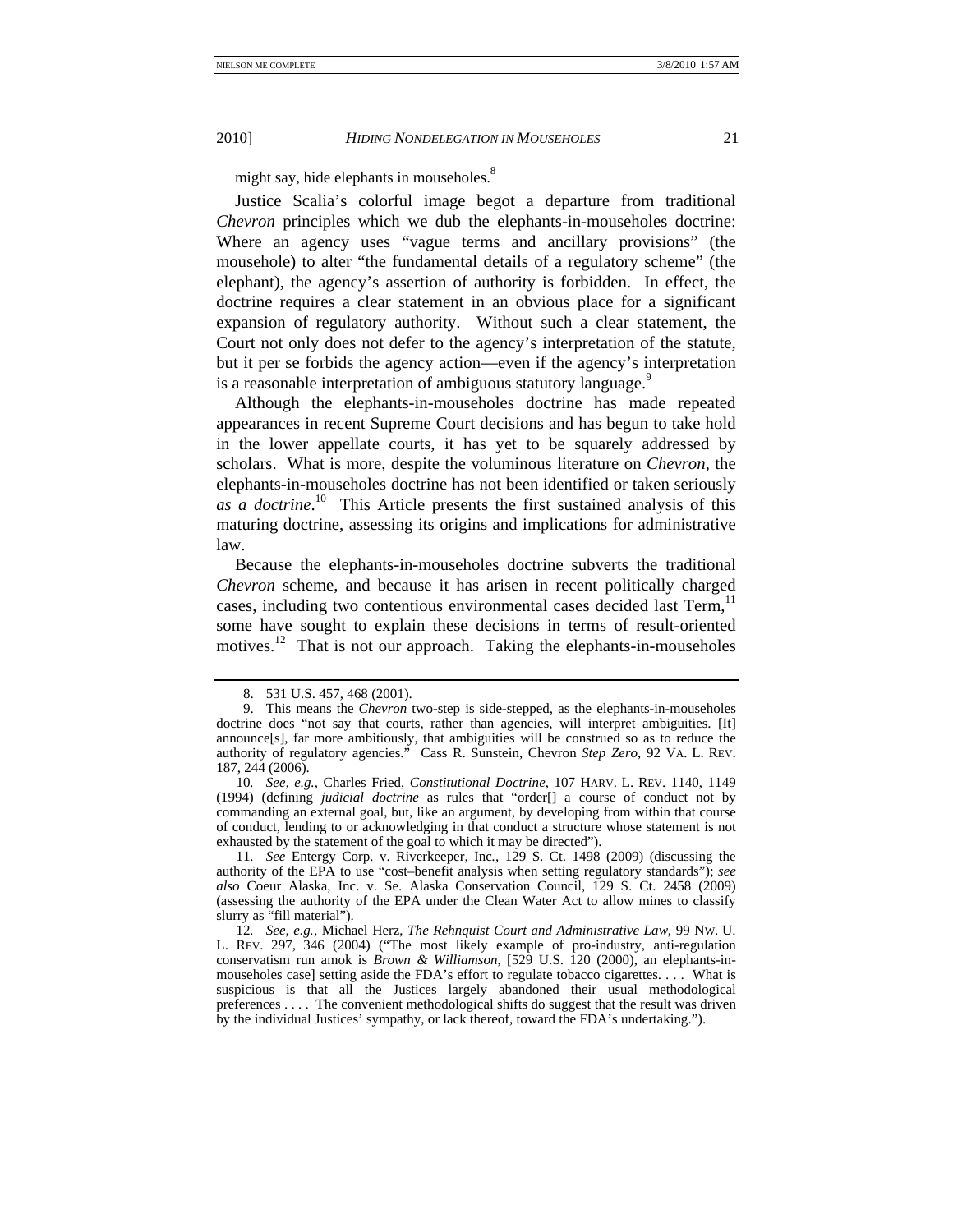doctrine seriously as a doctrine, this Article proposes that the decisions are not driven by judicial whim but instead by long-standing tenets of

administrative law, particularly concerns over excessive delegation to the Executive Branch. We argue, then, that what really lies in the mousehole is neither an elephant nor a mouse—but the ghost of the nondelegation doctrine.

Ever since the *Benzene* case,<sup>13</sup> the Court has sometimes construed statutes narrowly to avoid nondelegation concerns.<sup>14</sup> We argue that the search for elephants in mouseholes is an attempt to "doctrinalize" the *Benzene* approach into a workable test. By creating the elephants-inmouseholes doctrine, the Court has tried to confine the *Benzene* principle to a particular subset of cases, namely, those that *both* (1) involve a "fundamental" or "extraordinary" expansion of regulatory authority *and* (2) are based on a "vague or ancillary" statutory provision. By using this conjunctive test, the Court addresses a discrete class of potential nondelegation violations without enmeshing itself in a much larger and more aggressive campaign against nondelegation in general. Likewise, by using the elephants-in-mouseholes doctrine, which focuses on a statutory scheme's structure, the Court does not itself have to create an intelligible principle for the agency; instead, it can rely on the principle—*Congress's* principle—already contained in the broader statute to understand specific language that may, by itself, appear to have no intelligible principle. But at the same time, because of this conjunctive requirement, the broader the express delegation, the less appropriate the elephants-in-mouseholes doctrine becomes. Thus, the Court did not invoke the elephants-inmouseholes doctrine in *Massachusetts v. EPA*: while no one can reasonably argue that regulating greenhouse gases is not an elephant, the language of the statute was quite broad and so was not a mousehole.<sup>15</sup>

The elephants-in-mouseholes doctrine is thus one instance of what Cass Sunstein has dubbed "nondelegation canons."<sup>16</sup> As with the canons

 <sup>13.</sup> Indus. Union Dep't, AFL–CIO v. Am. Petroleum Inst. (*Benzene*), 448 U.S. 607 (1980) (considering whether the Secretary of Labor had the authority to promulgate regulations related to occupational exposure to benzene).

<sup>14</sup>*. See* Margaret H. Lemos, *The Other Delegate: Judicially Administered Statutes and the Nondelegation Doctrine*, 81 S. CAL. L. REV. 405, 455 n.240 (2008) (listing other cases where the Court has construed statutes narrowly to avoid nondelegation concerns).

 <sup>15. 549</sup> U.S. 497, 497 (2007) ("[T]he Clean Air Act . . . requires that the EPA 'shall by regulation prescribe . . . standards applicable to the emission of any air pollutant from any class . . . of new motor vehicles . . . which in [the EPA Administrator's] judgment cause[s], or contribute[s] to, air pollution . . . reasonably . . . anticipated to endanger public health or welfare.'" (alterations in original)).

<sup>16</sup>*. See generally* Cass R. Sunstein, *Nondelegation Canons*, 67 U. CHI. L. REV. 315, 316 (2000) (arguing that some canons of statutory interpretation are nondelegation canons because "they forbid administrative agencies from making decisions on their own").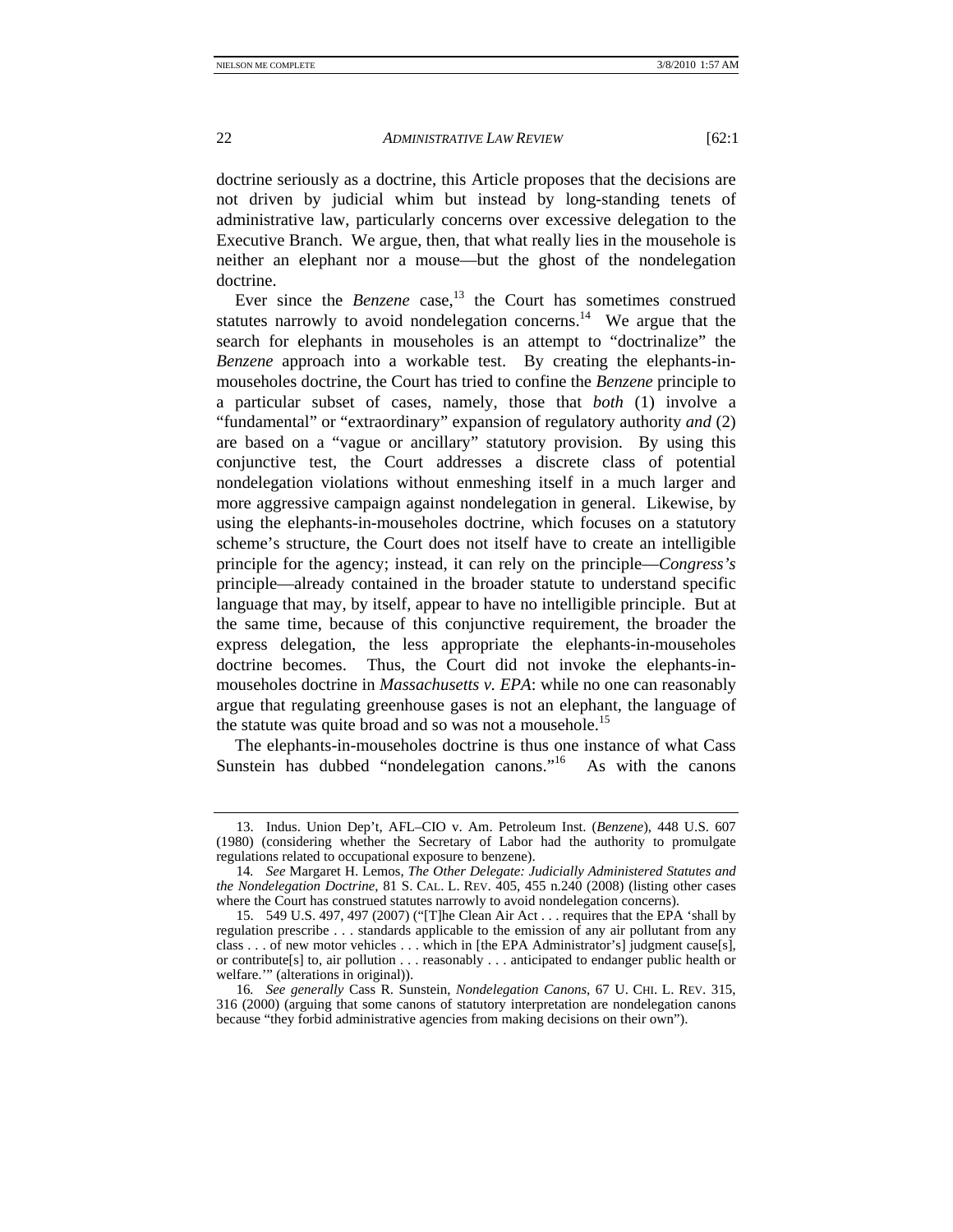Sunstein has identified, the elephants-in-mouseholes doctrine is an attempt to address nondelegation concerns indirectly without actually having to decide whether Congress has delegated too much authority to an agency. Sunstein considers this indirect approach to be a virtue—and famously has argued such "nondelegation canons" are more easily administrable, more consistent with a minimalist judicial role, and more congenial to democracy than is judicial enforcement of the traditional nondelegation doctrine. Contrary to Sunstein's optimism, however, we argue that the elephants-inmouseholes doctrine cannot live up to such lofty ambitions. Instead, in the tradition of John Manning, we argue that though the elephants-inmouseholes doctrine emerges from principled nondelegation apprehension, the doctrine is not a workable reincarnation of the nondelegation doctrine because it is not amendable to consistent application.<sup>17</sup> One judge's mouse is another judge's elephant, and it ever will be so.

In this Article, we evaluate the elephants-in-mouseholes doctrine as a doctrine, i.e., whether it successfully reflects "rules and principles . . . that are capable of statement and that generally guide the decisions of courts, the conduct of government officials, and the arguments and counsel of lawyers."<sup>18</sup> In Part I, we set forth the doctrine's backdrop and then examine the elephants-in-mouseholes line of cases. In Part II, we critique the doctrine in two ways: first, because it is not susceptible to consistent application, and second—and relatedly—because its premise is in tension with textualist modes of statutory interpretation. Given the elephants-inmouseholes doctrine is in large part Justice Scalia's handiwork, this failure to offer bright lines or focus on specific statutory text is surprising.

This does not mean, though, that the Court has crafted the doctrine for political ends. Instead, in Part III, we explain the elephants-in-mouseholes doctrine as a nondelegation canon. The Court is alarmed by excessive delegation but is wary about directly enforcing the nondelegation doctrine—so it looks for more judicially manageable proxies. The elephants-in-mouseholes doctrine is one such proxy, a doctrine announced in the very case, *American Trucking*, where the Court effectively abandoned direct enforcement of the nondelegation doctrine.<sup>19</sup> But just because the elephants-in-mouseholes doctrine rests on valid administrative law principles is not enough to justify its continued use. We thus

<sup>17</sup>*. See generally* John F. Manning, *The Nondelegation Doctrine as a Canon of Avoidance*, 2000 SUP. CT. REV. 223 (2001) (noting that the use of nondelegation canons creates "significant pathologies").

<sup>18</sup>*. See* Fried, *supra* note 10, at 1140; *see also* Richard J. Pierce, Jr., *The Supreme Court's New Hyperterxtualism: An Invitation to Cacophony and Incoherence in the Administrative State*, 95 COLUM. L. REV. 749, 762 (1995) (explaining the Supreme Court's "managerial role" over the lower federal courts).

<sup>19</sup>*. See* 531 U.S. 457, 468 (2001) (adopting the elephants-in-mouseholes doctrine).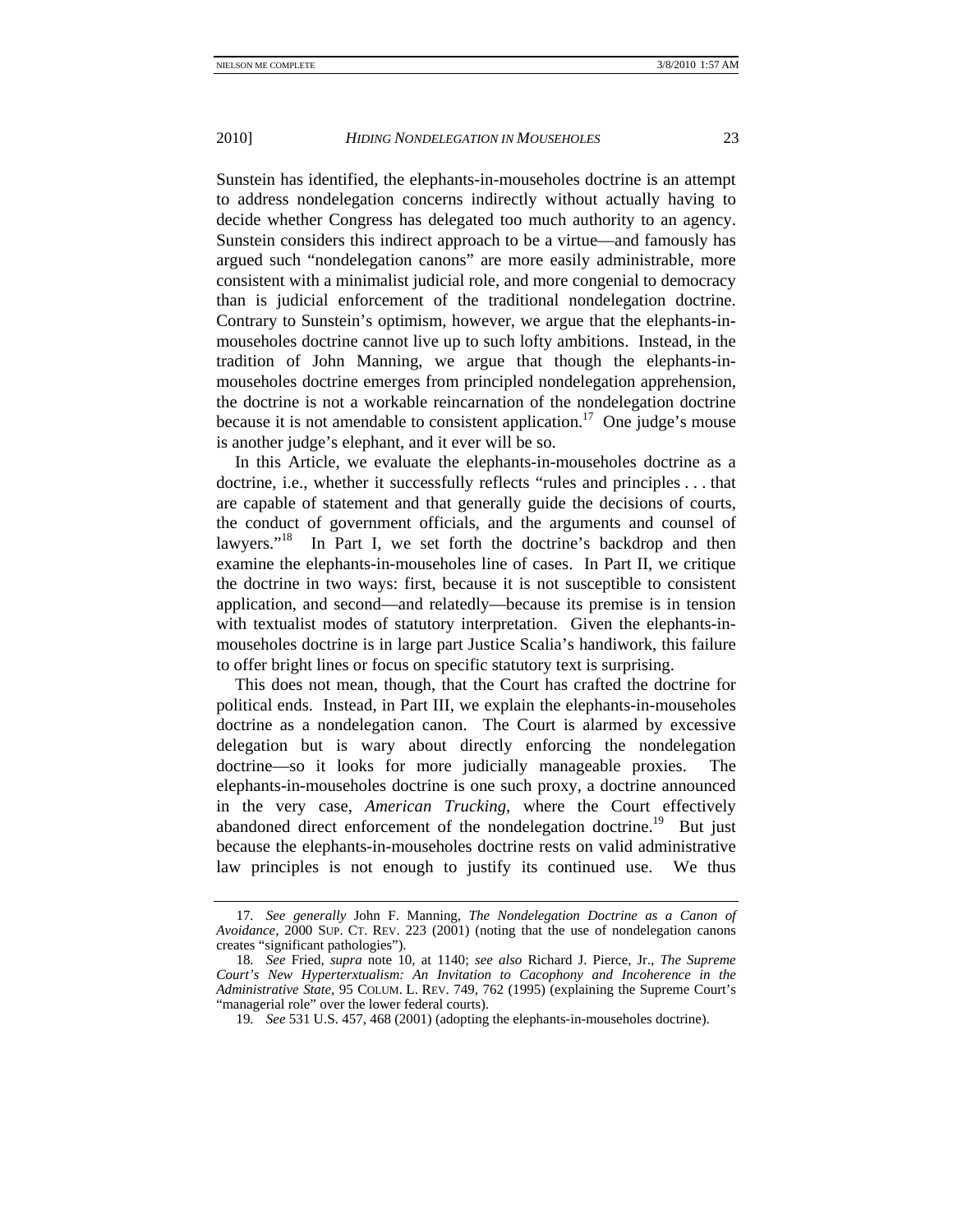reluctantly conclude the elephants-in-mouseholes doctrine should be abandoned as a failed enterprise.

#### I. THE ELEPHANTS-IN-MOUSEHOLES DOCTRINE AS A DOCTRINE

We begin by sketching the origins and evolution of the elephants-inmouseholes doctrine. As with much else in administrative law, the story begins with *Chevron*—a case that reshaped the law by making statutory ambiguity a doctrinal trigger for deference to agencies.20 But *Chevron* begged the important question of what counts as ambiguity. And so the elephants-in-mouseholes doctrine emerged as a mechanism for detecting ambiguity (or, more precisely, the lack thereof). As it evolved, however, the elephants-in-mouseholes doctrine became itself ambiguous. It has suffered from inconsistent application, abetting division far more often than inducing consensus.

#### *A. The* Chevron *Backdrop*

In *Chevron*, the Court reconceptualized how agency interpretations of the statutes they administer are reviewed by federal courts. Instead of trying to find the best judicial interpretation of federal law, as courts do in nearly every other context, the Court began to treat agencies differently. Courts defer to an agency's interpretation so long as it is reasonable<sup>21</sup> though it cannot, of course, be reasonable to read a statute in a way that flatly contradicts the text of the statute, $22$  as understood by using the traditional tools of statutory construction.23

In 1977, Congress amended the Clean Air Act to require certain states "to establish a permit program regulating 'new or modified major stationary sources' of air pollution."<sup>24</sup> After President Reagan was elected, the Environmental Protection Agency (EPA) adopted a plant-wide

<sup>20</sup>*. See* Chevron U.S.A. Inc. v. Natural Res. Def. Council, Inc., 467 U.S. 837, 843 (1984) (noting that where a "statute is silent or ambiguous with respect to the specific issue, the question for the court is whether the agency's answer is based on a permissible construction of the statute").

<sup>21</sup>*. See* Matthew C. Stephenson & Adrian Vermeule, Chevron *Has Only One Step*, 95 VA. L. REV. 597, 598 (2009) (noting that a *Chevron* analysis "calls for a single inquiry into the reasonableness of the agency's statutory interpretation").

<sup>22</sup>*. See id.* at 599 ("If an agency's construction of the statute is contrary to clear congressional intent . . . on the precise question at issue, then the agency's construction is a fortiori not based on a permissible construction of the statute. Step One is therefore nothing more than a special case of Step Two, which implies that all Step One opinions could be written in the language of Step Two." (internal quotations and footnote omitted)).

<sup>23</sup>*. E.g.*, Pharm. Research & Mfrs. of Am. v. Thompson, 251 F.3d 219, 224 (D.C. Cir. 2001) (noting that at Step One, courts must employ all "traditional tools of statutory interpretation," such as "text, structure, purpose, and legislative history").

<sup>24</sup>*. Chevron*, 467 U.S. at 840.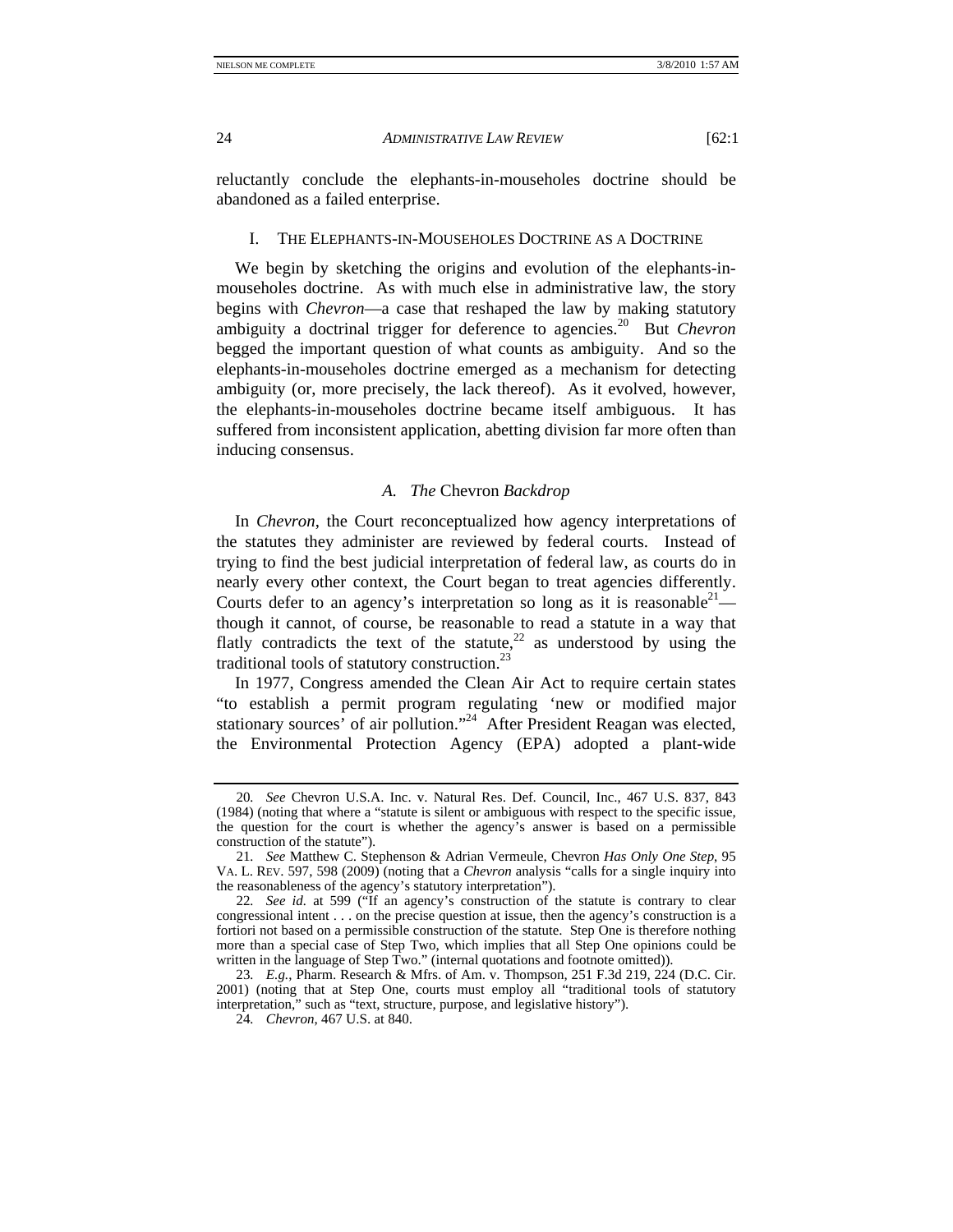definition of *stationary source* such that an existing plant that contained several pollution-emitting devices could install or modify one piece of equipment without triggering the Act's permit requirement if the alteration would not increase the total emissions.<sup>25</sup> The Court unanimously deferred to EPA's interpretation and set out the now-ubiquitous approach for reviewing agency constructions of the statutes they administer:

When a court reviews an agency's construction of the statute which it administers, it is confronted with two questions. First, always, is the question whether Congress has directly spoken to the precise question at issue. If the intent of Congress is clear, that is the end of the matter; for the court, as well as the agency, must give effect to the unambiguously expressed intent of Congress. If, however, the court determines Congress has not directly addressed the precise question at issue, the court does not simply impose its own construction on the statute, as would be necessary in the absence of an administrative interpretation. Rather, if the statute is silent or ambiguous with respect to the specific issue, the question for the court is whether the agency's answer is based on a permissible construction of the statute.<sup>26</sup>

To determine whether the agency's interpretation "is based on a permissible construction of the statute," the Court explained that where "legislative delegation to an agency on a particular question is implicit rather than explicit," the Court would refuse to "substitute its own construction of a statutory provision for a reasonable interpretation made by the administrator of an agency."<sup>27</sup> The Court tied its methodology to political accountability. Recognizing that "[j]udges are not experts in the field, and are not part of either political branch of the Government" and agency action involves "policy preferences,"<sup>28</sup> the Court reasoned that when "Congress has delegated policymaking responsibilities" to an agency, the agency should receive deference. The Court noted,

While agencies are not directly accountable to the people, the Chief Executive is, and it is entirely appropriate for this political branch of the Government to make such policy choices—resolving the competing interests which Congress itself either inadvertently did not resolve, or intentionally left to be resolved by the agency charged with the administration of the statute in light of everyday realities.<sup>2</sup>

According to *Chevron*'s premise, once a statute is deemed ambiguous, making sense of that ambiguity requires more policy choice than interpretive casuistry. And this being so, deference encourages agency accountability, democratic policymaking, and judicial restraint. *Chevron*

<sup>25</sup>*. Id.*

<sup>26</sup>*. Id.* at 842–43 (footnotes omitted).

<sup>27</sup>*. Id.* at 843–44.

<sup>28</sup>*. Id.* at 865.

<sup>29</sup>*. Id.* at 865–66.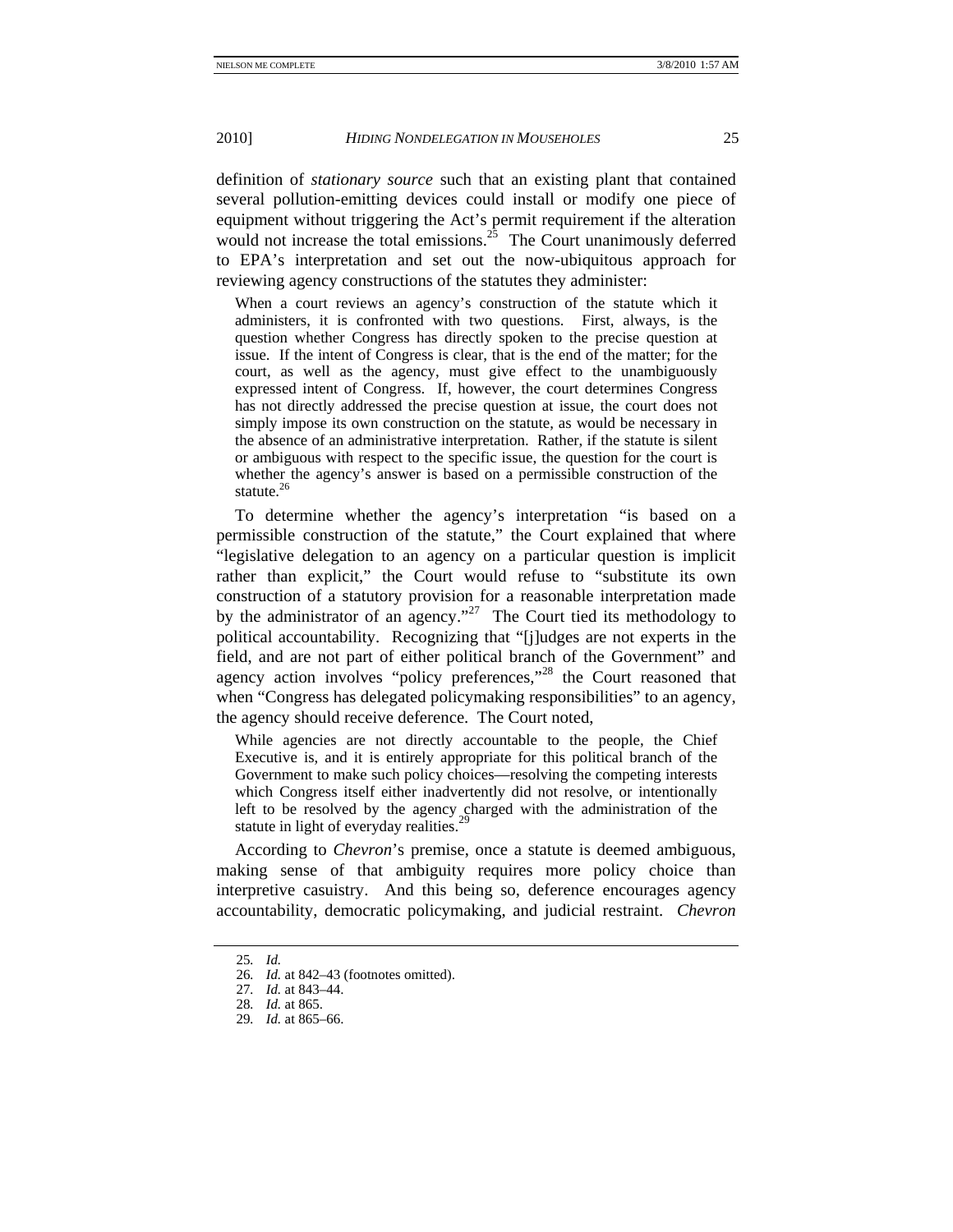thus accords critical doctrinal significance to the concept of ambiguity. But *Chevron* begged an important question: What counts as ambiguity? This bedeviling question has been the subject of countless articles<sup>30</sup> and will surely be the subject of many more.<sup>31</sup> It is, after all, difficult to say,

"what ambiguity *is*; for the word itself is ambiguous. To say a statute is ambiguous could be a claim that ordinary readers of English would disagree about its meaning . . . . Or it could be a private conclusion that, regardless of what others might think, the reader is unsure how best to read the text . . . . " $32$ 

Moreover, for either definition, ambiguity is often a matter of degree. For instance, even statutory provisions that are so clear that unanimous courts can discern their meaning at *Chevron* Step One are not so clear that there is no case at all for the court to decide.<sup>33</sup> By definition, one of the parties at least thinks there is a *chance* that the court will side with him or her. And often lawyers speak of being "[insert number]%" sure about what a statute means. How much uncertainty, then, do we need for a statute to be ambiguous? *Chevron* does not say.34

#### *B. Emergence of the Elephants-in-Mouseholes Doctrine*

The elephants-in-mouseholes doctrine emerged as one doctrinal tool for solving *Chevron*'s ambiguity problem. As we will see, however, it is a tool of questionable utility for that original purpose. Although the doctrine is purportedly a canon for discerning clarity in a statute, the doctrine is often

<sup>30</sup>*. See, e.g.*, Thomas J. Miles & Cass R. Sunstein, *Do Judges Make Regulatory Policy? An Empirical Investigation of* Chevron, 73 U. CHI. L. REV. 823 (2006) (discussing the role of political judgments in judicial review of agency interpretations of law due to the ambiguities of statutory language in congressional provisions).

<sup>31</sup>*. See, e.g.*, Ward Farnsworth, Dustin F. Guzior & Anup Malani, *Ambiguity About Ambiguity: An Empirical Inquiry into Legal Interpretation*, J. LEGAL ANALYSIS (forthcoming), *available at* SSRN: http://ssrn.com/abstract=1441860 (investigating how ambiguity in statutes affect judicial review and statutory interpretations based on the policy preferences of judges themselves).

<sup>32</sup>*. See id.* at 4.

<sup>33</sup>*. See* Harry T. Edwards & Michael A. Livermore, *Pitfalls of Empirical Studies That Attempt to Understand the Factors Affecting Appellate Decisionmaking*, 58 DUKE L.J. 1895, 1974 app. B (2009) (compiling data in a table titled *A Sample of Unanimous Decisions Involving "Mixed Panels" Reviewing Complicated and Important Administrative Agency Actions September 2000–July 2008*); *id.* at 1943 n.184 ("Administrative Office of the Courts data on the D.C. Circuit show that dissent rates hover from below 5 percent to 10 percent of cases for which opinions were written.").

 <sup>34.</sup> It is beyond the scope of this Article to delve *too* deeply into the issue of ambiguity. There are, of course, well-documented theoretical difficulties with an ambiguousness standard. *See, e.g.*, Stephen Breyer, *Judicial Review of Questions of Law and Policy*, 38 ADMIN. L. REV. 363, 379 (1986). It is not this Article's intent to wade into those issues. It is sufficient for our purposes that the elephants-in-mouseholes doctrine seems to be doing something more than the Court's ordinary tests for ambiguousness. *See* Manning, *supra* note 17, at 233 (asserting that the Court exercises a certain policymaking discretion when reviewing an agency's interpretation of a statute).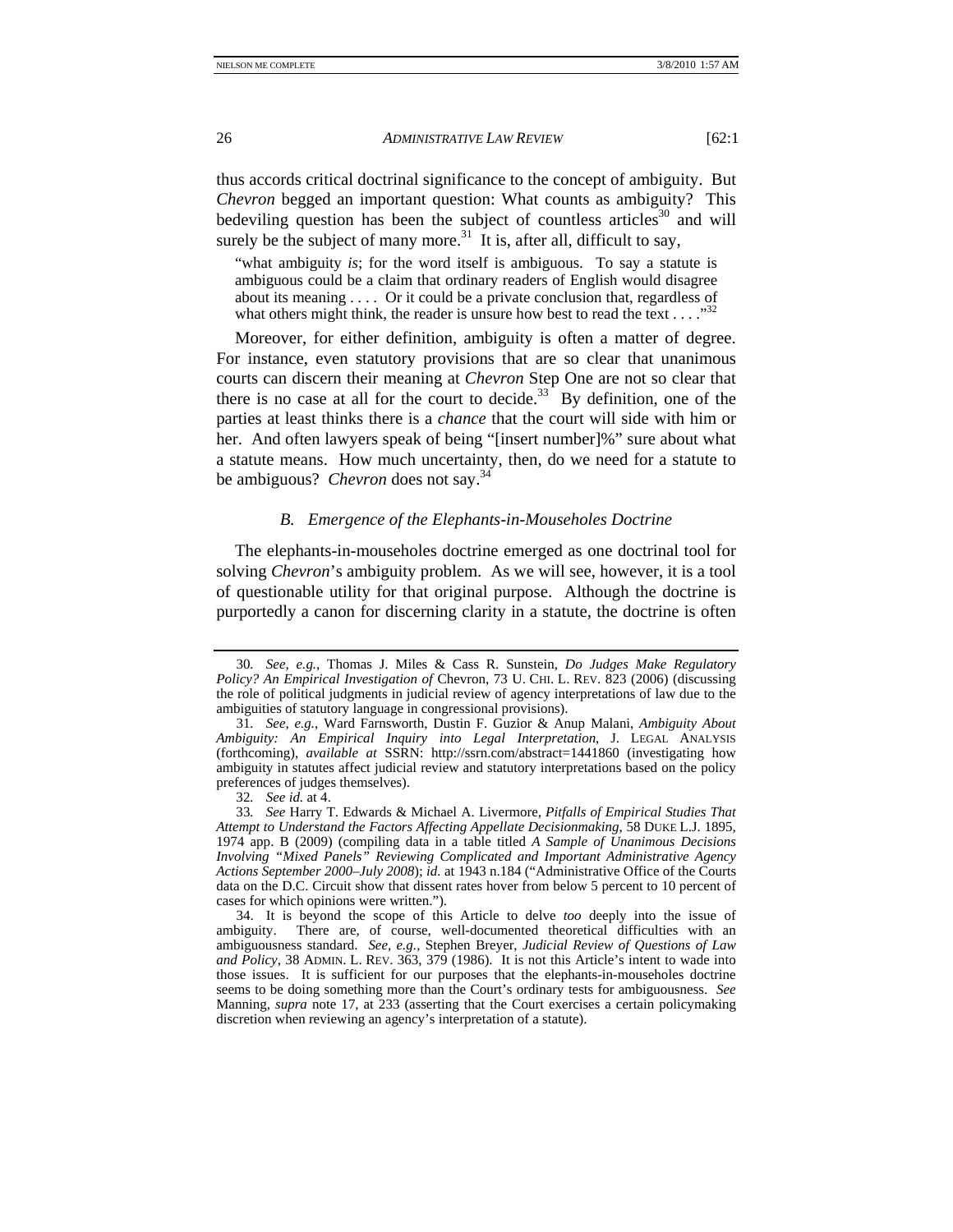applied in cases where many members of the Court believe a statute is ambiguous, and their dissenting arguments are not obviously misguided. Moreover, the fact that individual Justices themselves seem to be inconsistent from case to case suggests the elephants-in-mouseholes doctrine can be used to impose clear meaning rather than discern it.

The Supreme Court first expressly announced the doctrine in *American Trucking*, declaring that Congress "does not alter the fundamental details of a regulatory scheme in vague terms or ancillary provisions—it does not, one might say, hide elephants in mouseholes."  $35\overline{B}$  But what might appear at first blush to be merely a pithy phrase—yet another striking animal image by the wordsmith Scalia<sup>36</sup>—is much more than that. The elephants-inmouseholes doctrine emerged from a pair of the most controversial administrative law cases of the last twenty years. And the doctrine has matured, having been repeatedly applied by both the Supreme Court<sup>37</sup> and the courts of appeals. $38$ 

## *1. Precursors*

As authority for the elephants-in-mouseholes doctrine, Justice Scalia for the *American Trucking* Court cited two cases: *MCI Telecommunications Corp. v. American Telephone & Telegraph Co*. 39 and *FDA v. Brown & Williamson Tobacco Corp*. 40 These citations should raise eyebrows because the opinions are notorious in administrative law circles. Neither

37*. See supra* Part I.B.

 <sup>35.</sup> Whitman v. Am. Trucking Ass'ns, 531 U.S. 457, 468 (2001).

<sup>36</sup>*. See* FCC v. Fox Television Stations, Inc., 129 S. Ct. 1800, 1817 (2009) (Scalia, J., concurring) ("There is no reason to magnify the separation-of-powers dilemma posed by the Headless Fourth Branch by letting Article III judges—like jackals stealing the lion's kill expropriate some of the power that Congress has wrested from the unitary Executive." (citation omitted)); Morrison v. Olson, 487 U.S. 654, 699 (1988) (Scalia, J., dissenting) ("Frequently an issue of this sort will come before the Court clad, so to speak, in sheep's clothing: the potential of the asserted principle to effect important change in the equilibrium of power is not immediately evident, and must be discerned by a careful and perceptive analysis. But this wolf comes as a wolf."). *See generally* Charles Fried, *Manners Makyth Man: The Prose Style of Justice Scalia*, 16 HARV. J.L. & PUB. POL'Y 529, 530 (1993) (praising Justice Scalia for the "magical conciseness" he exhibits in his opinions).

<sup>38</sup>*. Compare* Am. Bar Ass'n v. FTC, 430 F.3d 457, 469 (D.C. Cir. 2005) (finding an elephant-in-mousehole where Federal Trade Commission claimed authority under financial consumer privacy statute to regulate attorneys in the practice of law), *with* Am. Fed'n of Gov't Employees, AFL–CIO v. Gates, 486 F.3d 1316, 1324–25 (D.C. Cir. 2007) (finding no elephant-in-mousehole where Department of Defense claimed authority under National Defense Authorization Act to curtail collective bargaining with civilian employees), *and*  NISH v. Rumsfeld, 348 F.3d 1263, 1269 (10th Cir. 2003) (holding "[w]e simply do not see the elephant in the mousehole" where the military claimed statutory authority to give blind vendors priority in awarding mess hall contracts).

 <sup>39. 512</sup> U.S. 218 (1994).

 <sup>40. 529</sup> U.S. 120 (2000).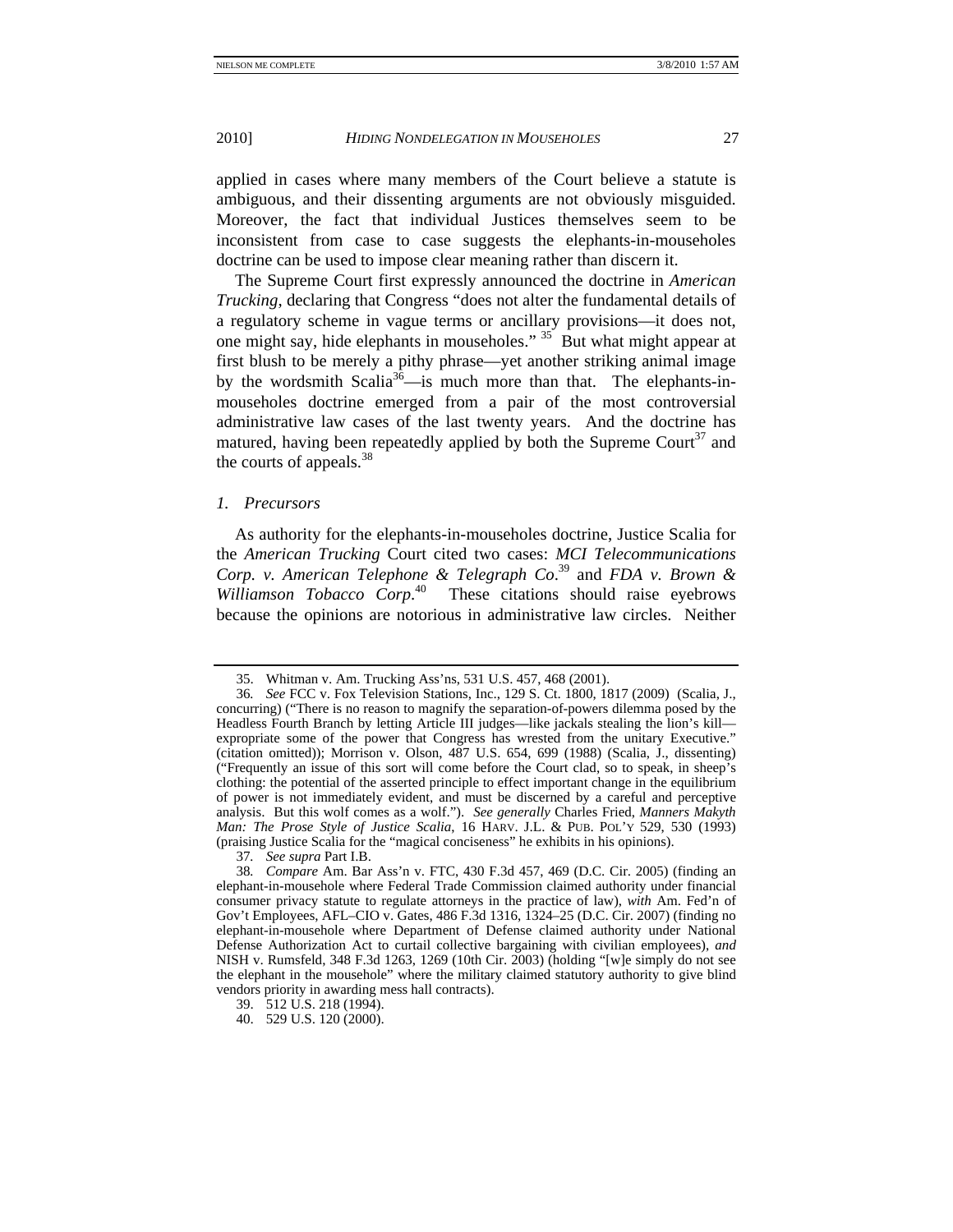was a "boring case"—both affected administrative law in profound ways.<sup>41</sup> Given the extensive commentary these particular decisions have generated, it is not unlikely that Scalia's reference to both of them at once was intended to make a broad point to the legal community.

## *a.* MCI Telecommunications Corp. v. AT&T

In *MCI*, the Court was called upon to decide whether the Federal Communications Commission (FCC or Commission) abused its authority by permitting "nondominant long-distance carriers" to bypass having to file rates while a dominant long-distance carrier—AT&T—still had to file them.<sup>42</sup> Justice Scalia, wielding the pen for a divided Court, gave the history of the filed-rate requirement, noting, "When Congress created the Commission in 1934, AT&T, through its vertically integrated Bell system, held a virtual monopoly over the Nation's telephone service. The Communications Act of 1934 . . . authorized the Commission to regulate the rates charged for communication services to ensure that they were reasonable and nondiscriminatory."<sup>43</sup> As part of that regulatory regime, § 203 of the Act required "common carriers [to] file their rates with the Commission and charge only the filed rate."<sup>44</sup>

As often happens, the world changed, but the statute did not. "In the 1970's, technological advances reduced the entry costs for competitors of AT&T in the market for long distance telephone service, [and] [t]he Commission, recognizing the feasibility of greater competition, [therefore] passed regulations to facilitate competitive entry.<sup> $1/45$ </sup> Relying on its statutory authority to "modify" rate-filing requirements, the Commission relieved "nondominant carriers" of the requirement to file while retaining the requirement for "dominant carriers"—of which AT&T was the only one. In practical effect, this "amounted to a distinction between AT&T and everyone else."46

The Court sided with AT&T, concluding that the statutory authority to "modify" did not permit "basic and fundamental changes" to the statutory

 <sup>41.</sup> Neil M. Richards, *The Supreme Court Justice & "Boring" Cases*, 4 GREEN BAG 2D 401, 403 (2001) (defining "boring cases" as those "requiring technical legal analysis such as statutory interpretation and doctrinal analysis" without much impact on "interesting" areas of law and commenting on some examples of such cases).

 <sup>42. 512</sup> U.S. at 220.

<sup>43</sup>*. Id.*

<sup>44</sup>*. Id.*

<sup>45</sup>*. Id.* Indeed, "some urged that the continuation of extensive tariff filing requirements served only to impose unnecessary costs on new entrants and to facilitate collusive pricing." *Id.*

<sup>46</sup>*. Id.* at 221.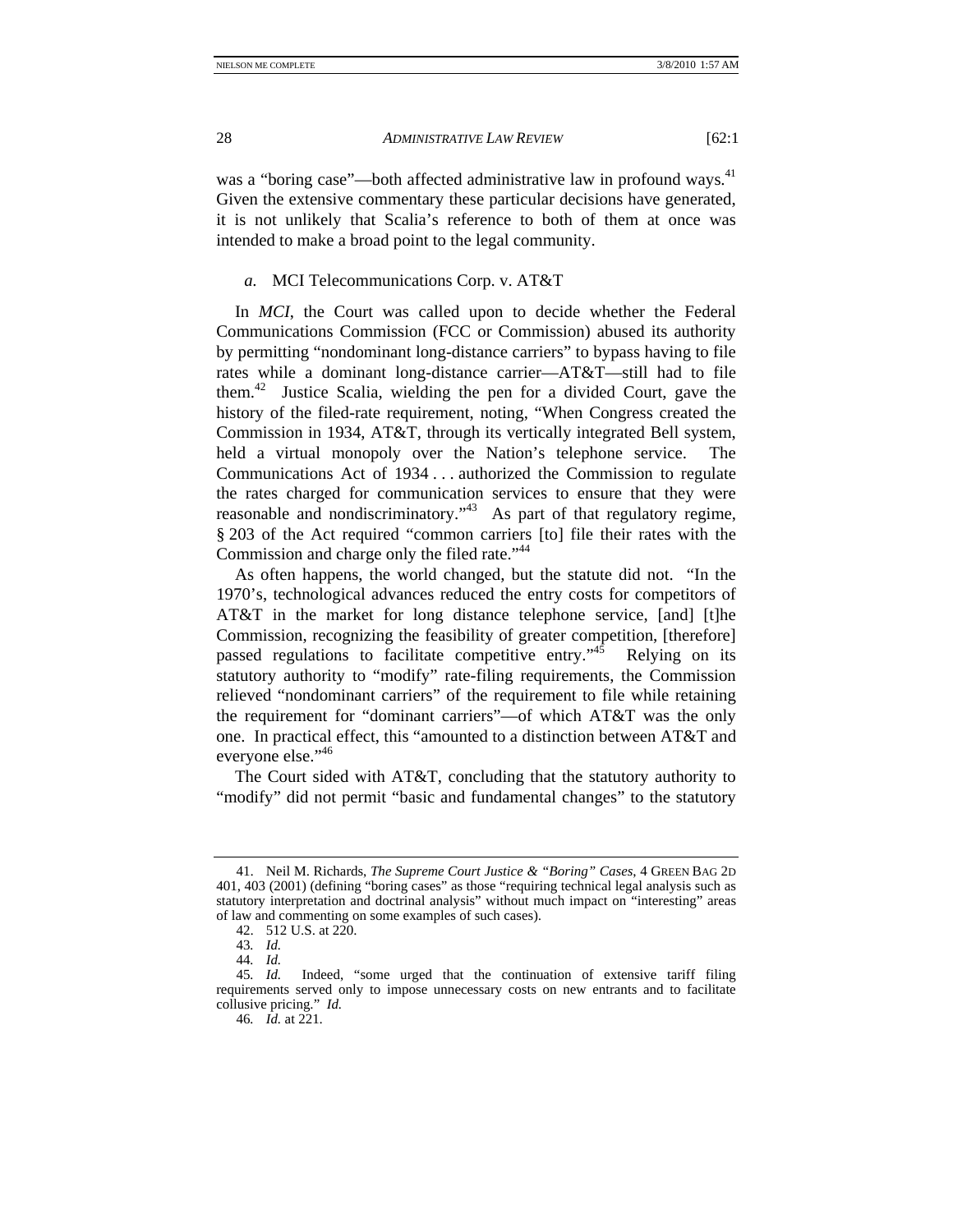scheme.<sup>47</sup> In über-textualist form, Justice Scalia instructed that "[t]he word 'modify'—like a number of other English words employing the root 'mod-' (deriving from the Latin word for 'measure'), such as 'moderate,' 'modulate,' 'modest,' and 'modicum'—has a connotation of increment or limitation."48 The Court discounted *Webster's Third New International Dictionary*—which defined *modify*, inter alia, as "to make a basic or important change in"—observing the dictionary is "widely criticized for its portrayal of common error as proper usage"; that its definitions are inconsistent; that it contradicts other dictionaries; and that, in any case, "[i]n 1934, when the Communications Act became law—the most relevant time for determining a statutory term's meaning—Webster's Third was not yet even contemplated."49 Thus, the Court held that the word *modify* was unambiguous and rejected the Commission's rule at *Chevron* Step One, even in the face of conflicting dictionaries. $50$ 

Having resolved the dueling dictionaries, the *MCI* Court went on to reason, "Since an agency's interpretation of a statute is not entitled to deference when it goes beyond the meaning that the statute can bear, the Commission's permissive detariffing policy can be justified only if it makes a less than radical or fundamental change in the Act's tariff-filing requirement."<sup>51</sup> But what is "a less than radical or fundamental" change? To answer, Scalia explained that "[f]or the body of a law, as for the body of a person, whether a change is minor or major depends to some extent upon the importance of the item changed to the whole. Loss of an entire toenail is insignificant; loss of an entire arm tragic. The tariff-filing requirement is, to pursue this analogy, the heart of the common-carrier section of the Communications Act."<sup>52</sup> Consequently, "It is highly unlikely that Congress would leave the determination of whether an industry will be entirely, or even substantially, rate-regulated to agency discretion—and even more unlikely that it would achieve that through such a subtle device as permission to 'modify' rate-filing requirements.<sup>55</sup> Though expressing sympathy with the Commission's policy goal of encouraging more-robust telecommunications competition, Scalia closed by accusing the agency of introducing "a whole new regime of regulation (or of free-market competition), which may well be a better regime but is not the one that

<sup>47</sup>*. Id.* at 225.

<sup>48</sup>*. Id.* 

<sup>49</sup>*. Id.* at 225−28 & n.8 (citation omitted).

 <sup>50.</sup> This aspect of the decision has been severely criticized as contrary to the principles of *Chevron*. *See, e.g.*, Pierce, *supra* note 18, at 757–58.

 <sup>51. 512</sup> U.S. at 229 (citations omitted).

<sup>52</sup>*. Id.*

<sup>53</sup>*. Id.* at 231.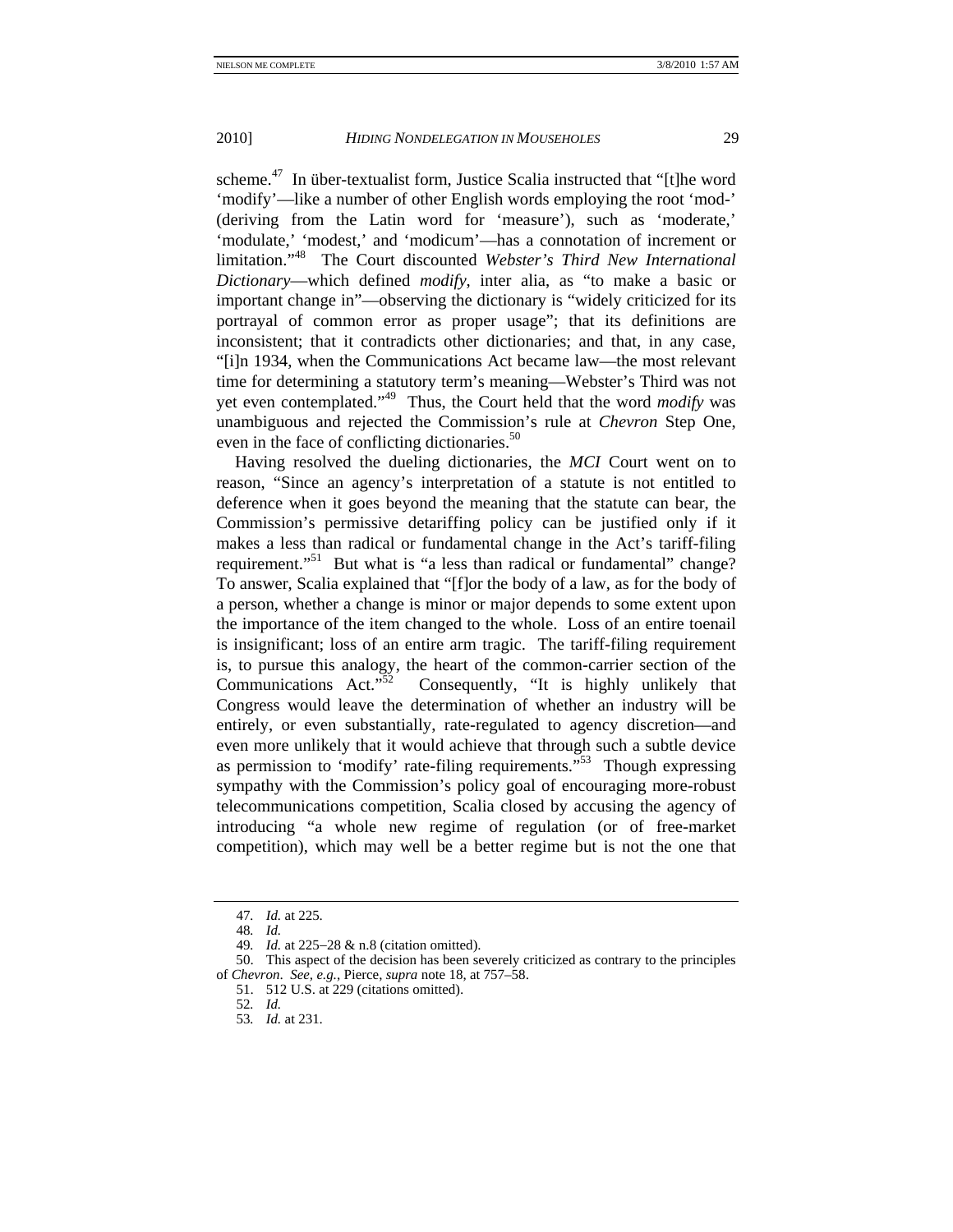Congress established."54

Justice Stevens, joined by Justices Blackmun and Souter, dissented. Stevens first noted, "The Communications Act of 1934 . . . gives the FCC unusually broad discretion to meet new and unanticipated problems in order to fulfill its sweeping mandate 'to make available, so far as possible, to all the people of the United States, a rapid, efficient, Nation-wide and world-wide wire and radio communication service with adequate facilities at reasonable charges,'"55 and the "Court's consistent interpretation of the Act has afforded the Commission ample leeway to interpret and apply its statutory powers and responsibilities."56 Because, according to Justice Stevens, Congress specifically intended this flexibility, "it is quite wrong to suggest that the mere process of filing rate schedules—rather than the substantive duty of reasonably priced and nondiscriminatory service—is 'the heart of the common-carrier section of the Communications Act.'"57

The dissent next took on the meaning of *modify*, explaining that "[e]ven if the sole possible meaning of 'modify' were to make 'minor' changes," "[w]hen § 203 is viewed as part of a statute whose aim is to constrain monopoly power, the Commission's decision to exempt nondominant carriers is a rational and 'measured' adjustment to novel circumstances one that remains faithful to the core purpose of the tariff-filing section."58 Justice Stevens also noted *modify* is "defined in Webster's Collegiate Dictionary as meaning 'to limit or reduce in extent or degree,'" and he explained, with that definition in mind, "The Commission's permissive detariffing policy fits comfortably within this common understanding of the term."<sup>59</sup> Then, referring back to the political accountability grounds underlying *Chevron*, Stevens observed,

Even if the 1934 Congress did not define the scope of the Commission's modification authority with perfect scholarly precision, this is surely a paradigm case for judicial deference to the agency's interpretation, particularly in a statutory regime so obviously meant to maximize administrative flexibility. Whatever the best reading of § 203(b)(2), the Commission's reading cannot in my view be termed unreasonable.<sup>60</sup>

*b.* FDA v. Brown & Williamson Tobacco Corp.

In the even more well-known case of *Brown & Williamson*, the Court confronted whether the Food and Drug Administration (FDA), pursuant to

<sup>54</sup>*. Id.* at 234.

<sup>55</sup>*. Id.* at 235 (Stevens, J., dissenting) (quoting 47 U.S.C. § 151 (1994)).

<sup>56</sup>*. Id.*

<sup>57</sup>*. Id.* at 237.

<sup>58</sup>*. Id.* at 241.

<sup>59</sup>*. Id.* at 241–42 (footnote and citation omitted).

<sup>60</sup>*. Id.* at 244 (footnote omitted).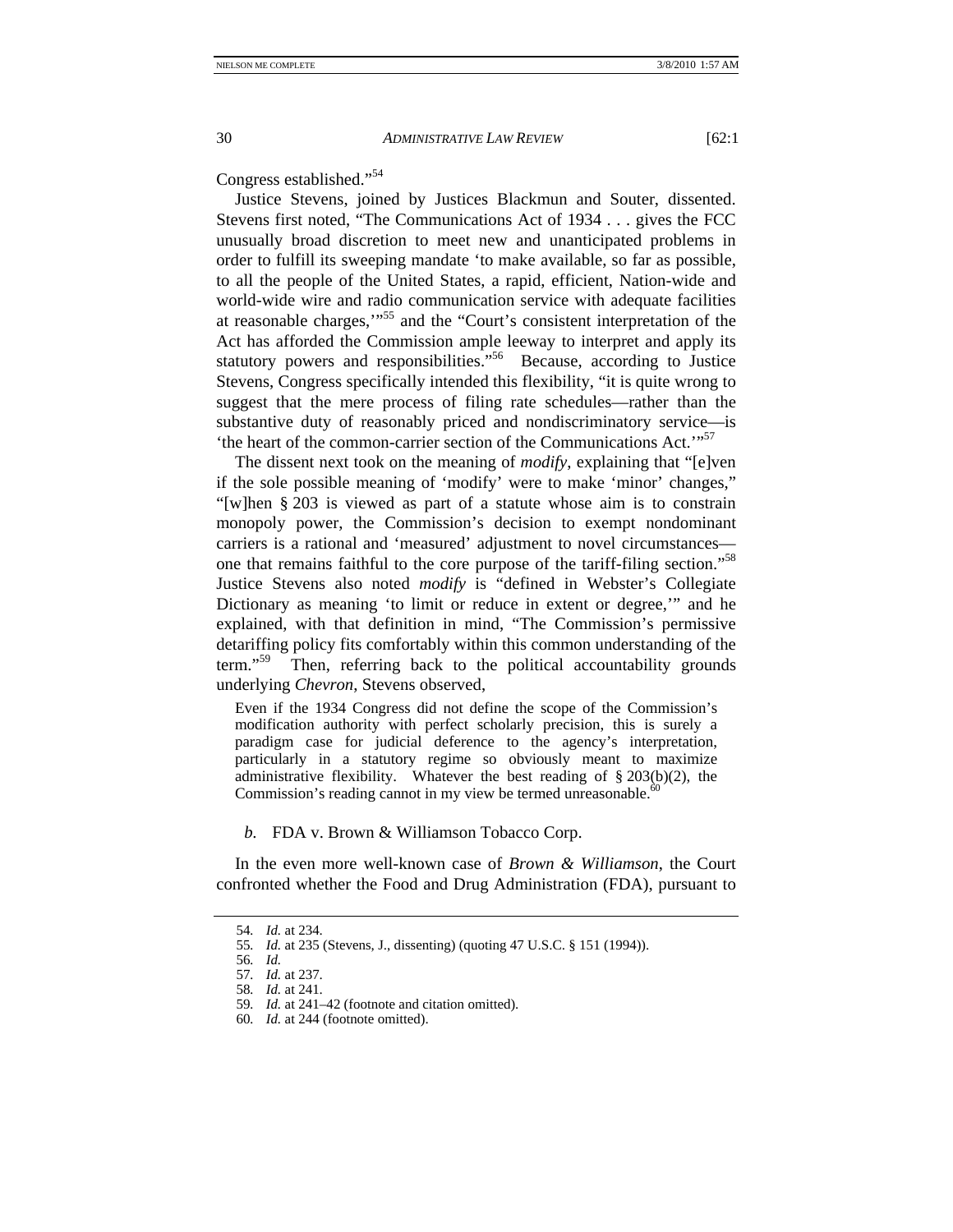its authority to regulate "drugs" and "devices" under the Food, Drug, and Cosmetic Act (FDCA), could regulate tobacco. The Court said no, despite a very strong textual argument to the contrary. In fact, the Court openly acknowledged its construction of the Act was "extraordinary."61

The text is expansive:

The Act defines "drug" to include "articles (other than food) intended to affect the structure or any function of the body." It defines "device," in part, as "an instrument, apparatus, implement, machine, contrivance, . . . or other similar or related article  $\ldots$  which is  $\ldots$  intended to affect the structure or any function of the body."<sup>62</sup>

It also "grants the FDA the authority to regulate so-called 'combination products,' which 'constitute a combination of a drug, device, or biological product.'"63 Looking at this broad language, the Clinton Administration saw an opportunity to effect policy—the regulation of tobacco—without having to navigate a hostile Congress.<sup>64</sup> To the President, the FDA did not need more power; Congress had already given enough. Thus, "On August 11, 1995, the FDA published a proposed rule concerning the sale of cigarettes and smokeless tobacco to children and adolescents,"65 and "determined that nicotine is a 'drug' and that cigarettes and smokeless tobacco are 'drug delivery devices,' and therefore it had jurisdiction under the FDCA to regulate tobacco products as customarily marketed—that is, without manufacturer claims of therapeutic benefit."<sup>66</sup>

In the regulations that followed, the FDA stopped short of forbidding tobacco sales. Instead, it created three broad types of restrictions. First, the regulations beefed up the protections against underage smoking.<sup>67</sup> Second, they restricted how tobacco could be advertised.68 Finally, "The labeling

65*. Brown & Williamson*, 529 U.S. at 126.

66*. Id.* at 127.

67*. Id.* at 128 ("The access regulations prohibit[ed] the sale of cigarettes or smokeless tobacco to persons younger than 18; require[d] retailers to verify through photo identification the age of all purchasers younger than 27; prohibit[ed] the sale of cigarettes in quantities smaller than 20; prohibit[ed] the distribution of free samples; and prohibit[ed] sales through self-service displays and vending machines except in adult-only locations.").

68*. Id.* at 128–29 ("The promotion regulations require[d] that any print advertising appear in a black-and-white, text-only format unless the publication in which it appears is read almost exclusively by adults; prohibit[ed] outdoor advertising within 1,000 feet of any public playground or school; prohibit[ed] the distribution of any promotional items, such as T-shirts or hats, bearing the manufacturer's brand name; and prohibit[ed] a manufacturer from sponsoring any athletic, musical, artistic, or other social or cultural event using its

 <sup>61.</sup> FDA v. Brown & Williamson Tobacco Corp., 529 U.S. 120, 159 (2000).

<sup>62</sup>*. Id.* at 126 (quoting 21 U.S.C. § 321 (1994)) (first alteration in original) (citation omitted).

<sup>63</sup>*. Id.*

<sup>64</sup>*. See, e.g.*, Elena Kagan, *Presidential Administration*, 114 HARV. L. REV. 2245, 2248 (2001) ("Faced . . . with a hostile Congress . . . Clinton . . . turned to the bureaucracy to achieve, to the extent it could, the full panoply of his domestic policy goals [including tobacco regulation].").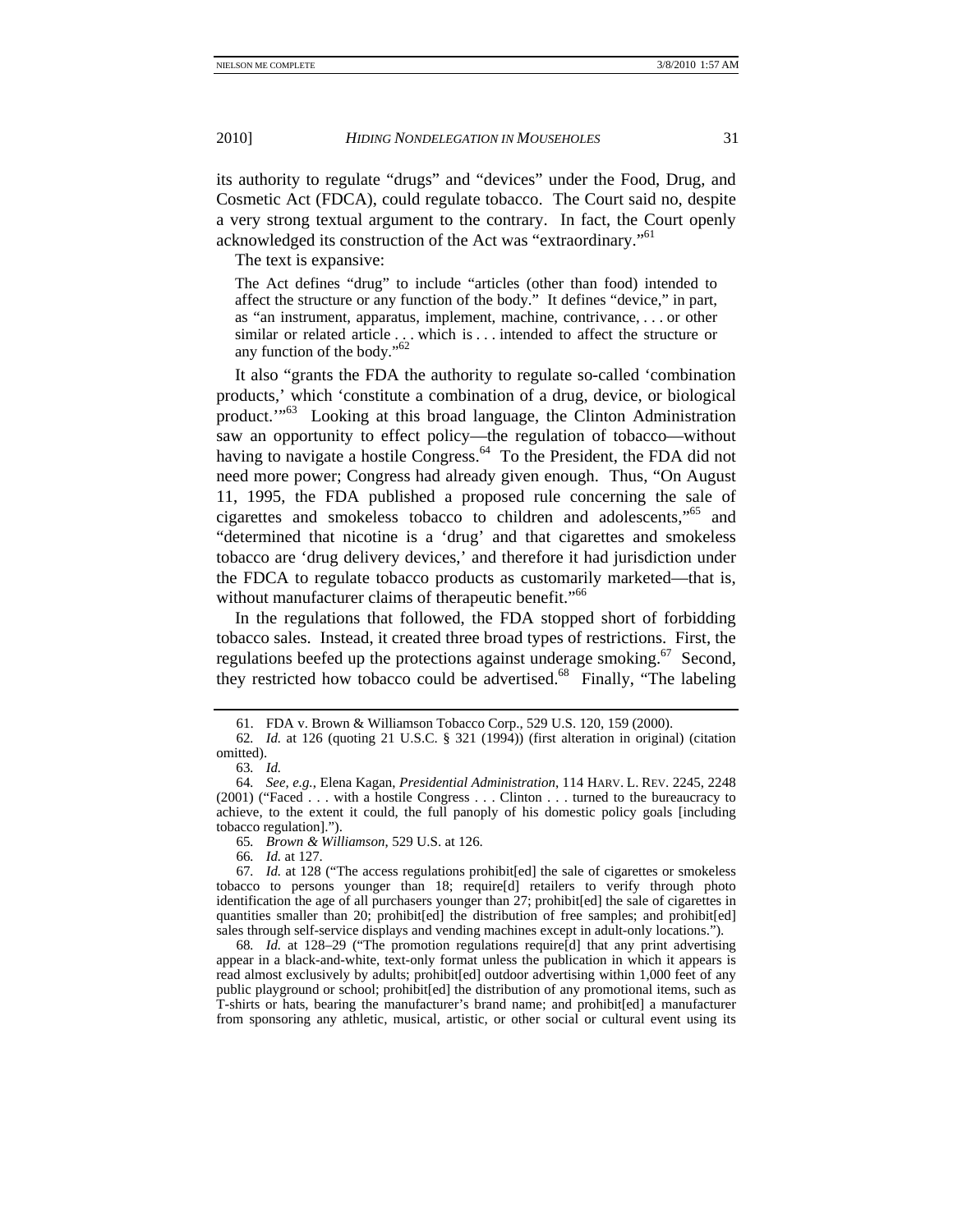regulation require[d] that the statement, 'A Nicotine-Delivery Device for Persons 18 or Older,' appear on all tobacco product packages."<sup>69</sup>

The regulations were challenged. Aside from invoking the statutory provisions already mentioned, the FDA contended,

Under 21 U.S.C. § 360j(e), the [FDA] may "require that a device be restricted to sale, distribution, or use . . . upon such other conditions as [the FDA] may prescribe in such regulation, if, because of its potentiality for harmful effect or the collateral measures necessary to its use, [the FDA] determines that there cannot otherwise be reasonable assurance of its safety and effectiveness."<sup>70</sup>

Here, "The FDA reasoned that its regulations fell within the authority granted by § 360j(e) because they related to the sale or distribution of tobacco products and were necessary for providing a reasonable assurance of safety."<sup>71</sup>

Despite the strong case for *Chevron* deference, the Court vacated the FDA's regulations. The Court's reasoning is "puzzling," especially "[f]or a Court that has become increasingly textualist in its orientation to statutes."72 After setting forth the general contours of *Chevron*, Justice O'Connor for the Court explained, "In determining whether Congress has specifically addressed the question at issue, a reviewing court should not confine itself to examining a particular statutory provision in isolation. The meaning—or ambiguity—of certain words or phrases may only become evident when placed in context."<sup>73</sup> Relying on structure to understand how to read a statute, while obviously difficult, is something that courts frequently  $\omega$ <sup>74</sup> But the Court's next move was more provocative, as the Court asserted "the meaning of one statute may be affected by other Acts, particularly where Congress has spoken subsequently and more specifically to the topic at hand."75 Justice O'Connor also observed that "[i]n addition, we must be guided to a degree by common sense as to the manner in which

73*. Brown & Williamson*, 529 U.S. at 132.

74*. See, e.g.*, Maxwell O. Chibundu, *Structure and Structuralism in the Interpretation of Statutes*, 62 U. CIN. L. REV. 1439, 1443–44 (1994) ("[R]esort to structure and structuralism as interpretive tools is increasingly becoming the approach of choice by judges on the bench—at least when faced with seemingly difficult issues of statutory interpretation.") (footnote omitted).

75*. Brown & Williamson*, 529 U.S. at 133.

brand name.").

<sup>69</sup>*. Id.* at 129.

<sup>70</sup>*. Id.* (quoting 21 U.S.C. § 360j(e) (2000)).

<sup>71</sup>*. Id.*

<sup>72</sup>*. See* Manning, *supra* note 17, at 226 (questioning the Court's textual analysis of the Food, Drug, and Cosmetic Act (FDCA) in *Brown & Williamson*); *see also id.* at 234 ("Perhaps most strikingly, the Court found that Congress had spoken to the precise question at issue, not on the basis of the FDCA, but on the basis of implied 'intent' from legislative acts occurring decades after the FDCA's enactment.").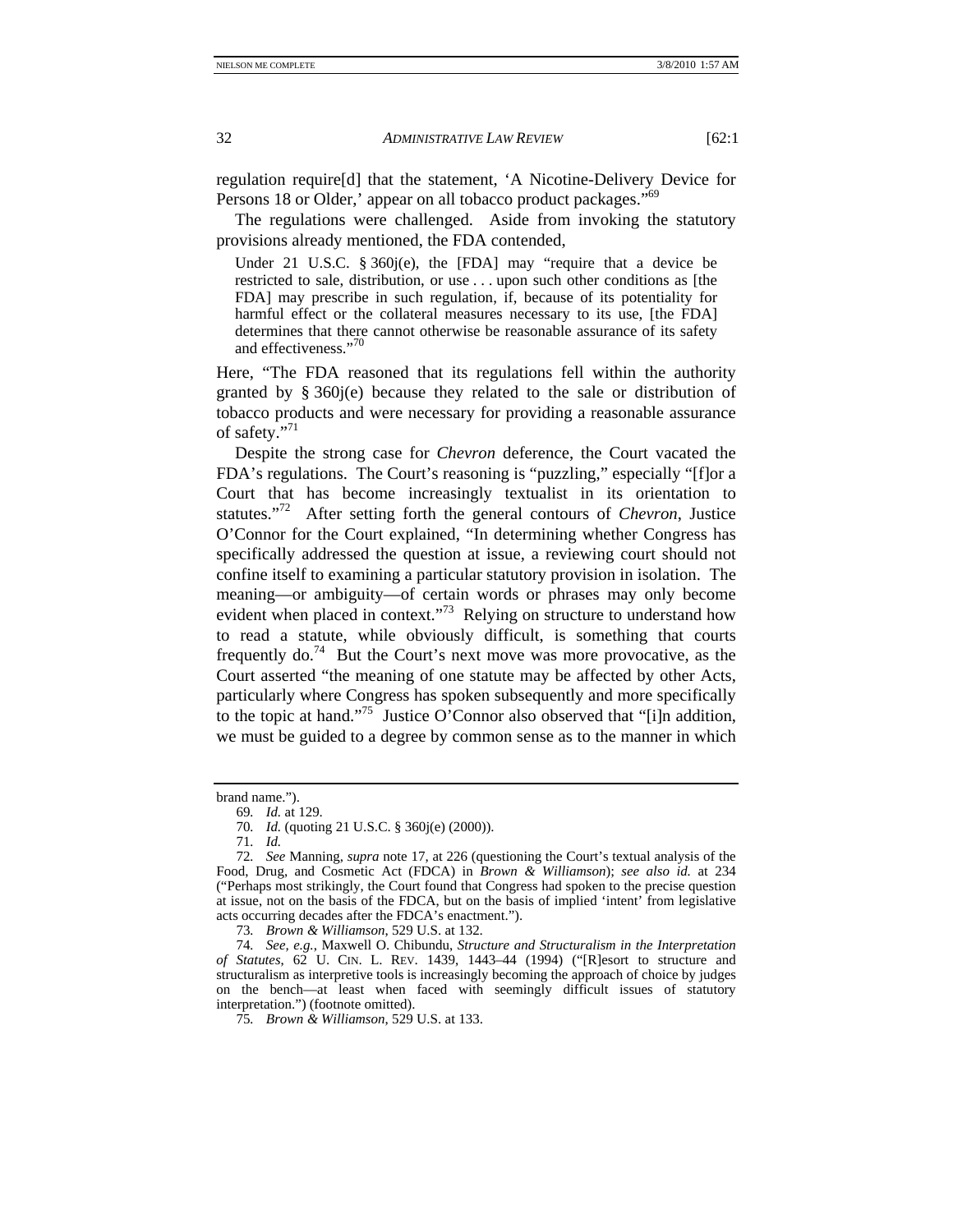Congress is likely to delegate a policy decision of such economic and political magnitude to an administrative agency," citing, with a "*cf*.," to the MCI case.<sup>76</sup>

In its "common sense" analysis, the Court argued if the FDA had jurisdiction over tobacco, it would have to ban the sale of tobacco itself, not just regulate its method of sale. But "Congress . . . has foreclosed the removal of tobacco products from the market," given that the *United States Code* explicitly states "'[t]he marketing of tobacco constitutes one of the greatest basic industries of the United States with ramifying activities which directly affect interstate and foreign commerce at every point, and stable conditions therein are necessary to the general welfare.<sup> $\cdot$ "77</sup> and that "[m]ore importantly, Congress has directly addressed the problem of tobacco and health through legislation on six occasions since 1965."78 "When Congress enacted these [other] statutes, the adverse health consequences of tobacco use were well known, as were nicotine's pharmacological effects," but still, "Congress stopped well short of ordering a ban."79 Thus, "Considering the [Act] as a whole, it is clear that Congress intended to exclude tobacco products from the FDA's jurisdiction."<sup>80</sup>

Then, in closing, the Court explained what drove its conclusion that deference was inappropriate:

[O]ur inquiry into whether Congress has directly spoken to the precise question at issue is shaped, at least in some measure, by the nature of the question presented. Deference under *Chevron* to an agency's construction of a statute that it administers is premised on the theory that a statute's ambiguity constitutes an implicit delegation from Congress to the agency to fill in the statutory gaps. In extraordinary cases, however, there may be reason to hesitate before concluding that Congress has intended such an implicit delegation.

 As in *MCI*, we are confident that *Congress could not have intended to delegate a decision of such economic and political significance to an agency in so cryptic a fashion*. 81

Justice Breyer, joined by Justices Stevens, Souter, and Ginsburg, dissented, noting—correctly—"that tobacco products fit within [the

. . . . . . .

<sup>76</sup>*. Id.*

<sup>77</sup>*. Id.* at 137 (quoting 7 U.S.C. § 1311(a) (2000)).

<sup>78</sup>*. Id.*

<sup>79</sup>*. Id.* at 138; *see also id.* at 144 (noting that during the period after the adverse health effects of tobacco use were known, "Congress considered and rejected bills that would have granted the FDA such jurisdiction," and thus it would seem that "Congress' tobacco-specific statutes have effectively ratified the FDA's long-held position that it lacks jurisdiction under the FDCA to regulate tobacco products").

<sup>80</sup>*. Id.* at 142.

<sup>81</sup>*. Id.* at 159–60 (citation omitted) (emphasis added).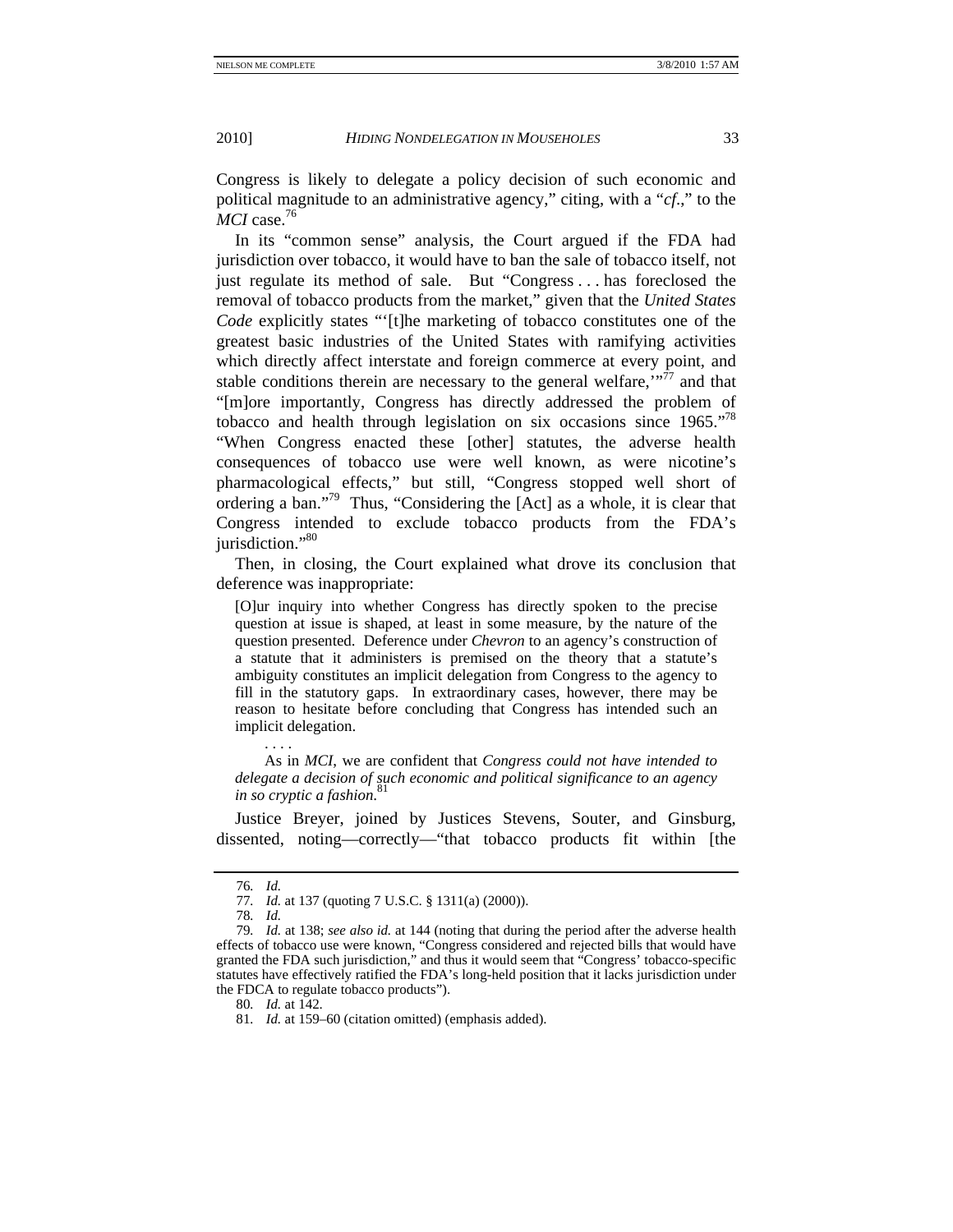FDCA's] statutory language."<sup>82</sup> Justice Breyer observed that even "[i]n its own interpretation, the majority nowhere denies the following two salient points. First, tobacco products (including cigarettes) fall within the scope of this statutory definition, read literally," and "[s]econd, the statute's basic purpose—the protection of public health—supports the inclusion of cigarettes within its scope."83

Justice Breyer then averred that the FDA's power to regulate can include methods short of absolute bans. Justice Breyer noted that the Court's reliance on intervening statutes that do not purport to remove FDA jurisdiction do not deprive the FDA of the jurisdiction that Congress gave it, especially given that "the most important indicia of statutory meaning language and purpose—along with the FDCA's legislative history  $\ldots$  establish that the FDA has authority to regulate tobacco."<sup>84</sup> In Breyer's view,

where linguistically permissible, [the Court] should interpret the FDCA in light of Congress' overall desire to protect health. That purpose requires a flexible interpretation that both permits the FDA to take into account the realities of human behavior and allows it, in appropriate cases, to choose from its arsenal of statutory remedies.<sup>85</sup>

Put differently, *Chevron* deference is particularly appropriate in the drug context given the agency's broad jurisdiction over public health—a highly complex field that is in constant technological flux. And Justice Breyer answered the majority's concern for unintended delegation with an assurance that highly consequential agency decisions, by virtue of their importance, will generate political accountability through the Executive Branch.<sup>86</sup>

#### *2. Emergence*

Although the elephants-in-mouseholes doctrine was at work in *MCI* and

86. Justice Breyer explained,

 Insofar as the decision to regulate tobacco reflects the policy of an administration, it is a decision for which that administration, and those politically elected officials who support it, must (and will) take responsibility. And the very importance of the decision taken here, as well as its attendant publicity, means that the public is likely to be aware of it and to hold those officials politically accountable.

<sup>82</sup>*. Id.* at 161 (Breyer, J., dissenting).

<sup>83</sup>*. Id.* at 162.

<sup>84</sup>*. Id.* at 163.

<sup>85</sup>*. Id.* at 181.

<sup>[</sup>O]ne might claim that courts, when interpreting statutes, should assume in close cases that a decision with "enormous social consequences," should be made by democratically elected Members of Congress rather than by unelected agency administrators. If there is such a background canon of interpretation, however, I do not believe it controls the outcome here.

Id. at 190 (citations omitted).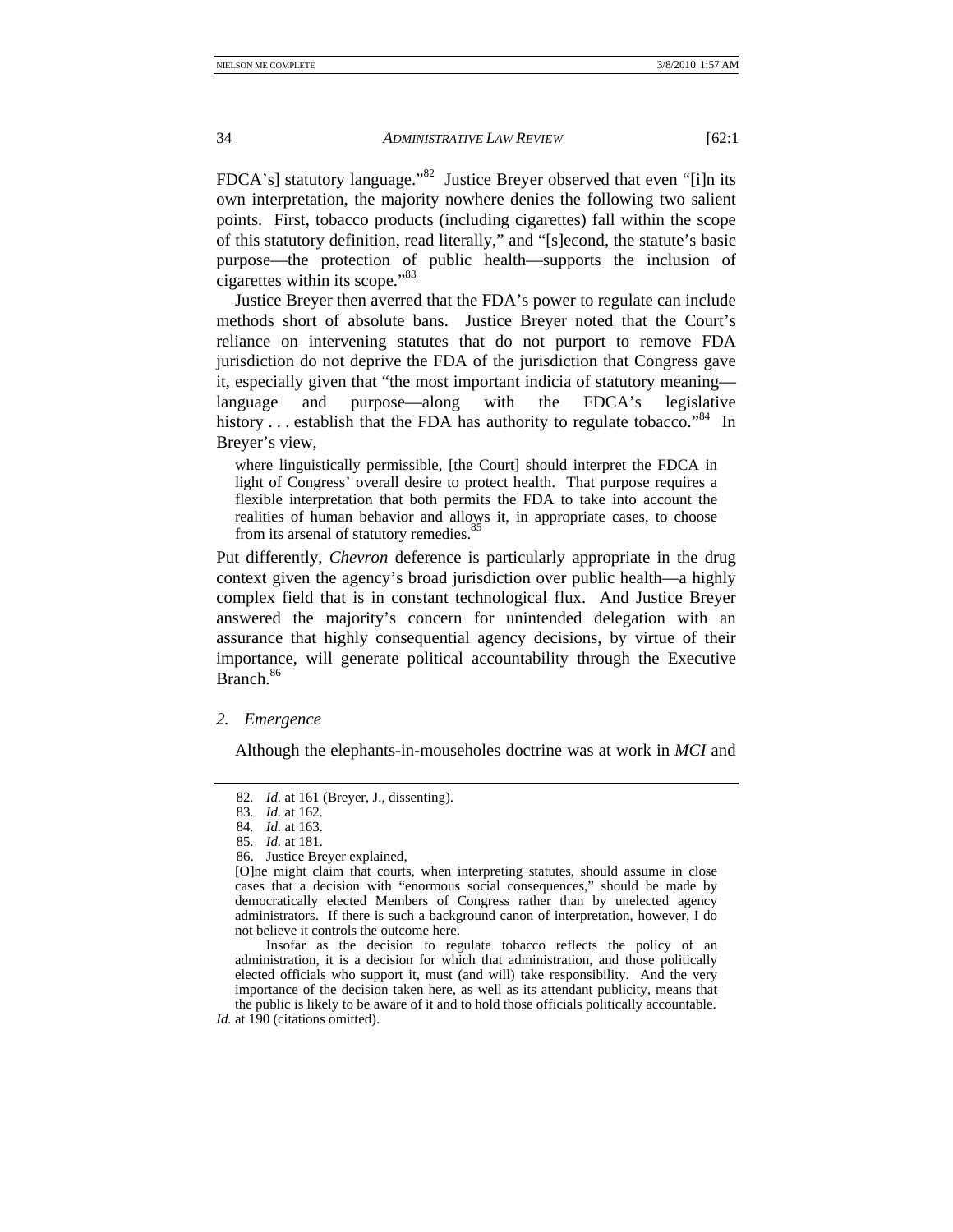*Brown & Williamson*, it took definite form in a subsequent case, *American Trucking*.

## *a.* Whitman v. American Trucking Ass'ns

In *American Trucking*, the Court addressed § 109(b)(1) of the Clean Air Act (CAA) and the EPA's authority under that section to set national ambient air quality standards or NAAQS (an acronym all too familiar to the D.C. Circuit). $87$  The CAA gives the EPA expansive authority. In particular, § 109(b)(1) commands the EPA to set NAAQS, "the attainment and maintenance of which . . . are requisite to protect the public health" with "an adequate margin of safety."<sup>88</sup> This broad statutory language poses two questions. First, does the Act delegate too much lawmaking power to the EPA? And second, can the EPA consider implementation costs as part of its "public health" determination?

In a creative decision, the D.C. Circuit held " $\S$  109(b)(1) delegated legislative power to the Administrator in contravention of the United States Constitution, Art. I,  $\S 1$ ," and "the EPA had interpreted the statute to provide no 'intelligible principle' to guide the agency's exercise of authority."89 Because in the circuit's view, "the EPA could perhaps avoid the unconstitutional delegation by adopting a restrictive construction of § 109(b)(1)," the court remanded the NAAQS to the agency rather than declaring the statute unconstitutional. $90$  On the second issue, the court of appeals unanimously refused to permit the EPA to consider costs.<sup>91</sup>

Justice Scalia, again writing for the Court, first addressed whether economic considerations may play a part in the EPA's decision making.<sup>92</sup> The Court agreed with the D.C. Circuit that such considerations are irrelevant under the plain language of the statute. The text does not refer to economic costs and so the EPA cannot consider them. $93$  Though phrases like "public health," "requisite," and "adequate" are open-ended suggesting liberal agency authority—the Court rejected the argument that "the economic cost of implementing a very stringent standard might produce health losses sufficient to offset the health gains achieved in cleaning the air—for example, by closing down whole industries and thereby impoverishing the workers and consumers dependent upon those

 <sup>87.</sup> Whitman v. Am. Trucking Ass'ns, 531 U.S. 457, 462 (2001).

 <sup>88. 42</sup> U.S.C. § 7409 (2006).

<sup>89</sup>*. Am. Trucking Ass'ns*, 531 U.S. at 463 (citing Am. Trucking Ass'ns v. EPA, 175 F.3d 1027, 1034 (D.C. Cir. 1999)).

<sup>90</sup>*. Id.*

<sup>91</sup>*. Id.*

<sup>92</sup>*. Id.* at 464–65.

<sup>93</sup>*. Id.* at 465 (quoting 42 U.S.C. § 7409(b)(1) (2006)).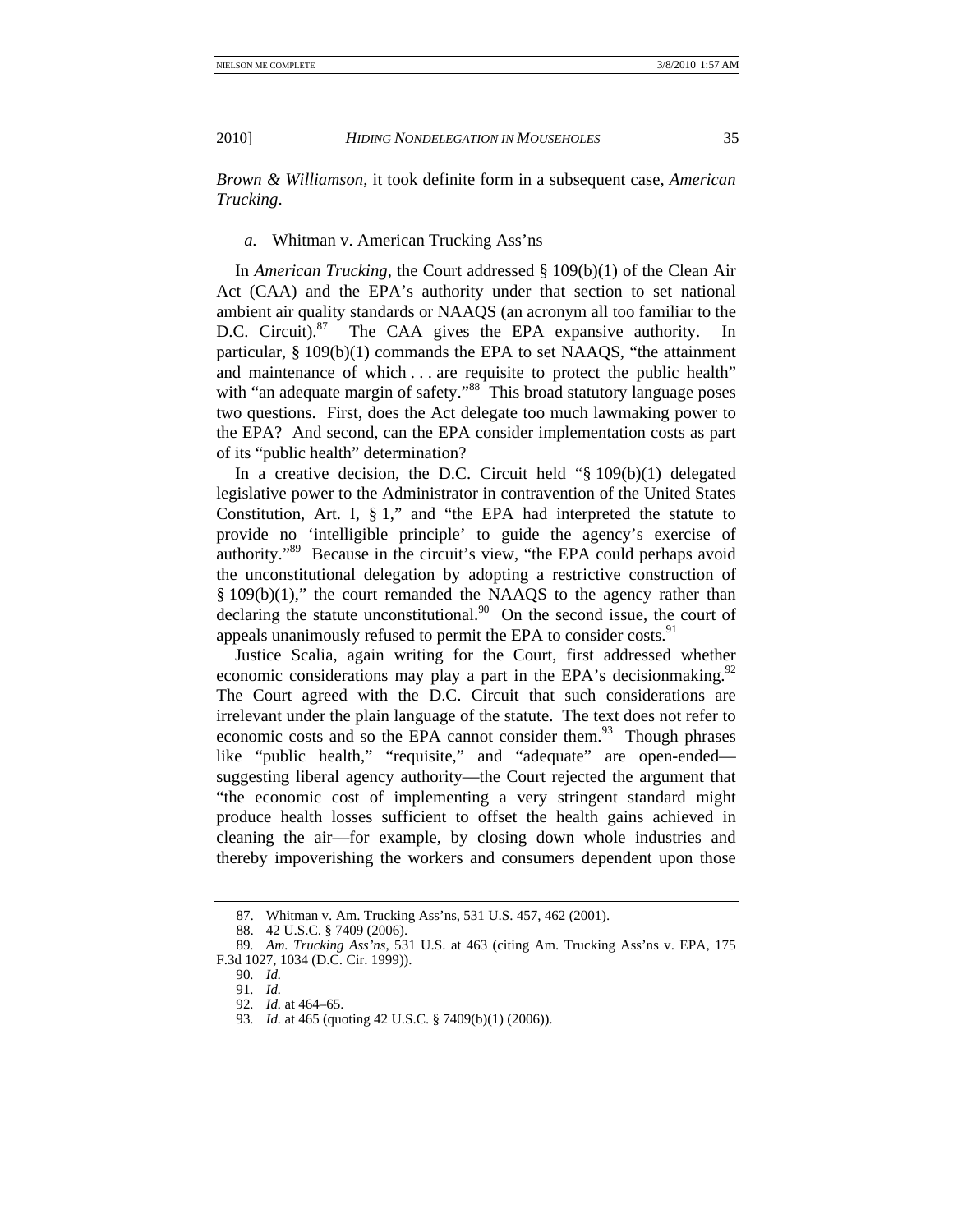industries<sup>"94</sup>

Because Congress had instructed the agency to consider economic costs in many other sections of the Act but not explicitly in this one, Justice Scalia invoked the elephants-in-mouseholes principle. Just as it was "highly unlikely" in *MCI* that Congress would have so indirectly authorized so extensive an agency power, Scalia reasoned, it was equally "implausible that Congress would give to the EPA through these modest words the power to determine whether implementation costs should moderate national air quality standards."<sup>95</sup> After all, considering costs "is *both* so indirectly related to public health *and* so full of potential for canceling the conclusions drawn from direct health effects that it would surely have been expressly mentioned . . . had Congress meant it to be considered."96

Then, Scalia directed his attention to the nondelegation doctrine, summarily rejecting the D.C. Circuit's novel notion that, if there was a constitutional problem, the EPA, rather than Congress, could fix it:

The idea that an agency can cure an unconstitutionally standardless delegation of power by declining to exercise some of that power seems to us internally contradictory. The very choice of which portion of the power to exercise . . . would *itself* be an exercise of the forbidden legislative authority. Whether the statute delegates legislative power is a question for the courts, and an agency's voluntary self-denial has no bearing upon the answer.<sup>9</sup>

The Court therefore faced the nondelegation question directly, holding "[t]he scope of discretion  $\S 109(b)(1)$  allows is in fact well within the outer limits of our nondelegation precedents," and noting,

In the history of the Court we have found the requisite "intelligible principle" lacking in only two statutes, one of which provided literally no guidance for the exercise of discretion, and the other of which conferred authority to regulate the entire economy on the basis of no more precise a standard than stimulating the economy by assuring "fair competition."<sup>98</sup>

Justice Scalia further noted that "even in sweeping regulatory schemes we have never demanded, as the Court of Appeals did here, that statutes provide a 'determinate criterion' for saying 'how much [of the regulated harm] is too much." $\cdot$ <sup>99</sup>

Only Justice Thomas, in a concurrence, questioned whether the nondelegation doctrine should be effectively interred. He was "not

<sup>94</sup>*. Id.* at 466.

<sup>95</sup>*. Id.* at 468.

<sup>96</sup>*. Id*. at 469.

<sup>97</sup>*. Id.* at 473.

<sup>98</sup>*. Id.* at 474.

<sup>99</sup>*. Id.* at 475 (quoting Am. Trucking Ass'ns v. EPA, 175 F.3d 1027, 1034 (D.C. Cir. 1999)).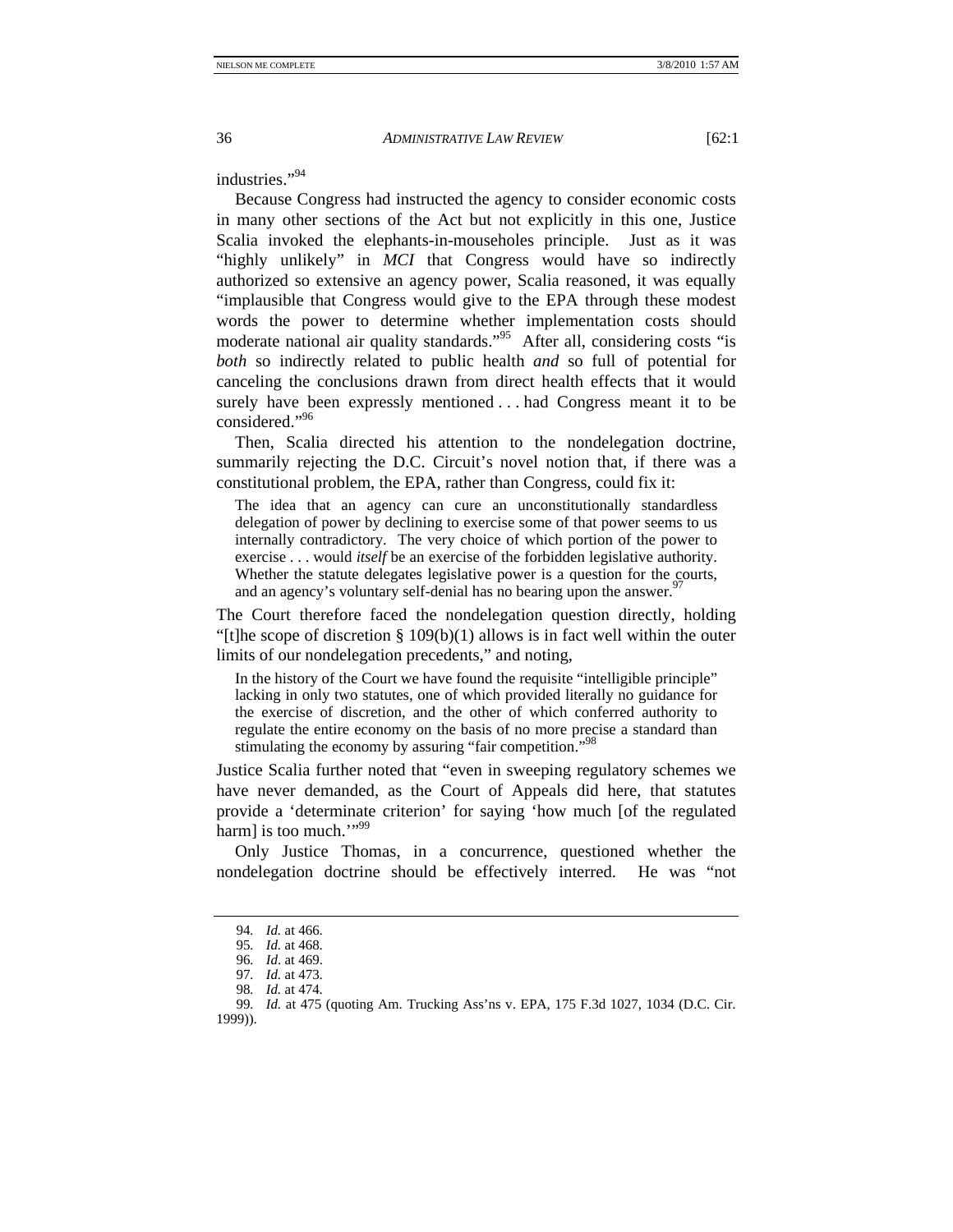convinced that the intelligible principle doctrine serves to prevent all cessions of legislative power," as "there are cases in which the principle is intelligible and yet the significance of the delegated decision is simply too great for the decision to be called anything other than 'legislative.'"<sup>100</sup> However, because no party requested the Court to overrule precedent, Justice Thomas left "the question whether our delegation jurisprudence has strayed too far from our Founders' understanding of separation of powers"<br>for "a future day."<sup>101</sup> Justice Stevens, joined by Justice Souter, also Justice Stevens, joined by Justice Souter, also concurred, "wholeheartedly endors[ing] the Court's result and  $\ldots$  reasons,"<sup>102</sup> though urging the Court to "frankly acknowledg[e]" that "the power delegated to the EPA is 'legislative,"<sup>103</sup> and that such delegations of legislative power are constitutional.<sup>104</sup>

Interestingly, Justice Breyer also concurred, but he did not focus on the nondelegation doctrine. Instead, he challenged Justice Scalia's elephantsin-mouseholes doctrine, offering his own meta-interpretative rule that "other things being equal, we should read silences or ambiguities in the language of regulatory statutes as permitting, not forbidding, this type of rational regulation."105 He nonetheless concurred, however, because he found that in this *particular* case, the specific "legislative history, along with the statute's structure, indicate [d] that § 109's language reflect [ed] a congressional decision not to delegate to the agency the legal authority to consider economic costs of compliance."106

#### *3. Application*

In the wake of *American Trucking*, the elephants-in-mouseholes doctrine has made four significant appearances—once as the justification for a majority opinion and three more times in dissent.

## *a.* Gonzales v. Oregon

In *Gonzales v. Oregon*, the Court confronted the hot-button question of "whether the Controlled Substances Act [CSA] allows the United States Attorney General to prohibit doctors from prescribing regulated drugs for use in physician-assisted suicide, notwithstanding a state law permitting the procedure."107 The State of Oregon legalized assisted suicide, but "[t]he

107. 546 U.S. 243, 248–49 (2006).

<sup>100</sup>*. Id.* at 487 (Thomas, J., concurring).

<sup>101</sup>*. Id.*

<sup>102</sup>*. Id.* at 488 (Stevens, J., concurring).

<sup>103</sup>*. Id.*

<sup>104</sup>*. Id.* at 490.

<sup>105</sup>*. Id.* (Breyer, J., concurring).

<sup>106</sup>*. Id.*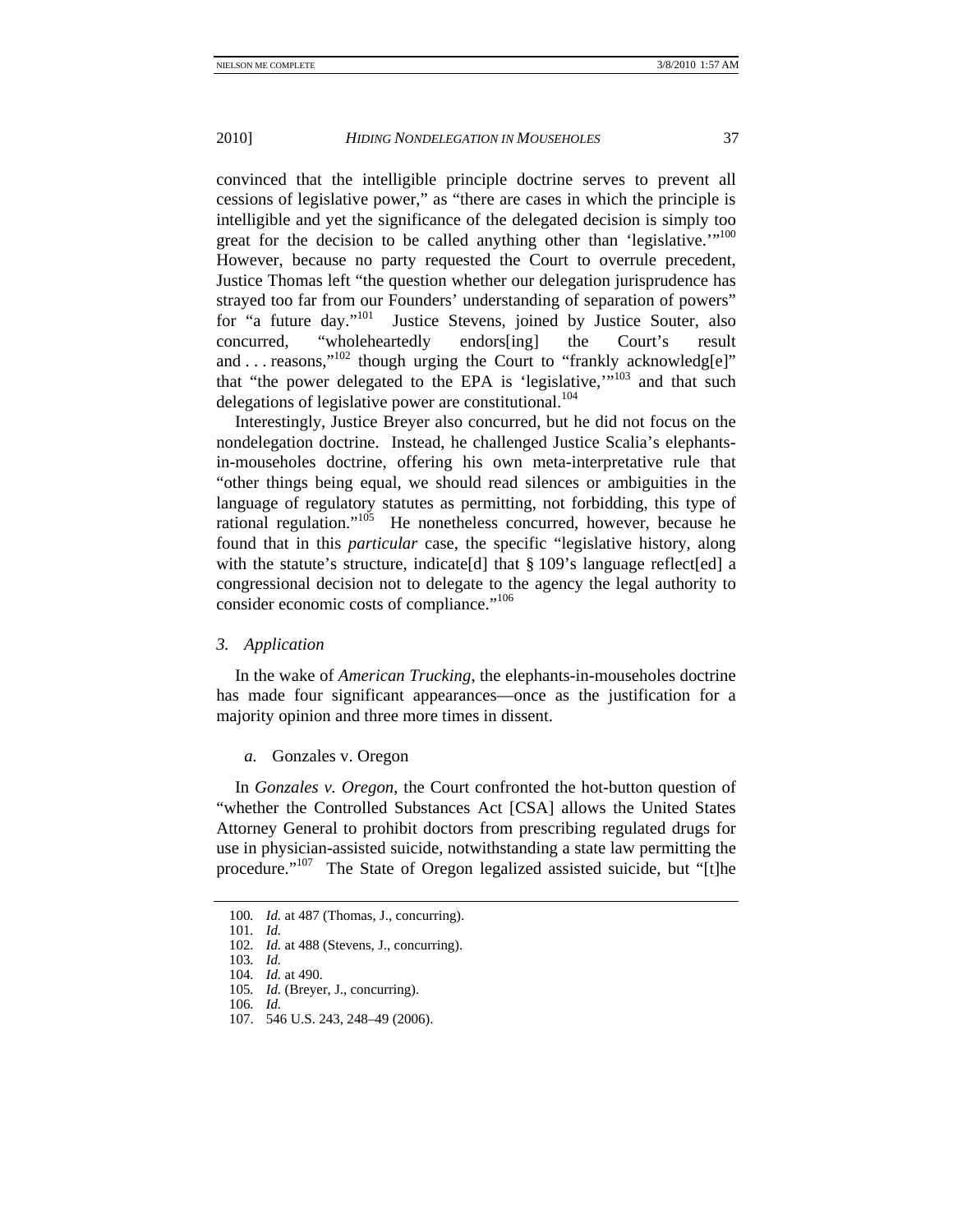drugs Oregon physicians prescribe under [the Oregon statute] are regulated under [the CSA]. The CSA allows these particular [pain] drugs to be available only by a written prescription from a registered physician. In the ordinary course the same drugs are prescribed in smaller doses for pain alleviation."108 Could Oregon allow its doctors to use these pain drugs to help patients end their own lives, or was that contrary to the federal statute?

Again, the relevant statutory text is encompassing:

To issue lawful prescriptions of Schedule II drugs, physicians must "obtain from the Attorney General a registration issued in accordance with the rules and regulations promulgated by him." The Attorney General may deny, suspend, or revoke this registration if  $\ldots$ , the physician's registration would be "inconsistent with the public interest."<sup>109</sup>

Since the 1970s, the Justice Department had interpreted this to mean "that every prescription for a controlled substance 'be issued for a legitimate medical purpose by an individual practitioner acting in the usual course of his professional practice."<sup>110</sup>

Using this broad power, in 2001, Attorney General John Ashcroft issued an "Interpretive Rule" that "addresse[d] the implementation and enforcement of the CSA with respect to [the Oregon law]."<sup>111</sup> Ashcroft, relying on advice from the Office of Legal Counsel, ruled "that using controlled substances to assist suicide is not a legitimate medical practice and that dispensing or prescribing them for this purpose is unlawful under the CSA."<sup>112</sup> The question the Court faced was whether that interpretive rule was a valid execution of the statute.

The Court, this time with Justice Kennedy writing, rejected the Attorney General's position—finding *Chevron* deference inappropriate. The Court held that the Attorney General's power did not extend so far as to allow him "to make a rule declaring illegitimate a medical standard for care and treatment of patients that is specifically authorized under state law."<sup>113</sup> Invoking the elephants-in-mouseholes doctrine, Kennedy rejected the "idea that Congress gave the Attorney General such broad and unusual authority through an implicit delegation in the CSA's registration provision," explaining, 114

The importance of the issue of physician-assisted suicide, which has been the subject of an "earnest and profound debate" across the country, makes the oblique form of the claimed delegation all the more suspect. Under the

<sup>108</sup>*. Id.* at 249 (citation omitted).

<sup>109</sup>*. Id.* at 250–51 (quoting 21 U.S.C. §§ 822(a)(2), 824(a)(4) (2006)).

<sup>110</sup>*. Id.* at 250 (quoting 21 C.F.R. § 1306.04(a) (2005)).

<sup>111</sup>*. Id.* at 249.

<sup>112</sup>*. Id.* 

<sup>113</sup>*. Id.* at 258.

<sup>114</sup>*. Id*. at 267.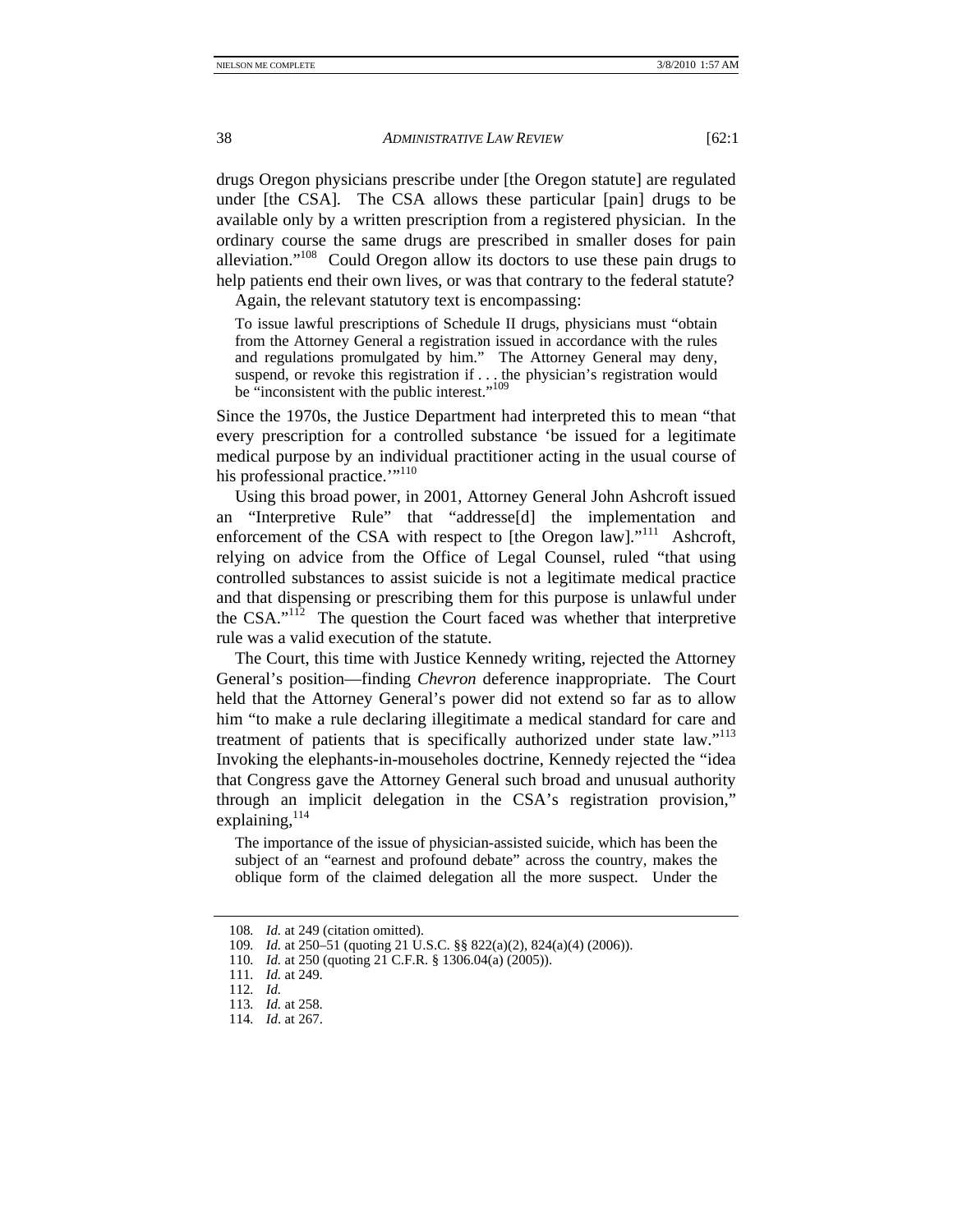Government's theory, moreover, the medical judgments the Attorney General could make are not limited to physician-assisted suicide. Were this argument accepted, he could decide whether any particular drug may be used for any particular purpose, or indeed whether a physician who administers any controversial treatment could be deregistered. This would occur, under the Government's view, despite the statute's express limitation of the Attorney General's authority to registration and control, with attendant restrictions on each of those functions, and despite the statutory purposes to combat drug abuse and prevent illicit drug trafficking.<sup>115</sup>

In dissent, Justice Scalia, joined by Chief Justice Roberts and Justice Thomas, argued deference was appropriate. Responding to the majority's invocation of the elephants-in-mouseholes doctrine, Scalia rejoined,

This case bears not the remotest resemblance to *Whitman*, which held that "Congress . . . does not alter the *fundamental details* of a regulatory scheme in vague terms or ancillary provisions." The Attorney General's power to issue regulations against questionable uses of controlled substances in no way alters "the fundamental details" of the CSA.<sup>116</sup>

Scalia claimed that enforcing the statute against "assisted suicide" would nowise "interfere[] with the prosecution of 'drug abuse' as the Court understands it. Unlike in *Whitman*, the Attorney General's *additional* power to address other forms of drug 'abuse' does *absolutely nothing* to undermine the central features of this regulatory scheme."<sup>117</sup> Scalia then argued "it was critical to our analysis in *Whitman* that the language of the provision did not bear the meaning that respondents sought to give it. Here, ... the provision is most naturally interpreted to incorporate a uniform federal standard for legitimacy of medical practice."<sup>118</sup>

## *b.* Ali v. Federal Bureau of Prisons

The next sustained invocation of the elephants-in-mouseholes doctrine was not in an administrative law opinion.<sup>119</sup> In *Ali v. Federal Bureau of Prisons*, 120 Justice Breyer cited the doctrine in dissent in a more run-of-the-

<sup>115</sup>*. Id.* at 267–68 (citation omitted).

<sup>116</sup>*. Id.* at 290 (Scalia, J., dissenting) (citation omitted).

<sup>117</sup>*. Id.* at 291.

<sup>118</sup>*. Id.* (citation omitted).

 <sup>119.</sup> In *Metropolitan Life Insurance Co. v. Glenn*, 128 S. Ct. 2343 (2008), an Employee Retirement Income Security Act (ERISA) case, Justice Breyer, joined by Justices Stevens, Ginsburg, Souter, and Alito, analogized the case to *American Trucking* "to support the claim Congress did not intend courts to review *de novo* 'the lion's share of ERISA plan claims denials,'" for "[h]ad Congress intended such a system of review, . . . it would not have left to the courts the development of review standards but would have said more on the subject." *Id.* at 2350–51. None of the other opinions touched on the elephants-in-mouseholes doctrine. *See id.* at 2352 (Roberts, C.J., concurring); *id.* at 2355–56 (Kennedy, J., concurring in part and dissenting in part); *id.* at 2356–57 (Scalia, J., dissenting).

 <sup>120. 128</sup> S. Ct. 831 (2008).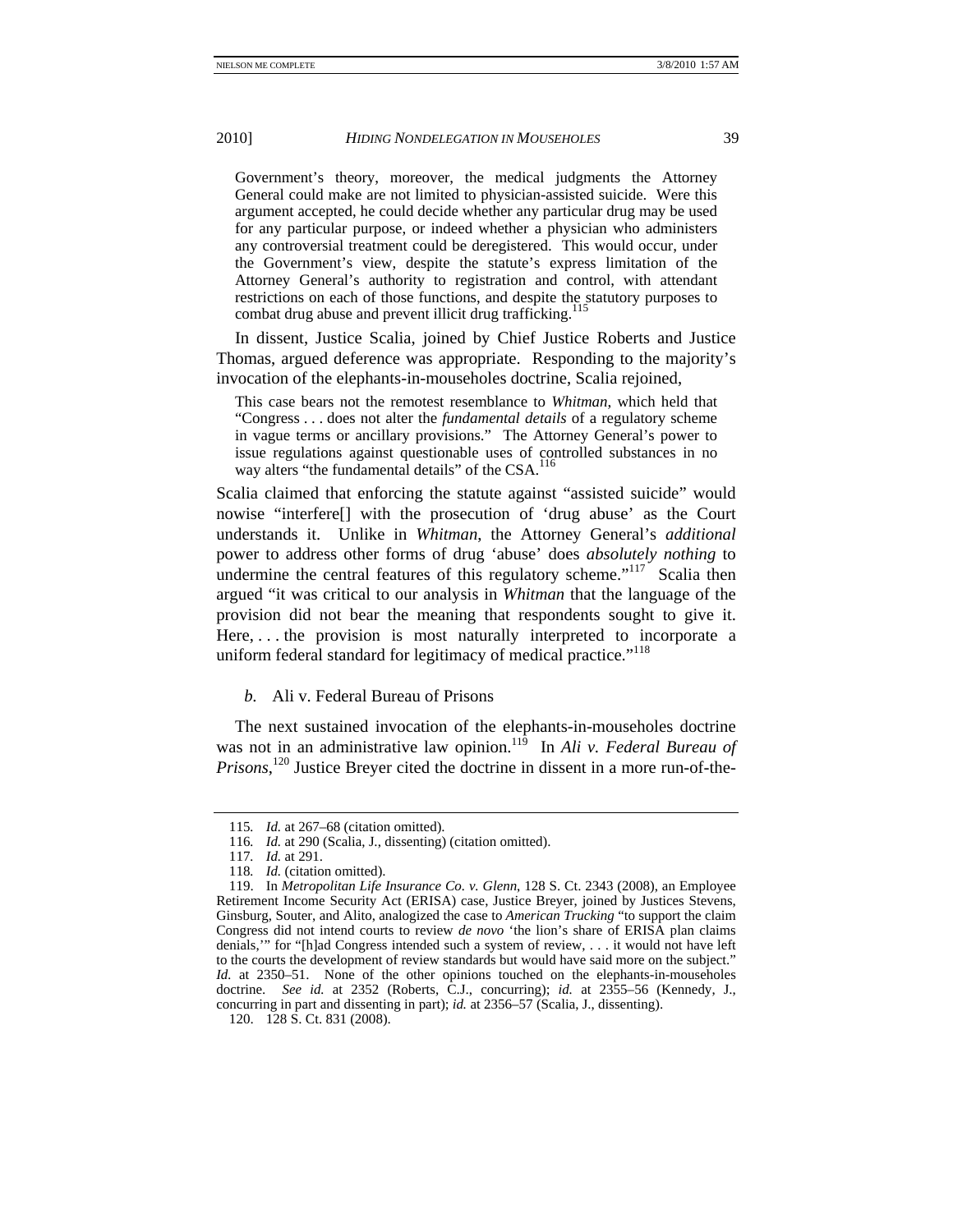mill civil case. The issue was whether Bureau of Prison (BOP) officers fall within the Federal Tort Claims Act (FTCA) exemption for "any other law enforcement officer."<sup>121</sup> A prisoner's property vanished during a transfer. The prisoner sued, alleging BOP officers lost it. The FTCA, however, exempts negligent or wrongful acts arising with respect to "detention of any goods, merchandise, or other property by any officer of customs or excise or any other law enforcement officer."<sup>122</sup> Justice Thomas, for the Court, found BOP officers are covered by the exemption's language. Rejecting the claim that "'any other law enforcement officer' includes only law enforcement officers acting in a customs or excise capacity," Thomas noted the word *any* "suggests a broad meaning."<sup>123</sup> Indeed, "Congress" could not have chosen a more all-encompassing phrase than 'any other law enforcement officer' . . . . .<sup>124</sup>

The Court declined to apply canons of interpretation like *ejusdem generis* or *noscitur a sociis* because "the phrase 'any officer of customs or excise or any other law enforcement officer'" "is disjunctive, with one specific and one general category, not . . . a list of specific items separated by commas and followed by a general or collective term."125 Moreover, "no relevant common attribute immediately appears from the phrase 'officer of customs or excise.'"126 Finally, the Court noted that

[the holding] does not necessarily render "any officer of customs or excise" superfluous; Congress may have simply intended to remove any doubt that officers of customs or excise were included in "law enforcement officers." Moreover, petitioner's construction threatens to render "any other law enforcement officer" superfluous because it is not clear when, if ever, "other law enforcement officer[s]" act in a customs or excise capacity.<sup>127</sup>

Justice Kennedy, writing for Justices Stevens, Souter, and Breyer, dissented. "Statutory interpretation, from beginning to end, requires respect for the text. The respect is not enhanced, however, by decisions that foreclose consideration of the text within the whole context of the statute as a guide to determining a legislature's intent."<sup>128</sup> Kennedy rejected the notion that "there is only one possible way to read the statute"<sup>129</sup> and argued that because of the canons of construction, the text should be understood in reference to the phrase that proceeded it; "[t]he common attribute of officers of customs and excise and other law

126*. Id.*

- 128*. Id.* at 841 (Kennedy, J., dissenting).
- 129*. Id.*

<sup>121</sup>*. Id*. at 833.

 <sup>122. 28</sup> U.S.C. § 2680(c) (2006).

<sup>123</sup>*. Ali*, 128 S. Ct. at 835.

<sup>124</sup>*. Id.* at 837.

<sup>125</sup>*. Id.* at 839.

<sup>127</sup>*. Id.* at 840 (citation omitted).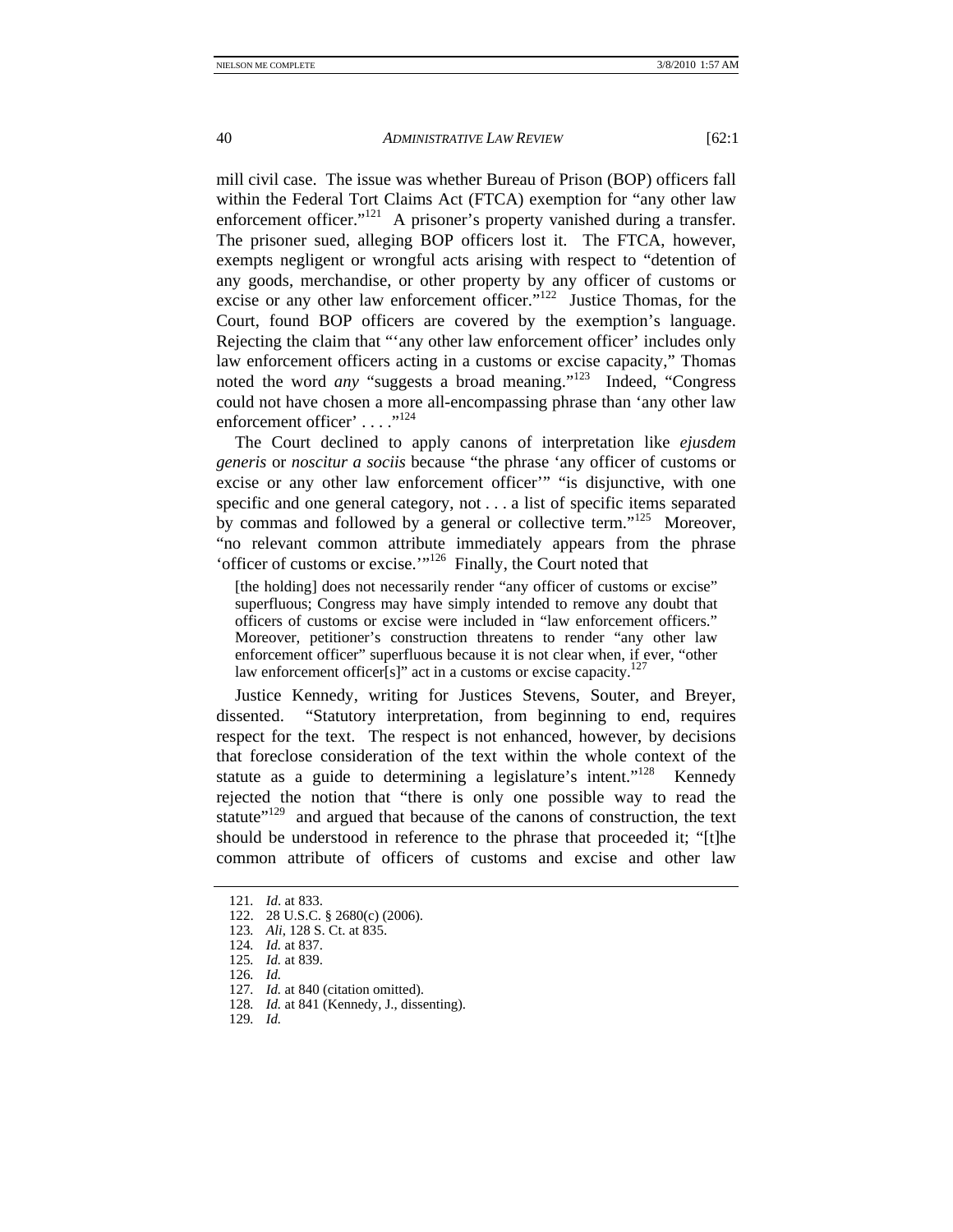enforcement officers is the performance of functions most often assigned to revenue officers, including, *inter alia*, the enforcement of the United States' revenue laws and the conduct of border searches."<sup>130</sup>

Justice Breyer also dissented, joined by Justice Stevens, in order "to emphasize, . . . that the relevant context extends well beyond Latin canons and other such purely textual devices."<sup>131</sup> He explained,

As with many questions of statutory interpretation, the issue here is not the *meaning* of the words. The dictionary meaning of each word is well known. Rather, the issue is the statute's *scope*. What boundaries did Congress intend to set? To what circumstances did Congress intend the phrase, as used in *this* statutory provision, to apply?<sup>132</sup>

For Justice Breyer, "The word 'any' is of no help because all speakers (including writers and legislators) who use general words . . . normally rely upon context to indicate the limits of time and place within which they intend those words to do their linguistic work."133 He rejected a mechanical application of the canons as well: "canons of construction are not 'conclusive' and 'are often countered . . . by some maxim pointing in a different direction.'"<sup>134</sup> Relying on legislative history and the purposes of the FTCA, Breyer concluded the statute should be read narrowly. In closing, Breyer summed up his approach this way: the Court should be guided by "Justice Scalia's . . . easily remembered English-language observation that Congress 'does not . . . hide elephants in mouseholes.'"<sup>135</sup>

*c.* Entergy Corp. v. Riverkeeper, Inc.

In 2009, the elephants-in-mouseholes doctrine appeared in two major environmental cases. In *Entergy Corp. v. Riverkeeper, Inc.*, the question was whether the EPA can consider costs in promulgating Clean Water Act (CWA) regulations.136 The CWA requires the EPA to set standards for power plants that "reflect the best technology available for minimizing adverse environmental impact" from their operations.<sup>137</sup> In a way seemingly similar to what happened in *American Trucking*, the EPA promulgated standards for power plants that considered costs—not just what is technologically possible.

For the Court, Justice Scalia—reversing a Second Circuit decision

<sup>130</sup>*. Id.* at 843.

<sup>131</sup>*. Id.* at 849 (Breyer, J., dissenting).

<sup>132</sup>*. Id.*

<sup>133</sup>*. Id.* at 849–50.

<sup>134</sup>*. Id.* at 850 (quoting Circuit City Stores, Inc. v. Adams, 532 U.S. 105, 115 (2001)).

<sup>135</sup>*. Id.* at 851–52 (quoting Whitman v. Am. Trucking Ass'ns, 531 U.S. 457, 468 (2001)).

 <sup>136. 129</sup> S. Ct. 1498 (2009).

 <sup>137. 33</sup> U.S.C. § 1326(b) (2006).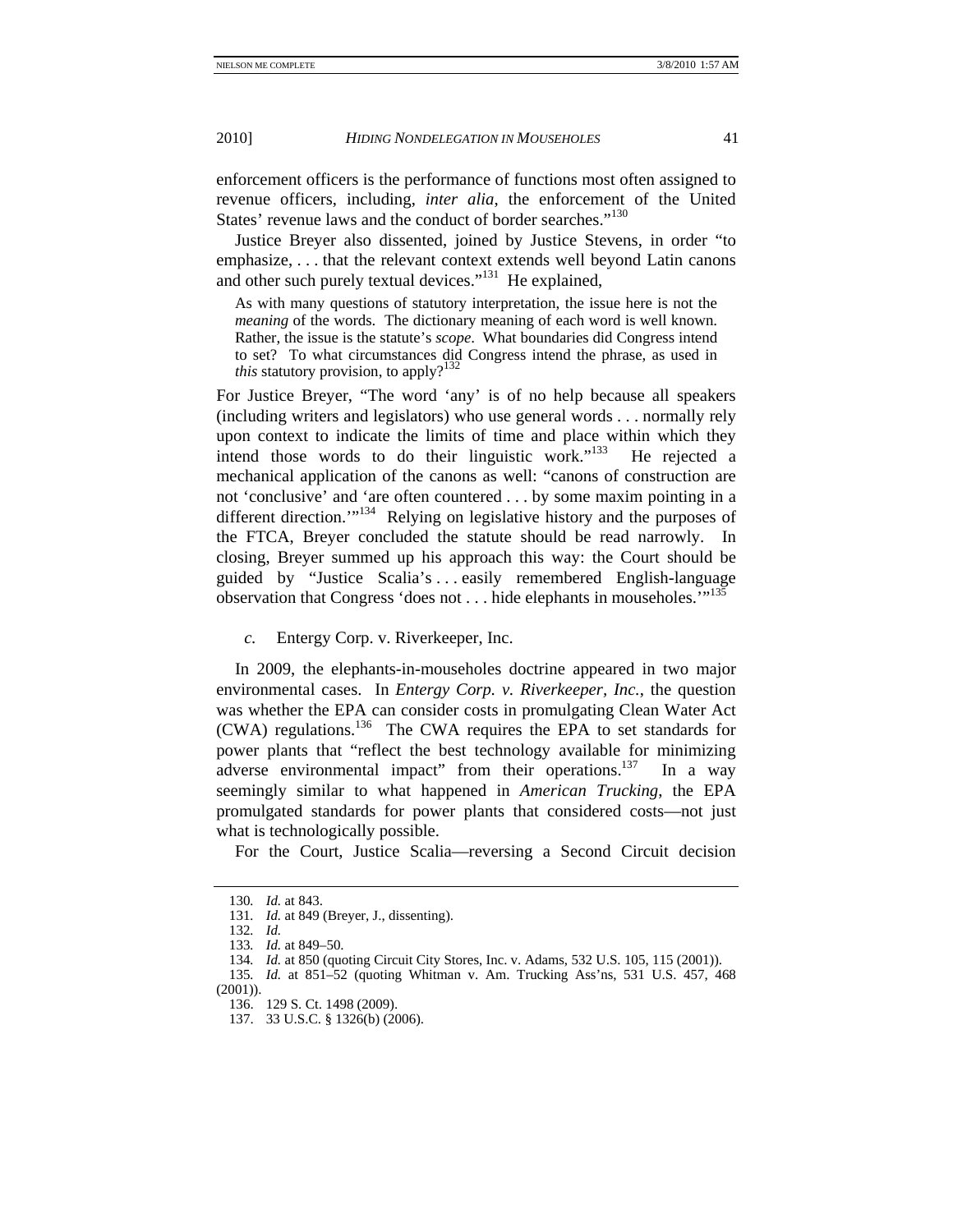authored by then-Judge Sonia Sotomayor<sup>138</sup>—held the EPA can consider such costs.139 Scalia held the agency's approach was valid under *Chevron*, noting that "if it is a reasonable interpretation of the statute—not necessarily the only possible interpretation, nor even the interpretation deemed *most* reasonable by the courts," then it must be sustained.<sup>140</sup> The EPA's interpretation was reasonable because "[t]he 'best' technology—that which is 'most advantageous'—may well be the one that produces the most of some good, here a reduction in adverse environmental impact. But 'best technology' may also describe the technology that *most efficiently* produces some good."<sup>141</sup> "Minimize," moreover,

is a term that admits of degree and is not necessarily used to refer exclusively to the "greatest possible reduction." For example, elsewhere in the Clean Water Act, Congress declared that the procedures implementing the Act "shall encourage the drastic minimization of paperwork and interagency decision procedures." If respondents' definition of the term "minimize" is correct, the statute's use of the modifier "drastic" is superfluous.<sup>142</sup>

Likewise, other provisions of the Act use words like *elimination*, which go further than merely minimizing something. $143$ 

Justice Scalia then rejected the claim that statutory silence about cost−benefit analysis should be understood as forbidding it, even though in other places in the Act Congress authorized the EPA to conduct such cost−benefit analysis. Scalia parried by noting the section at issue gave absolutely no instructions about how it should be applied:

[It] is silent not only with respect to cost–benefit analysis but with respect to all potentially relevant factors. If silence here implies prohibition, then the EPA could not consider *any* factors in implementing [the section]—an obvious logical impossibility. It is eminently reasonable to conclude that [this] silence is meant to convey nothing more than a refusal to tie the agency's hands as to whether cost–benefit analysis should be used, and if so to what degree.<sup>144</sup>

*American Trucking*, moreover, did not bind the Court's holding, because that case merely "stands for the rather unremarkable proposition that sometimes statutory silence, when viewed in context, is best interpreted as limiting agency discretion."<sup>145</sup>

<sup>138</sup>*. See* Riverkeeper, Inc. v. EPA, 475 F.3d 83 (2d Cir. 2007), *rev'd sub nom.* Entergy Corp. v. Riverkeeper, Inc., 129 S. Ct. 1498 (2009).

<sup>139</sup>*. Entergy Corp.*, 129 S. Ct. at 1510.

<sup>140</sup>*. Id.* at 1505.

<sup>141</sup>*. Id.* at 1506 (quoting WEBSTER'S NEW INTERNATIONAL DICTIONARY 258 (2d ed. 1953)).

<sup>142</sup>*. Id.* (quoting 33 U.S.C. § 1251(f) (2006)) (citation omitted).

<sup>143</sup>*. Id.*

<sup>144</sup>*. Id.* at 1508.

<sup>145</sup>*. Id.*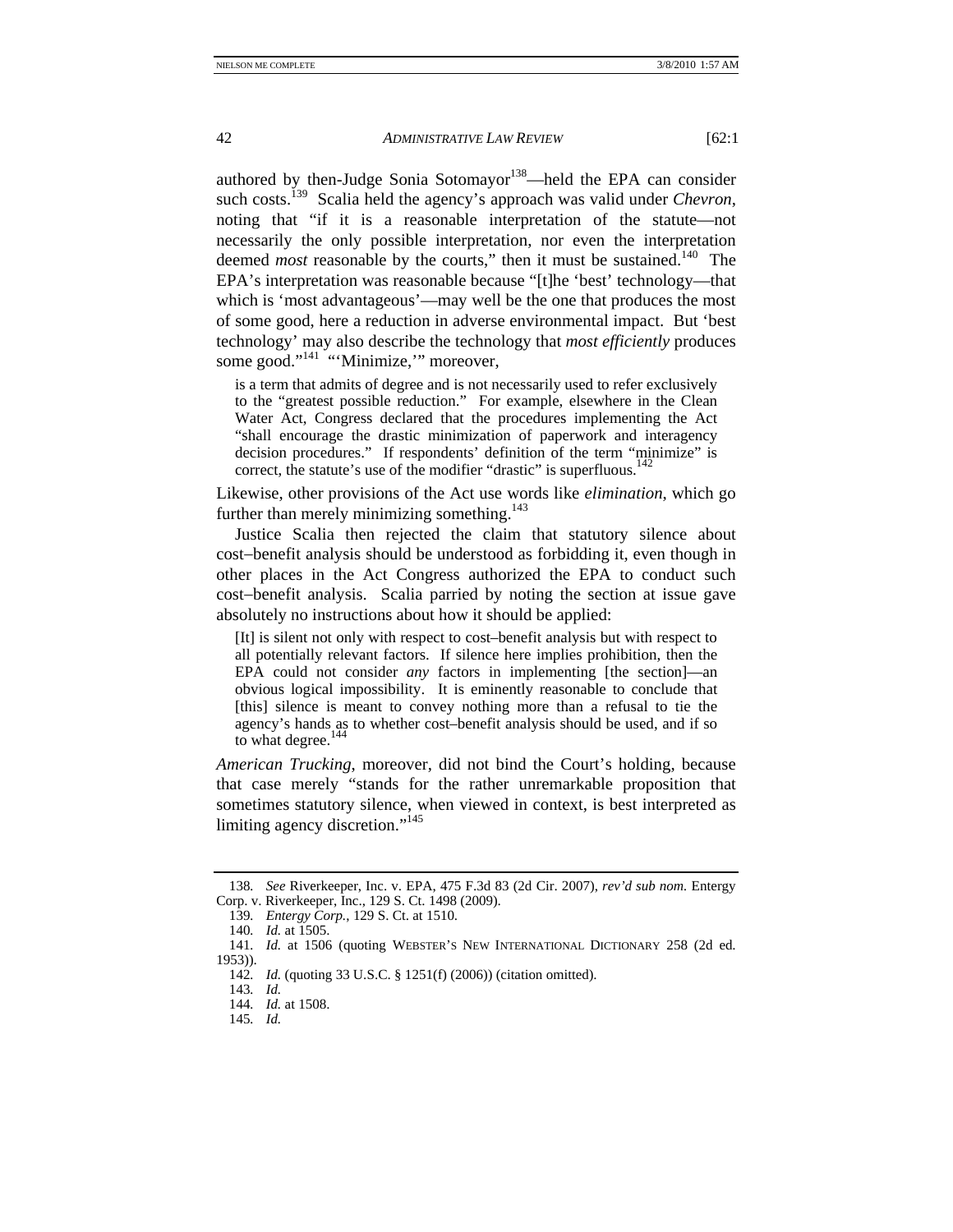Justice Breyer concurred.<sup>146</sup> Relying on legislative history, he noted "the statute reflects a compromise. . . . The final statute does not *require*  the Agency to compare costs to benefits when determining '*best available* technology,' but neither does it expressly *forbid* such a comparison."147 Breyer observed that

it would make no sense to require plants to "spend billions to save one more fish or plankton." That is so even if the industry might somehow afford those billions. And it is particularly so in an age of limited resources available to deal with grave environmental problems, where too much wasteful expenditure devoted to one problem may well mean considerably fewer resources available to deal effectively with other (perhaps more serious) problems.<sup>148</sup>

Reading the section differently would unreasonably threaten "to impose massive costs far in excess of any benefit."<sup>149</sup>

Justice Stevens, with Justices Souter and Ginsburg, dissented, claiming the EPA's regulations were contrary to the "plain text" of the provision.<sup>150</sup> Justice Stevens explained,

 Unless costs are so high that the best technology is not "available," Congress has decided that they are outweighed by the benefits of minimizing adverse environmental impact. Section 316(b) neither expressly nor implicitly authorizes the EPA to use cost–benefit analysis when setting regulatory standards; fairly read, it prohibits such use.<sup>151</sup>

Justice Stevens also questioned whether cost−benefit analysis is appropriate in environmental cases, as "a regulation's financial costs are often more obvious and easier to quantify than its environmental benefits. And cost−benefit analysis often, if not always, yields a result that does not maximize environmental protection."<sup>152</sup> He continued, "Because benefits" can be more accurately monetized in some industries than in others, Congress typically decides whether it is appropriate for an agency to use cost–benefit analysis in crafting regulations," so the Court "should not treat a provision's silence as an implicit source of cost–benefit authority, particularly when such authority is elsewhere expressly granted and it has the potential to fundamentally alter an agency's approach to regulation."<sup>153</sup> Calling the command to minimize environmental harm "an integral part of the statutory scheme," Justice Stevens argued that upholding the EPA's approach was an error, as "Congress . . . 'does not alter the fundamental

151*. Id.*

<sup>146</sup>*. Id.* at 1512 (Breyer, J., concurring).

<sup>147</sup>*. Id.* at 1512–13.

<sup>148</sup>*. Id.* at 1513 (citation omitted).

<sup>149</sup>*. Id.* at 1514.

<sup>150</sup>*. Id.* at 1516 (Stevens, J., dissenting).

<sup>152</sup>*. Id.*

<sup>153</sup>*. Id.* at 1517.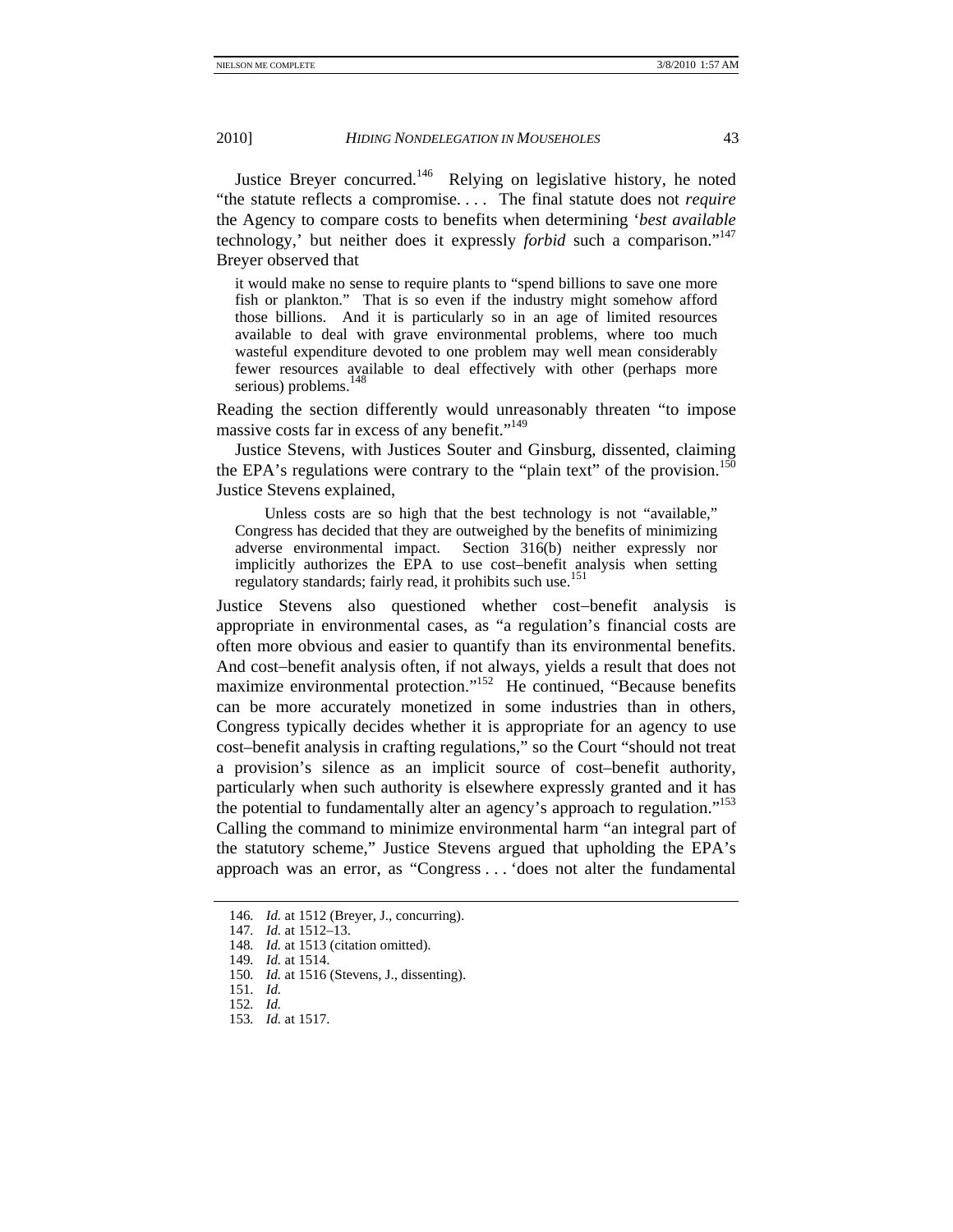details of a regulatory scheme in vague terms or ancillary provisions—it does not, one might say, hide elephants in mouseholes."<sup>154</sup>

*d.* Coeur Alaska, Inc. v. Southeast Alaska Conservation Council

In *Coeur Alaska*, the elephants-in-mouseholes doctrine emerged once more, this time in relation to the messy topic of "slurry"—i.e., mine waste.<sup>155</sup> In an extraordinarily complicated area of the law, the Court first addressed "whether the [Clean Water] Act gives authority to the United States Army Corps of Engineers [Corps], or instead to the Environmental Protection Agency (EPA), to issue a permit for the discharge of ... slurry."<sup>156</sup> Section "404(a) of the CWA grants the Corps the power to 'issue permits . . . for the discharge of . . . fill material.' But the EPA also has authority to issue permits for the discharge of pollutants."<sup>157</sup> The issue then, in *Coeur Alaska*, was whether § 404 applied, and if so, whether the Corps acts contrary to law when it issues permits for "fill" that conflict with EPA rules for "pollutants."<sup>158</sup>

The Court's majority, with Justice Kennedy writing, held the Corps properly issued the permit, noting, "The Act is best understood to provide that if the Corps has authority to issue a permit for a discharge under § 404, then the EPA lacks authority to do so under § 402" and the EPA's regulations become inapplicable.<sup>159</sup> Environmental groups argued " $\S$  404 contains an implicit exception . . . [that] does not authorize the Corps to permit a discharge of fill material if that material is subject to an EPA" standard, but Justice Kennedy noted § 404's text was not amenable to this argument: "[Section] 404 refers to all 'fill material' without qualification."<sup>160</sup> Justice Breyer concurred, noting that the majority opinion "reflects the difficulty of applying [the CWA] literally to *every* newsource-related discharge of a 'pollutant.'"<sup>161</sup>

Justice Ginsburg, for herself and Justices Stevens and Souter, dissented, claiming that Congress intended the EPA to have power to regulate slurry given "[t]he statute's text, structure, and purpose."162 She concluded by invoking the elephants-in-mouseholes doctrine:

<sup>154</sup>*. Id.* at 1517–18 (quoting Whitman v. Am. Trucking Ass'ns, 531 U.S. 457, 468 (2001)).

 <sup>155.</sup> Coeuer Alaska, Inc. v. Se. Alaska Conservation Council, 129 S. Ct. 2458, 2463 (2009).

<sup>156</sup>*. Id.*

<sup>157</sup>*. Id*.

<sup>158</sup>*. Id.*

<sup>159</sup>*. Id.* at 2467.

<sup>160</sup>*. Id.* at 2469.

<sup>161</sup>*. Id.* at 2477 (Breyer, J., concurring).

<sup>162</sup>*. Id.* at 2480 (Ginsburg, J., dissenting).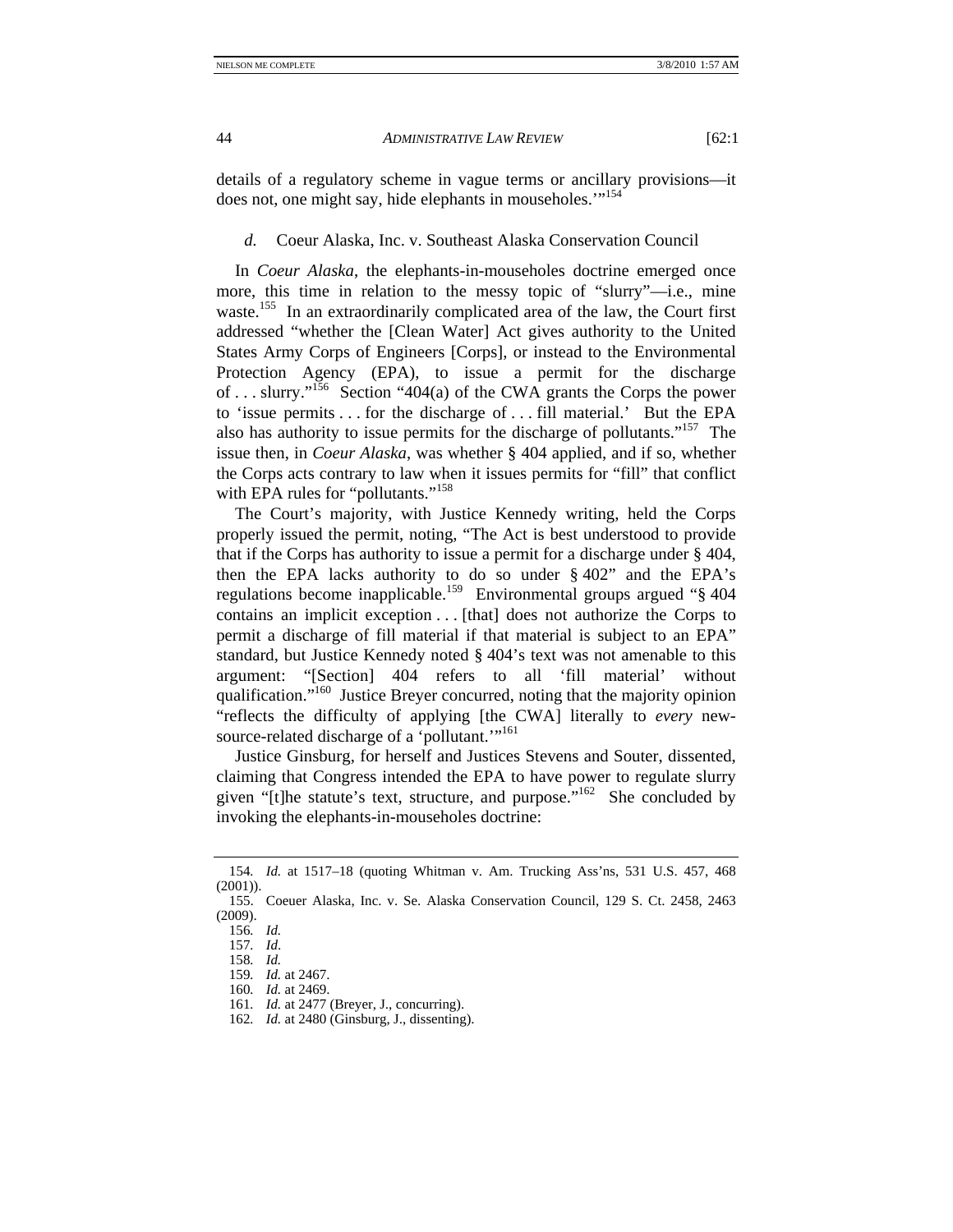Congress, we have recognized, does not "alter the fundamental details of a regulatory scheme in vague terms or ancillary provisions—it does not, one might say, hide elephants in mouseholes." Yet an alteration of that kind is just what today's decision imagines. Congress, as the Court reads the Act, silently upended, in an ancillary permitting provision, its painstaking pollution-control scheme. Congress did so, the Court holds, notwithstanding the lawmakers' stated effort "to restore and maintain the chemical, physical, and biological integrity" of the waters of the United States; their assignment to EPA of the Herculean task of setting strict effluent limitations for many categories of industrial sources; and their insistence that new sources meet even more ambitious standards, not subject to exception or variance. Would a rational legislature order exacting pollution limits, yet call all bets off if the pollutant, discharged into a lake, will raise the water body's elevation? To say the least, I am persuaded, that is not how Congress intended the Clean Water Act to operate.<sup>163</sup>

#### II. THE TROUBLE WITH ELEPHANTS AND MOUSEHOLES

The elephants-in-mouseholes doctrine presents problems *as a doctrine*. Elephants and mouseholes are in the eye of the beholder, meaning, as a rule of statutory interpretation, the doctrine cannot be applied in a consistent fashion. How do we know whether an agency interpretation *alters* the *fundamental* details of a regulatory scheme rather than simply defining or clarifying those details? And how do we know that the relied-upon statutory provision is "ancillary" to the aim of the statute rather than constituent of it? In other words, we cannot easily know that what we find in the mousehole is truly an elephant—and not just a rather plump mouse. Nor can we easily determine that a statutory provision is sufficiently unimportant to be a mousehole—and not just a rather cramped circus tent. But where an ordinary observer might see ambiguity and uncertainty, the elephants-in-mouseholes doctrine finds antiregulatory certainty. It should be no surprise, then, that the Court applies the elephants-in-mouseholes doctrine seemingly haphazardly; those in the majority one day are in the dissent the next, and vice versa.

This uncertainty is unacceptable for a judicial doctrine. After all, "The reason why [law] is a profession, why people will pay lawyers to argue for them or to advise them," is because they "want to know under what circumstances" they must fear the force of the state<sup>164</sup> and "[t]he ... notion of unknowable law is *literally* Orwellian."165 Justice Scalia has noted,

Even in simpler times uncertainty has been regarded as incompatible with the Rule of Law. Rudimentary justice requires that those subject to the law

<sup>163</sup>*. Id.* at 2484 (citations omitted).

 <sup>164.</sup> O.W. Holmes, *The Path of the Law*, 10 HARV. L. REV. 457, 457 (1897).

<sup>165</sup>*.* NetworkIP, LLC v. FCC, 548 F.3d 116, 122 n.5 (D.C. Cir. 2008) (citing GEORGE ORWELL, ANIMAL FARM (1946)).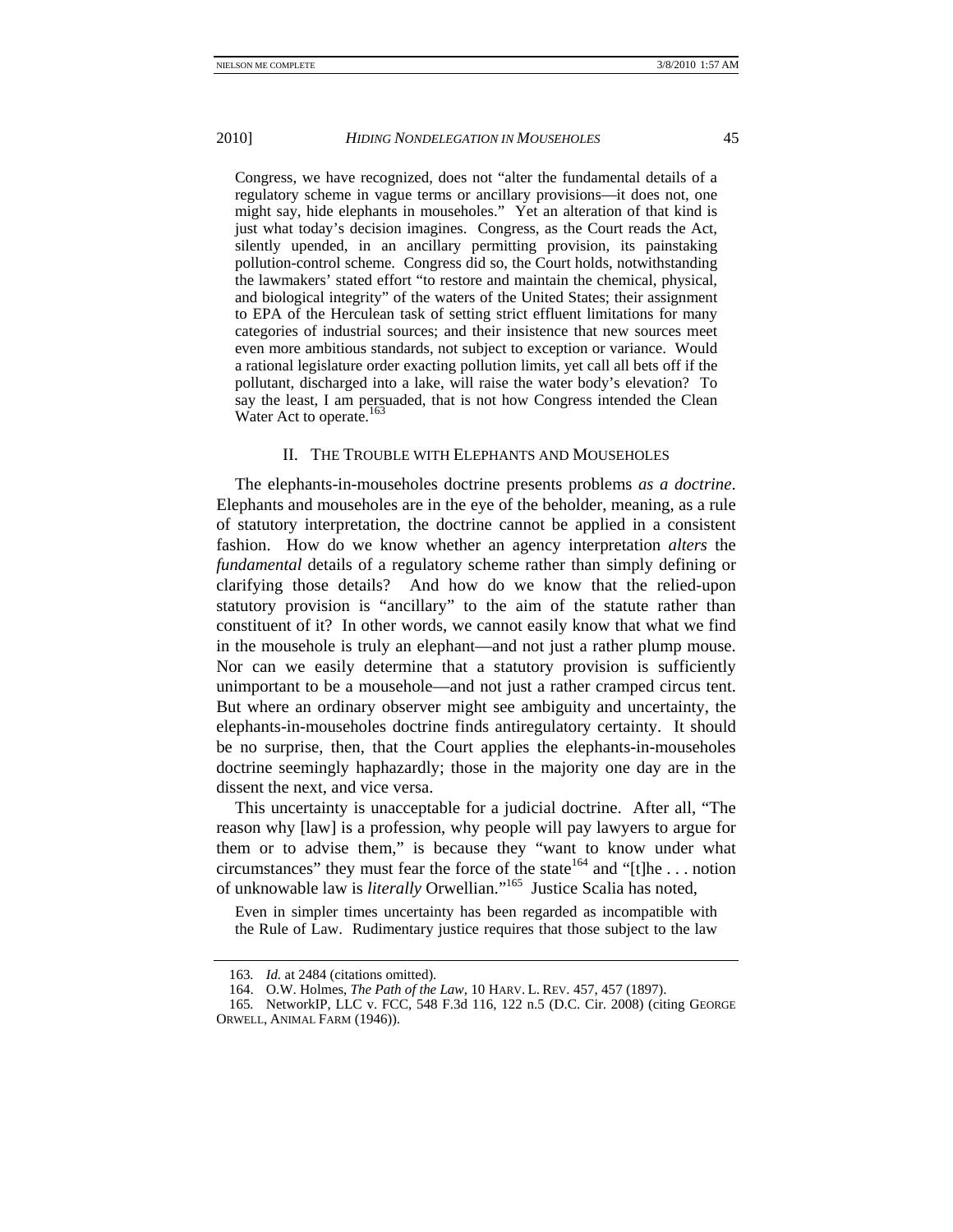must have the means of knowing what it prescribes.... There are [thus] times when even a bad rule is better than no rule at all.<sup>166</sup>

It is obvious that there is a problem when a line of cases fails to produce a workable rule that can guide the decisionmaking of the regulated public. This problem plagues the elephants-in-mouseholes doctrine, as it is far from clear in practice when the doctrine applies and when it does not. The reason, moreover, why the elephants-in-mouseholes doctrine cannot be consistently applied is also obvious: its focus on "structure" quickly devolves into "strongly purposive is interpretative techniques,"<sup>167</sup> which, following from his dissent in *Ali*, is how Justice Breyer expressly understands the doctrine.<sup>168</sup> To interpret specific text by reference to a broad statutory purpose is to treat lightly one of the key insights of modern textualism, namely, that statutes often have no *one* overarching purpose that can explain each clause. Indeed, once a court starts looking for purposes instead of looking at words, the zone of possible disagreement expands, as *many* purposes—even conflicting purposes—may be found in complex regulation.<sup>169</sup>

## *A. Inconsistent Application*

As the preceding tour through the Court's jurisprudence illustrates, the Court has failed to offer a clear rule for when the elephants-in-mouseholes doctrine applies. For instance, in *MCI*, Chief Justice Rehnquist and Justices O'Connor, Scalia, Kennedy, and Thomas found an elephant in a mousehole, but Justices Blackmun, Stevens, and Souter did not.<sup>170</sup> In *Brown & Williamson*, the same majority spotted another elephant hiding in the wall, but Justices Stevens, Souter, Ginsburg, and Breyer saw nothing of the sort.171 On the other hand, in *Gonzales,* Justices Stevens, O'Connor, Kennedy, Souter, Ginsburg, and Breyer trapped big game, but this time Chief Justice Roberts and Justices Scalia and Thomas said it was just a regular rodent.<sup>172</sup> In other decisions, only a dissenting minority could discern an elephant in a mousehole—Justices Breyer and Stevens in *Ali*, 173

 <sup>166.</sup> Antonin Scalia, *The Rule of Law as a Law of Rules*, 56 U. CHI. L. REV. 1175, 1179 (1989).

<sup>167</sup>*. See* Manning, *supra* note 17, at 235.

 <sup>168.</sup> Ali v. Federal Bureau of Prisons, 128 S. Ct. 831, 849–52 (2008) (Breyer, J., dissenting) (describing how Justice Breyer would have approached the issue in question in *Ali* using a purposive interpretative method).

<sup>169</sup>*. See id.* at 850–51 (noting that different canons of construction contradict each other and concluding that the Latin canons are not helpful in this situation).

<sup>170</sup>*. See supra* Part I.B.i.1.

<sup>171</sup>*. See supra* Part I.B.i.2.

<sup>172</sup>*. See supra* Part I.B.iii.1.

<sup>173</sup>*. See supra* Part I.B.iii.2.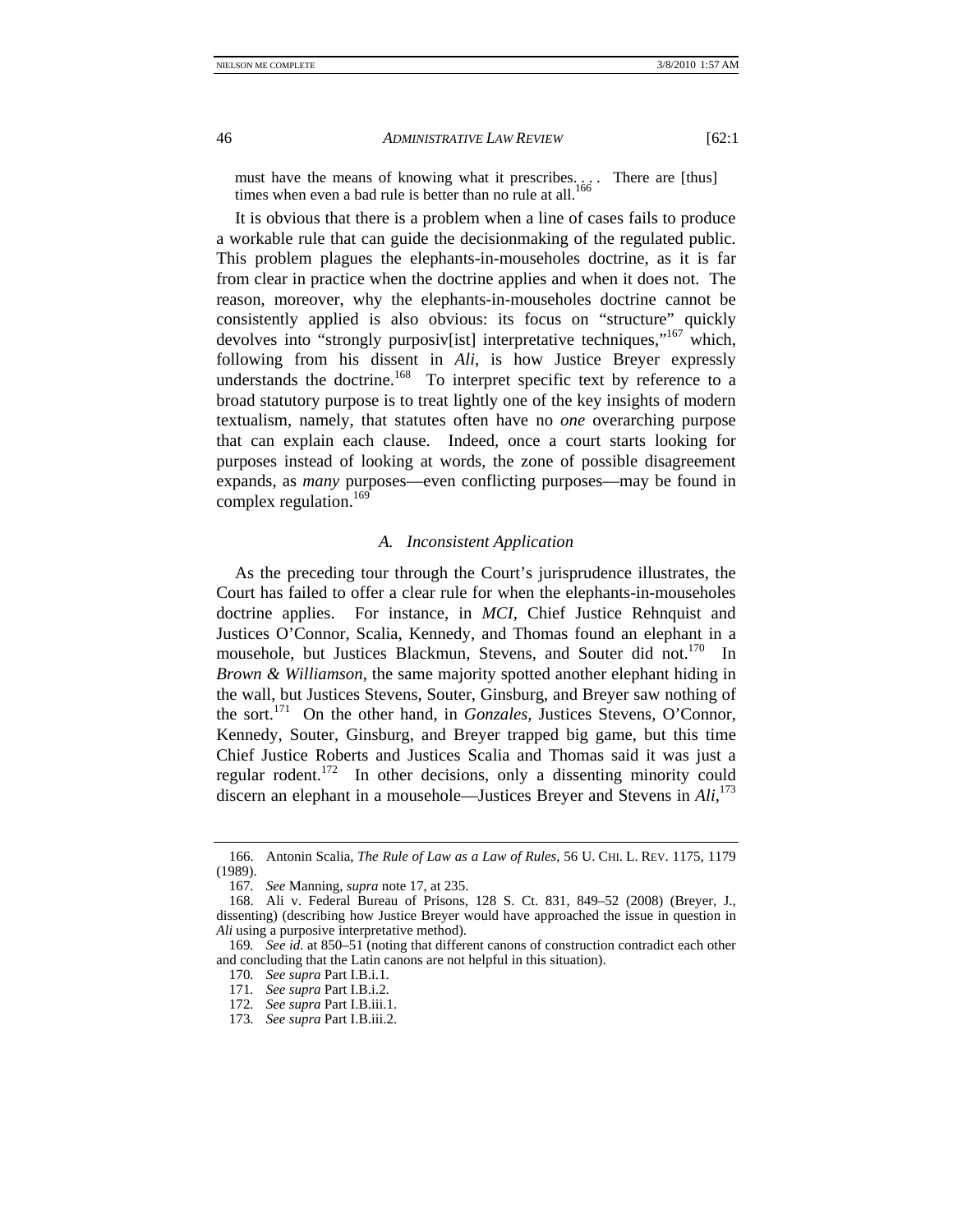and Justices Stevens, Souter, and Ginsburg in *Entergy*174 and *Coeur Alaska*. 175 All of the Justices said there was an elephant and a mousehole in *American Trucking*, but Justice Breyer's concurrence suggests that to him that was a special case.<sup>176</sup> Quite curiously, the only members of the Court who were in the majority in every one of these cases were Justices O'Connor and Kennedy, the "so-called swing Justices."177

But if these cases are viewed carefully, it becomes clear that it was not the "swing Justices" who swung—it was the rest of the Court. Until 2009, Justice Kennedy consistently found elephants in mouseholes, and during her years on the Court, Justice O'Connor always did. It was the other Justices who oscillated. In many of these cases, Justices Scalia and Thomas saw elephants in mouseholes, but in *Gonzales*, *Ali*, *Entergy*, and *Coeur Alaska*, they just saw an ordinary mouse. On the other hand, Justices Stevens and Souter saw unlawful mouseholes in *Gonzales, Entergy,* and *Coeur Alaska* (and Stevens saw another in *Ali*), but both Justices perceived ample regulatory room in *MCI* and *Brown & Williamson*. Justices Breyer and Ginsburg also saw an elephant hiding in a mousehole in *Gonzales* (and Breyer saw another in *Ali*, not to be outdone by Ginsburg spotting two, in *Entergy* and *Coeur Alaska*), but neither found one in *Brown & Williamson*. 178 So who was right? Were the respective agency's policy choices just "too big"? Were the respective statutory hooks just "too small"? The difficulty, of course, is that reasonable minds can, and quite evidently do, disagree. No position taken by any of the Justices in any of these cases is obviously correct. This is a problem if the rule of law is the law of rules.<sup>179</sup> How can lower courts follow this line of authority? What advice can a lawyer give a client?

In *MCI*, the Court rejected the FCC's rule because it held the term *modify* suggests a small regulatory change, not a statutory overhaul. But why? The dissenters argued that even under the majority's narrow definition of *modify*, the FCC's rule was permissible because the regulatory

<sup>174</sup>*. See supra* Part I.B.iii.3.

<sup>175</sup>*. See supra* Part I.B.iii.4.

<sup>176</sup>*. See supra* Part I.B.ii.1.

<sup>177</sup>*. See, e.g.*, Neal Devins, *Explaining* Grutter v. Bollinger, 152 U. PA. L. REV. 347, 349–50 (2003) ("On issues of social policy and federalism, Rehnquist Court decision making is largely defined by two Justices—Sandra Day O'Connor and Anthony Kennedy.").

 <sup>178.</sup> Chief Justice Rehnquist was replaced by Chief Justice Roberts before *Gonzales* was decided, so we do not know whether he would have sided with Justices Scalia and Thomas or Justices O'Connor and Kennedy, the other members of the majority in *MCI* and *Brown & Williamson.* 

 <sup>179.</sup> Scalia, *supra* note 166, at 1179 ("Even in simpler times uncertainty has been regarded as incompatible with the Rule of Law.").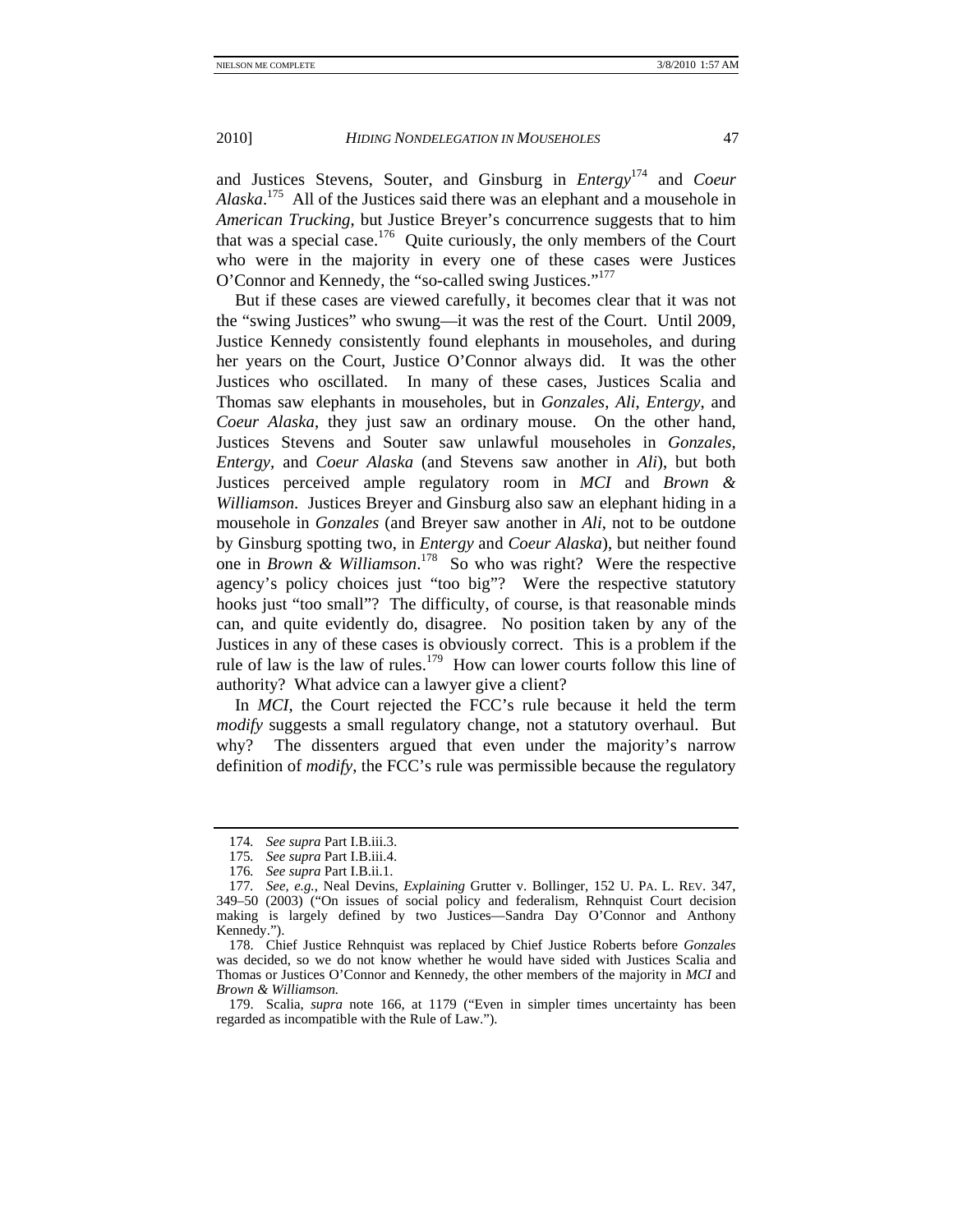change was not *that* dramatic.<sup>180</sup> Justice Stevens also argued that Congress intended the FCC to have elephantine discretion, so there was no mousehole problem at all. The best the majority could say in response was the agency's view violated the "heart" of the statute. Likewise, in *Brown & Williamson*, the Court, relying on "common sense," held, *despite* the language of the relevant statute, that "Congress could not have intended to delegate a decision of such economic and political significance to an agency in so cryptic a fashion."<sup>181</sup> The Court thought regulating tobacco was an elephant, but there was no elephant pen, no circus, no trumpets and fanfare—and thus rejected the FDA's authority.<sup>182</sup> The dissenters, however, while agreeing that regulating tobacco is an elephant, nonetheless argued the plain language of the statute did not create a mousehole. By using broad language, Congress deliberately empowered the FDA to make these kinds of policy decisions in order to protect the public health.

In *Gonzales*, Justice Kennedy and the majority saw both an elephant the regulation of assisted suicide—and a mousehole—the Attorney General's registration authority. But Justice Scalia merely saw an everyday mouse.<sup>183</sup> Indeed, even *American Trucking* raises questions, despite the fact that the entire Court found both an elephant and a mousehole.<sup>184</sup> After all, is the notion that the EPA can consider costs in setting air-quality standards really an honest-to-goodness elephant? And are seemingly broad words like *public health*, *adequate*, and *requisite* just mouseholes, or do they reflect congressional authorization for the EPA to consider a wide variety of factors in making its decision? And is *American Trucking*, which prohibited considering costs, consistent with *Entergy Corp.*, which allowed it?

As one reviews the short history of the elephants-in-mouseholes doctrine, it becomes apparent that those who are in the majority one day are in the dissent the next, and vice versa, and that no consistent doctrinal rule for the Court has emerged. It is exceedingly difficult, for instance, to reconcile *Brown & Williamson* with *Gonzales*, yet nearly the entire Court flipped positions. To apply *Chevron* in this puzzling way puts the Court on a dangerous path to "I know it when I see it"—indeed, ironically, if an agency's own decisionmaking were so muddled, a court might strike its test down as arbitrary and capricious.<sup>185</sup>

<sup>180</sup>*. See supra* Part I.B.i.1.

 <sup>181.</sup> FDA v. Brown & Williamson Tobacco Corp., 529 U.S. 120, 133, 160 (2000).

<sup>182</sup>*. See supra* Part I.B.i.2.

<sup>183</sup>*. See supra* Part I.B.iii.1.

<sup>184</sup>*. See supra* Part I.B.ii.1.

 <sup>185.</sup> Ne. Cellular Tel. Co. v. FCC, 897 F.2d 1164, 1166–67 (D.C. Cir. 1990) (holding arbitrary and capricious the FCC's waiver of financial qualification for cellular company because the agency did "not articulate any standard by which [the court could] determine the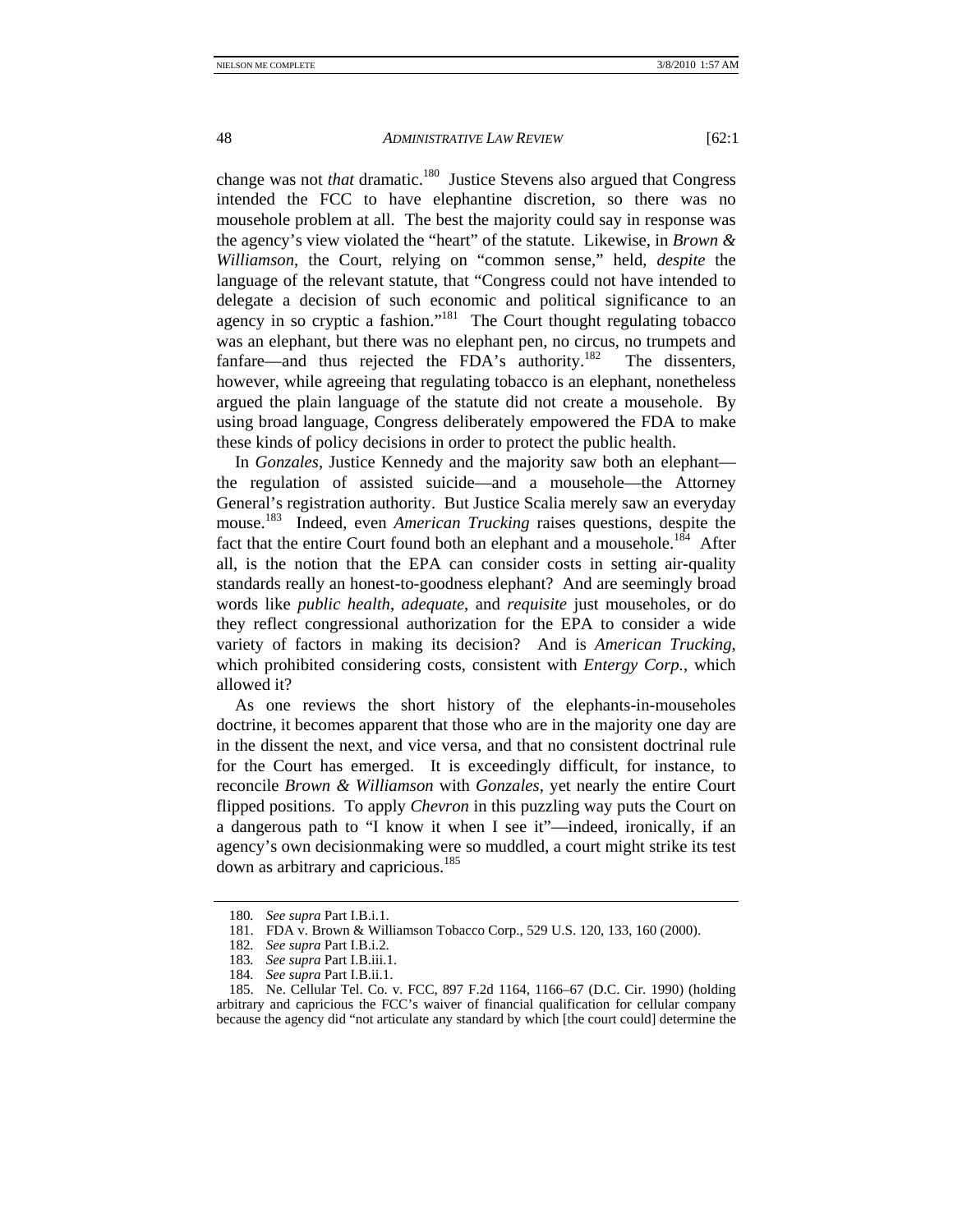#### *B. Tension with Textualism*

Modern textualist theory explains why the elephants-in-mouseholes doctrine is doomed to incoherence. The doctrine depends on there being an overarching statutory purpose that can explain each specific provision of a statute; what else does it mean to say a statute has a "heart" or a change is "fundamental"? But that purposivist premise collides into the insights of textualist theory, which says that often statutory "schemes" have no single purpose. As Manning has explained, given the realities of the legislative process, each statutory phrase must stand by itself, and to read specific language in reference to broad statutory purposes (which the Court somehow must divine) is to upset or even undermine Congress's precise bargain.186 Because there often is no one purpose, it is not surprising that judges cannot agree on what the purpose is. In other words, the elephantsin-mouseholes doctrine's entire premise rings false. *Of course* Congress hides elephants in mouseholes, or at least tries to.

In this age of textualism, $187$  it is now well understood that often "statutes" [are] products of innumerable and sometimes hasty and pragmatic compromises,"188 and the "[a]pplication of 'broad purposes' of legislation at the expense of specific provisions ignores the complexity of the problems Congress is called upon to address and the dynamics of legislative action."189 After all, "Congress may be unanimous in its intent

Frank H. Easterbrook, *Statutes' Domains*, 50 U. CHI. L. REV. 533, 540 (1983). Modern textualism, which emerged in the late twentieth century, maintains that, contrary to the tenets of strong intentionalism, respect for the legislative process requires judges to adhere to the precise terms of statutory texts. In particular, textualists argue that the (often unseen) complexities of the legislative process make it meaningless to speak of 'legislative intent' as distinct from the meaning conveyed by a clearly expressed statutory command.

policy underlying the waiver").

<sup>186</sup>*. See* Manning, *supra* note 17, at 247–48 (describing the implications of narrow construction of statutes on the legislative process).

<sup>187</sup>*. See, e.g.*, Marjorie O. Rendell, *2003—A Year of Discovery:* Cybergenics *and Plain Meaning in Bankruptcy Cases*, 49 VILL. L. REV. 887, 887 (2004) ("We are all textualists now. No doubt the major methodological development in Supreme Court jurisprudence over the last few decades has been the ascendancy of the plain meaning approach to interpreting statutes.").

 <sup>188.</sup> Abbott Labs. v. Young, 920 F.2d 984, 994 (D.C. Cir. 1990).

 <sup>189.</sup> Bd. of Governors of the Fed. Reserve Sys. v. Dimension Fin. Corp., 474 U.S. 361, 373–74 (1986).

Almost all statutes are compromises, and the cornerstone of many a compromise is the decision, usually unexpressed, to leave certain issues unresolved. Whether these issues have been identified (so that the lack of their resolution might be called intentional) or overlooked (so that the lack of their resolution is of ambiguous portent) is unimportant. What matters to the compromisers is reducing the chance that their work will be invoked subsequently to achieve more, or less, than they intended, thereby upsetting the balance of the package.

John F. Manning, *The Absurdity Doctrine*, 116 HARV. L. REV. 2387, 2390 (2003).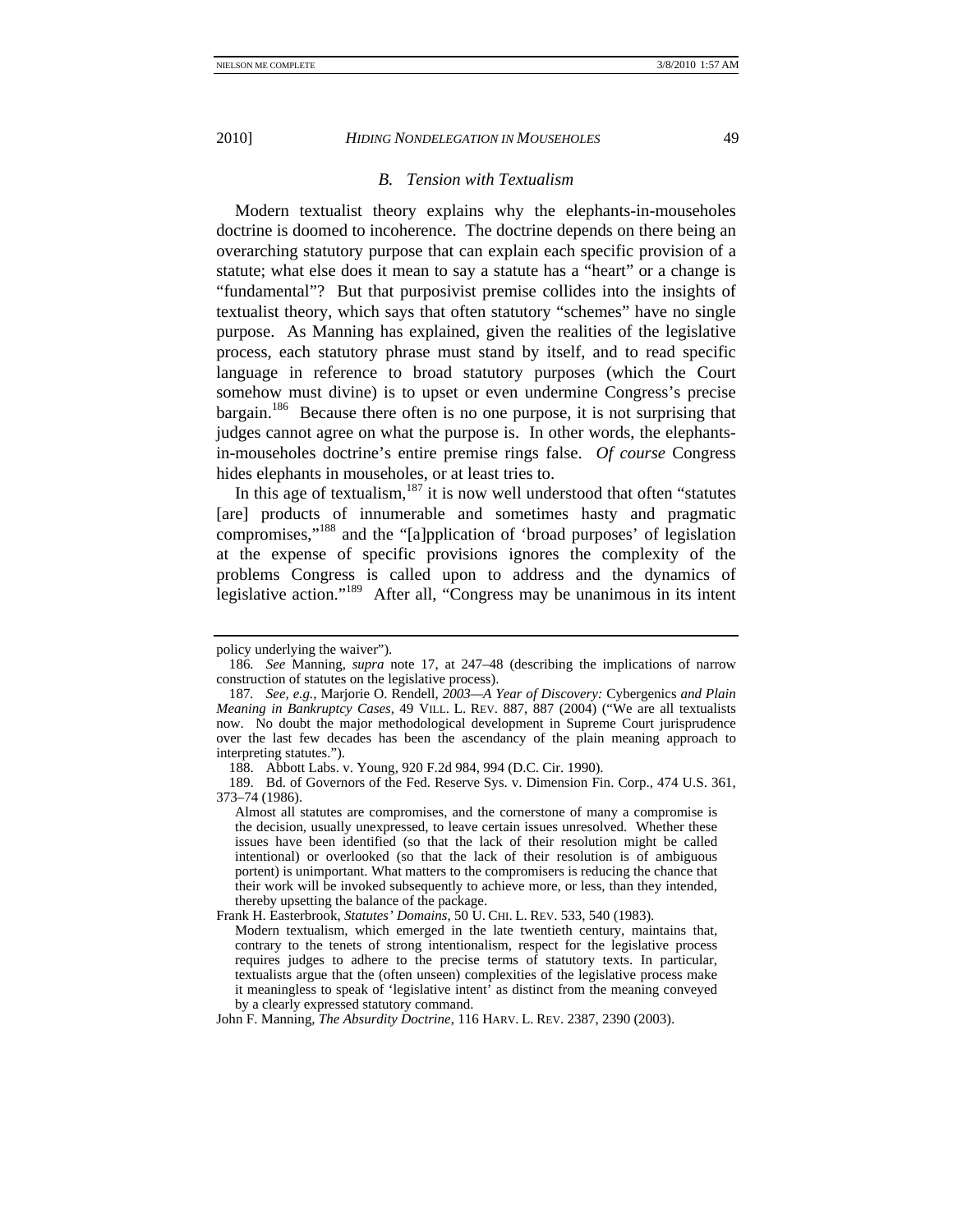to stamp out some vague social or economic evil; however, because its Members may differ sharply on the means for effectuating that intent, the final language of the legislation may reflect hard-fought compromises."190 Thus, the "[i]nvocation of the 'plain purpose' of legislation at the expense of the terms of the statute itself takes no account of the processes of compromise and, in the end, prevents the effectuation of congressional intent."191 In short, for modern textualists, "Congress has no intent or purpose distinct from those explicitly stated in the statutory text."<sup>192</sup> Under this compromise-heavy conception of legislation, democratic theory requires courts to enforce specific text and not attempt to find unifying coherence where there is none.<sup>193</sup>

One need not be a card-carrying textualist, however, to acknowledge that the legislative process is complicated and that legislation is often the result of many congressional compromises, which are reflected in statutory text.<sup>194</sup> Indeed, anyone who watched even in passing the legislative debates surrounding the economic stimulus packages in late 2008 and early 2009 can have no doubt that legislating is an untidy business, full of hard-nosed politics in every sense of the term.<sup>195</sup> But once one acknowledges statutes are often the result of compromises, a serious theoretical flaw in the Court's elephants-in-mouseholes doctrine is exposed: On what basis can it be said that Congress "does not alter the fundamental details of a regulatory

193*. See, e.g.*, ANTONIN SCALIA, A MATTER OF INTERPRETATION: FEDERAL COURTS AND THE LAW 22 (1997) ("It is simply not compatible with democratic theory that laws mean whatever they ought to mean, and that unelected judges decide what that is.").

 194. Then-Judge Scalia's opening in *Community Nutrition Institute v. Block* is only funny because this complexity is so well understood. *See* 749 F.2d 50, 51 (D.C. Cir. 1984) ("This case, involving legal requirements for the content and labeling of meat products such as frankfurters, affords a rare opportunity to explore simultaneously both parts of Bismarck's aphorism that 'No man should see how laws or sausages are made.'").

 195. To be clear, we cast no aspersions towards these "political" aspects of the legislative process. Legislation, after all, may have its faults, but "critical analysis is misleading if it proceeds on the premise that those defects should be measured by the 'nirvana' standard, where any deviation from an unobtainable ideal is grounds for criticism." Einer R. Elhauge, *Does Interest Group Theory Justify More Intrusive Judicial Review?*, 101 YALE L.J. 31, 109–110 (1991). Instead, the true basis for putting one's faith in the democratic process is not a naive belief that it will always produce the best results, but a lack of naiveté about the alternatives. Or, as Winston Churchill once put it, "democracy is the worst form of Government except all those other forms that have been tried from time to time." *Id.* at 110 (quoting OXFORD DICTIONARY OF MODERN QUOTATIONS 55 (Tony Augarde ed., 1991)).

<sup>190</sup>*. Dimension Fin. Corp.*, 474 U.S. at 374.

<sup>191</sup>*. Id.* 

 <sup>192.</sup> Lisa Schultz Bressman, Chevron*'s Mistake*, 58 DUKE L.J. 549, 552 (2009); *see also*  John F. Manning, *Textualism as a Nondelegation Doctrine*, 97 COLUM. L. REV. 673, 685 (1997) ("Intent is elusive for a natural person, fictive for a collective body." (quoting Frank H. Easterbrook, *Text, History, and Structure in Statutory Interpretation*, 17 HARV. J.L. & PUB. POL'Y 61, 68 (1994))); Frank H. Easterbrook, *Legal Interpretation and the Power of the Judiciary*, 7 HARV. J.L. & PUB. POL'Y 87, 92 (1984).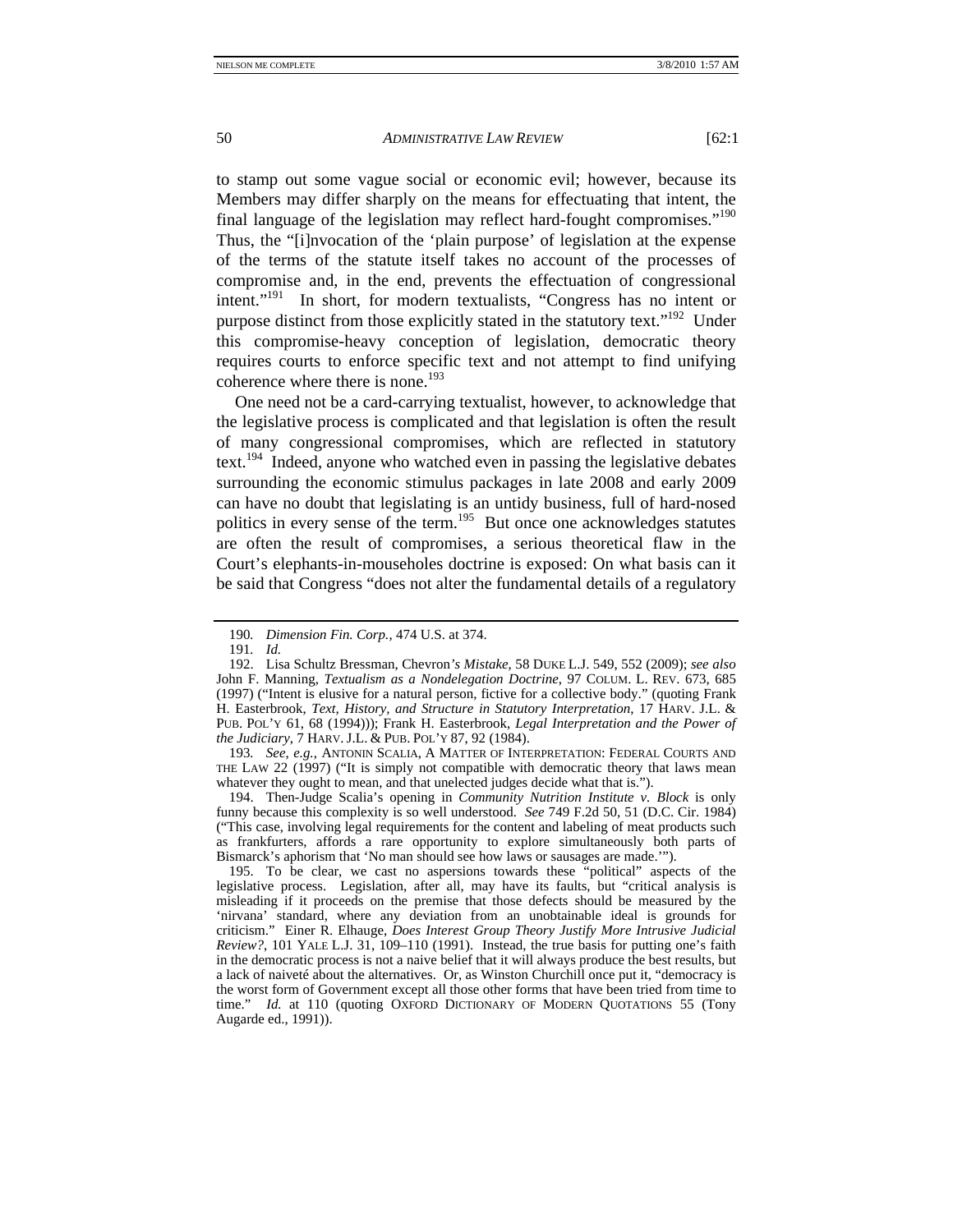scheme in vague terms or ancillary provisions"? How can a court decide what is "fundamental" and what is "ancillary," if there is no one purpose that explains each specific provision of the statute?

Think about it this way. Does anyone doubt that "Congress" inserts clauses in bills that agencies can use to produce profound policy shifts? It has been observed, for example, that legislatures attempt to avoid criticism for policy choices by transferring the blame to other entities.<sup>196</sup> If so, it would be hardly surprising for legislators to add provisions in omnibus bills that, employing ordinary *Chevron* analysis, can be used by the administering agency to implement a consequential policy change, but to do so while deliberately seeking not to leave *too* many congressional fingerprints. Or, in a scenario that ought to be familiar to all transactional lawyers trading redlines in the midst of a frenzied deal, it is realistic to assume that some congressional faction might try to "pull a fast one" on others by injecting into a bill a provision with far-reaching effects.<sup>197</sup>

These sorts of things obviously happen, but the elephants-in-mouseholes doctrine pretends otherwise.<sup>198</sup> There may be reasons to craft such a legal

197*. See, e.g.*, John M. Baker, *Dr. Strangebill or How the Last Congress Learned to Stop Worrying and Love Substantive Due Process*, 54 FED. LAW., Oct. 2007, at 42 (explaining how a clause directing courts to apply a robust substantive due process doctrine in property rights cases passed the House of Representatives, with speculation that

some unidentifiable person—a staff member, a developer, a lobbyist, or perhaps even a member of Congress—had included th[e] language in the takings bill . . . hoping that the unusual political dynamics created by the *Kelo* [*v. City of New London*, 545 U.S. 469 (2005)] backlash and an election year, plus the congressional Republicans' renowned party discipline, created a once-in-a-lifetime opportunity to pull a fast one. Indeed, the failure of this provision to attract any flak from any member of the majority party during the subcommittee hearing or floor consideration—and the unwillingness of any member of any party to offer any amendments to the bill on the House floor—make such a strategy seem brilliant.

(endnote omitted)).

<sup>196</sup>*. See, e.g.*, Steve R. Johnson, *The Dangers of Symbolic Legislation: Perceptions and Realities of the New Burden-of-Proof Rules*, 84 IOWA L. REV. 413, 477 & n.281 (1999) (noting "legislators will try to shift blame to the IRS for the embarrassment of Congress's own making" as "Senators and Representatives vote to add new incentives, subsidies, antiabuse rules, exemptions, transitional rules, and obscurities to the law—then thunder against the complexity of the 'IRS Code,' as if the IRS, not Congress, enacted those complexities"); Peter H. Aranson, Ernest Gellhorn & Glen O. Robinson, *A Theory of Legislative Delegation*, 68 CORNELL L. REV. 1, 56–57 (1982) ("But by having an agency enforce the regulation the congressman can shift some degree of both the credit and blame to the agency. The degree to which a legislator succeeds in shifting credit or blame to the agency can vary, and will determine his choice of agency or judicial enforcement. If he succeeds in shifting to the agency a preponderantly large part of the blame, then the legislator will prefer agency regulations to judicially enforced statutes. Conversely, if delegation shifts credit for the benefits to the agency, then the legislator will prefer the judicially enforced statutes to regulation by agency.")

 <sup>198.</sup> Indeed, if conduct of this sort did not happen, the lobbyists who read carefully the countless iterations of bills being debated during the legislative process may be doing so for no real reason and clients may be paying those lobbyists for no real reason. We will trust the market on this one. Moreover, consistent with "the interest-group branch of public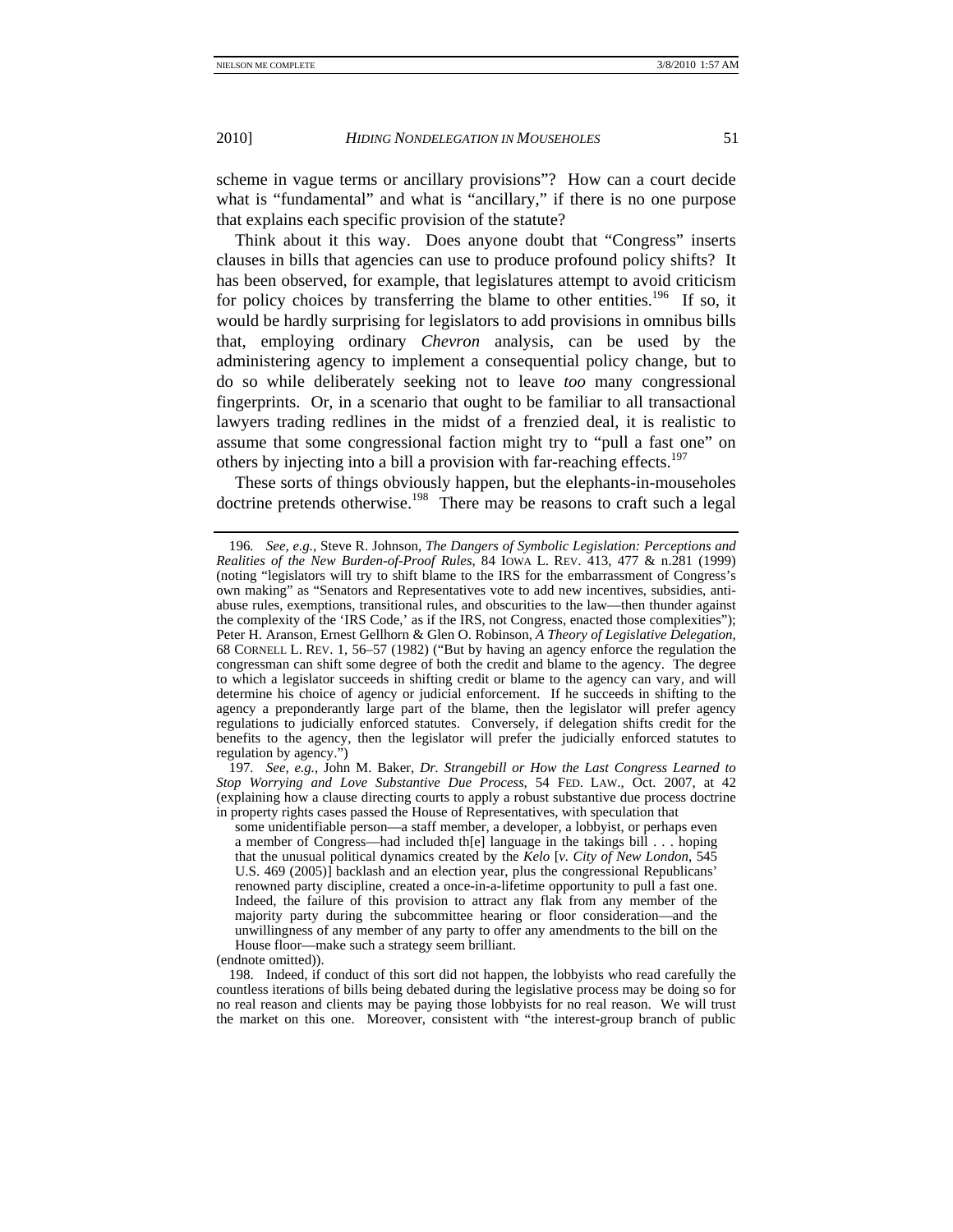fiction,199 but pretending away reality makes it difficult to give effect to Congress's compromise, as reflected in the specific textual provisions of a statute.<sup>200</sup> After one acknowledges that legislation often is the result of "back-room deals"<sup>201</sup> and diverse individual compromises, as the Court has done and its theoretical defense of textualism in part presupposes, then no one should be surprised that searching for a comprehensive purpose is often a futile exercise, as different textual clauses may be motivated by different purposes. It consequently is not at all surprising that the Court has found it difficult to apply the elephants-in-mouseholes doctrine or that Justice Breyer has unambiguously linked the elephants-in-mouseholes doctrine to purposivism.202

## III. A NONDELEGATION JUSTIFICATION FOR THE ELEPHANTS-IN-MOUSEHOLES DOCTRINE

The elephants-in-mouseholes doctrine is contrary to traditional *Chevron*  analysis. Even in the face of text that supported the regulations, as in *Brown & Williamson*, the Court nullifies agency action, and even when the statute is ambiguous, as in *MCI* and *Gonzales*, the Court denies deference. The doctrine also is in tension with modern textualism. It in effect requires a court to posit a statutory purpose and then evaluate whether agency action is consistent with that posited statutory purpose. With these theoretical difficulties lurking in the background, it should be unsurprising that courts have trouble applying this doctrine in a consistent manner.

Why, then, has the Court created the elephants-in-mouseholes doctrine instead of simply deferring under *Chevron*? Is not a broad but ambiguous

choice theory, which argues that legislation is an economic good purchased by interest groups," many consider "[*a*]*ctual statutory language* [*to be*] *the dearest legislative commodity*" up for grabs. Manning, *supra* note 192, at 687 (emphasis added) (citing, inter alia, William M. Landes & Richard A. Posner, *The Independent Judiciary in an Interest-Group Perspective*, 18 J.L. & ECON. 875, 877 (1975); George J. Stigler, *The Theory of Economic Regulation*, 2 BELL J. ECON. & MGMT. SCI. 3 (1971)).

<sup>199</sup>*. See, e.g.*, Sunstein, *supra* note 9, at 232 ("The most plausible source of the idea that courts should not defer to agencies on larger questions is the implicit delegation principle accompanied by an understanding of what reasonable legislators would prefer. Judge Breyer appeared to think that Congress should be understood to want agencies to decide interstitial questions, but to prefer that courts resolve the larger ones, which are necessary to clarify and stabilize the law."); *see also* Bressman, *supra* note 192, at 555–56 (arguing that the majority's approach in *Gonzales* was "based on realistic assumptions about legislative behavior").

<sup>200</sup>*. See* Manning, *supra* note 17, at 228 ("Narrowing a statute in this way . . . threatens to unsettle the legislative choice implicit in adopting a broadly worded statute.").

<sup>201</sup>*. See* Glen Staszewski, *Avoiding Absurdity*, 81 IND. L.J. 1001, 1006 (2006) (suggesting that the Judiciary should not allow individual rights to be subjected to the public policies implemented by Congress through these sort of behind-the-scenes deals).

 <sup>202.</sup> Ali v. Fed. Bureau of Prisons, 128 S. Ct. 831, 850–51 (2008) (Breyer, J., dissenting).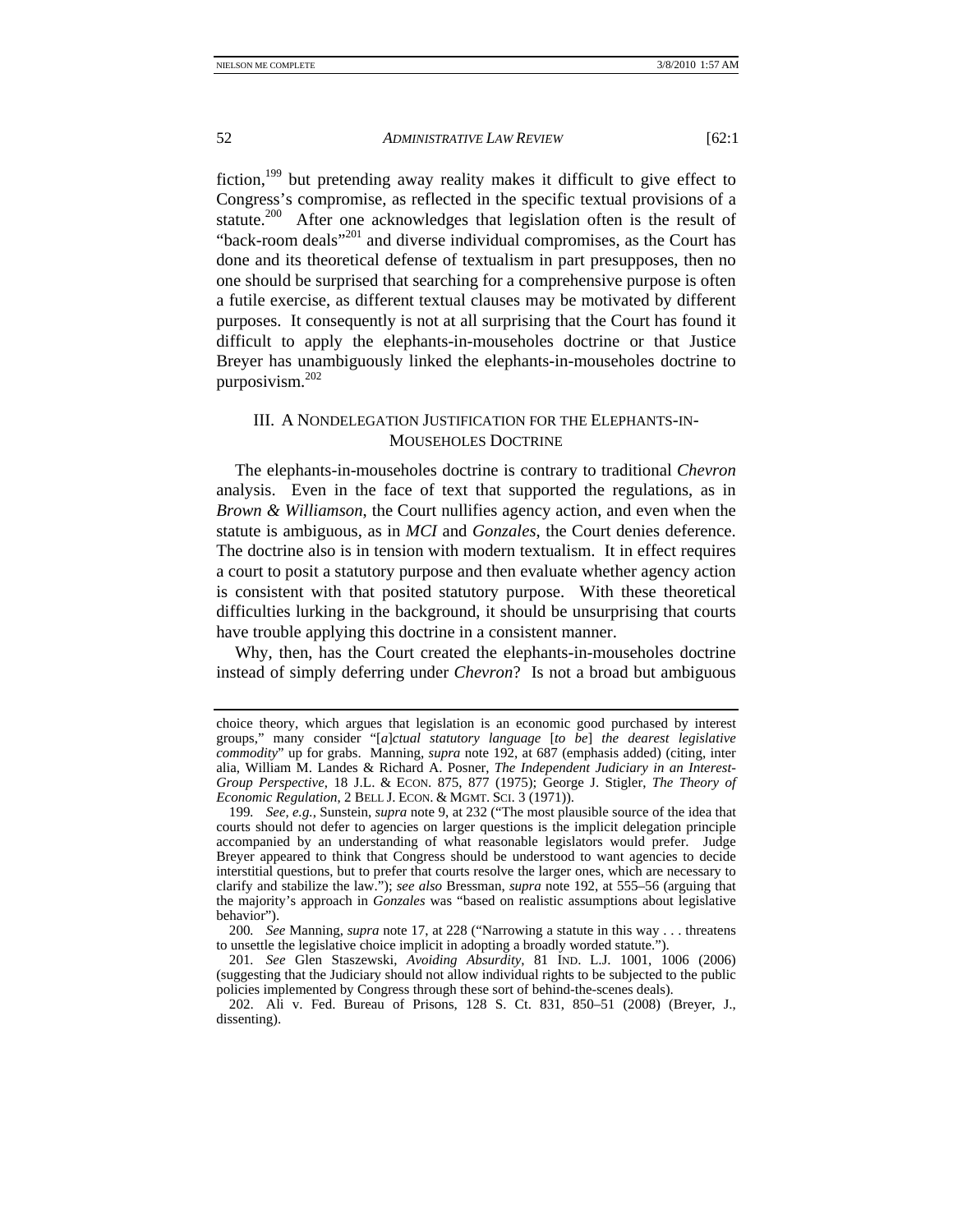statutory provision a paradigmatic case for *Chevron* deference? We contend the explanation is not results-orientated decisionmaking but instead is found in long-standing principles of administrative law. Although the Court has effectively given up policing the nondelegation doctrine directly, the Court is still concerned about agencies making important policy choices. So the Court has attempted to craft a new canon of statutory construction to minimize what it perceives to be excessive delegation. It surely is no coincidence that the same decision heralding the death of the nondelegation doctrine also simultaneously announced the birth of the elephants-in-mouseholes doctrine.<sup>203</sup> Even if Congress has enacted a broadly phrased statute, and even if under traditional *Chevron* principles the agency's policy choice is permissible, when the Court believes that the agency's use of its discretion is too substantial vis-à-vis the asserted statutory hook, it will void that agency action and require Congress to affirmatively grant the specific power at issue. Accordingly, while not striking down statutes under the nondelegation doctrine, the Court has nonetheless wielded the elephants-in-mouseholes doctrine to limit delegations of authority.

## *A. The Nondelegation Doctrine*

Whether accurately or not, $204$  the Court has reasoned that because the Constitution vests "all legislative Powers" in Congress, "Congress generally cannot delegate its legislative power to another Branch."<sup>205</sup> As the Court has emphasized, "That Congress cannot delegate legislative power to the President is a principle universally recognized as vital to the

<sup>203</sup>*. See supra* Part I.B.ii.1.

 <sup>204.</sup> Eric Posner and Adrian Vermeule have argued there is no constitutional basis for this doctrine. *See* Eric A. Posner & Adrian Vermeule, *Interring the Nondelegation Doctrine*, 69 U. CHI. L. REV. 1721, 1723 (2002); Eric A. Posner & Adrian Vermeule, *Nondelegation: A Post-mortem*, 70 U. CHI. L. REV. 1331, 1331 (2003) ("[T]he standard nondelegation doctrine has no real pedigree in constitutional text and structure"). This argument, unsurprisingly, has not gone unrefuted. *See, e.g.*, Larry Alexander & Saikrishna Prakash, *Reports of the Nondelegation Doctrine's Death Are Greatly Exaggerated*, 70 U. CHI. L. REV. 1297, 1328 (2003) (supplying "some reasons for doubting" the theory put forth by Posner and Vermeule); Gary Lawson, *Discretion as Delegation: The "Proper" Understanding of the Nondelegation Doctrine*, 73 GEO. WASH. L. REV. 235, 237 (2005) (arguing that the Constitution does contain limitations on the extent to which Congress can delegate discretion to agencies). Though not necessary for our purposes (it is not relevant whether we believe in the constitutional foundation of the nondelegation doctrine, only that the Court does), we think, for the reasons set forth in this Part, the doctrine is more than just "a controversial theory that floated around the margins of nineteenth-century constitutionalism—a theory that wasn't clearly adopted by the Supreme Court until 1892, and even then only in dictum." Posner & Vermeule, *Interring the Nondelegation Doctrine*, *supra*, at 1722.

 <sup>205.</sup> Mistretta v. United States, 488 U.S. 361, 371–72 (1989) (citations and internal quotation marks omitted).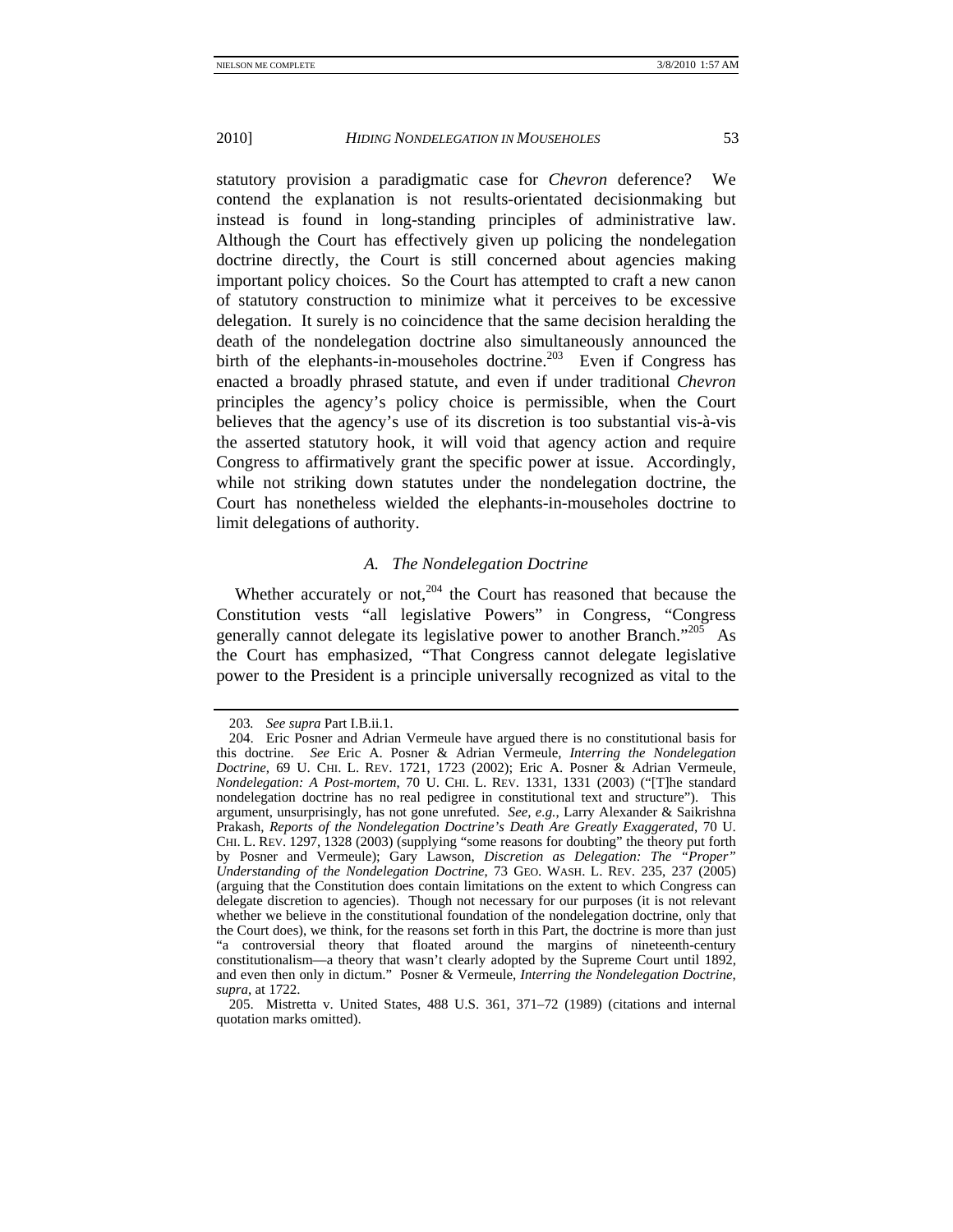integrity and maintenance of the system of government ordained by the Constitution."206 Hence, "the conventional doctrine requires Congress to supply something like an 'intelligible principle' to guide and limit executive discretion."<sup>207</sup>

In addition to the Constitution's separation-of-powers principle, the nondelegation doctrine has found numerous policy justifications.<sup>208</sup> And its historical roots run deep—from John Locke to John Marshall. In his *Second Treatise of Government*, published in 1690, John Locke wrote,

The power of the *legislative*, being derived from the people by a positive voluntary grant and institution, can be no other than what that positive grant conveyed, which being only to make *laws*, and not to make *legislators*, the *legislative* can have no power to transfer their authority of making laws, and place it in other hands.<sup>20</sup>

Chief Justice Marshall also distinguished between "those important subjects, which must be entirely regulated by the legislature itself, from those of less interest, in which a general provision may be made, and power given to those who are to act under such general provisions to fill up the details."<sup>210</sup>

*Mistretta*, 488 U.S. at 415 (Scalia, J., dissenting). Justice Scalia's formulation of the doctrine, focusing as it does on the legislative branch making policy with the executive branch having a limited role, invites the question of the judiciary's role as recipient of delegated power. Margaret Lemos recently has offered a compelling argument that the nondelegation doctrine should also apply when the federal judiciary makes important policy decisions, such as in the antitrust context. *See* Lemos, *supra* note 14, at 463–64 (arguing that Courts provide the content and substantive meaning of the Sherman Act and, in doing so, contravene "the formal nondelegation doctrine").

207. Sunstein, *supra* note 16, at 318.

208. Justice Rehnquist observed,

[T]he nondelegation doctrine serves three important functions. First, and most abstractly, it ensures to the extent consistent with orderly governmental administration that important choices of social policy are made by Congress, the branch of our Government most responsive to the popular will. Second, the doctrine guarantees that, to the extent Congress finds it necessary to delegate authority, it provides the recipient of that authority with an "intelligible principle" to guide the exercise of the delegated discretion. Third, and derivative of the second, the doctrine ensures that courts charged with reviewing the exercise of delegated legislative discretion will be able to test that exercise against ascertainable standards.

Indus. Union Dep't, AFL–CIO v. Am. Petroleum Inst. (*Benzene*), 448 U.S. 607, 685–86 (1980) (Rehnquist, J., concurring) (citations omitted).

209*.* JOHN LOCKE, SECOND TREATISE OF GOVERNMENT 75 (C.B. Macpherson ed., 1980) (1690).

 210. Lawson, *supra* note 204, at 236 (quoting Wayman v. Southard, 23 U.S. (10 Wheat.) 1, 43 (1825)).

 <sup>206.</sup> Field v. Clark, 143 U.S. 649, 692 (1892). Indeed, as Justice Scalia has put it: It is difficult to imagine a principle more essential to democratic government than that upon which the doctrine of unconstitutional delegation is founded: Except in a few areas constitutionally committed to the Executive Branch, the basic policy decisions governing society are to be made by the Legislature. Our Members of Congress could not, even if they wished, vote all power to the President and adjourn *sine die*.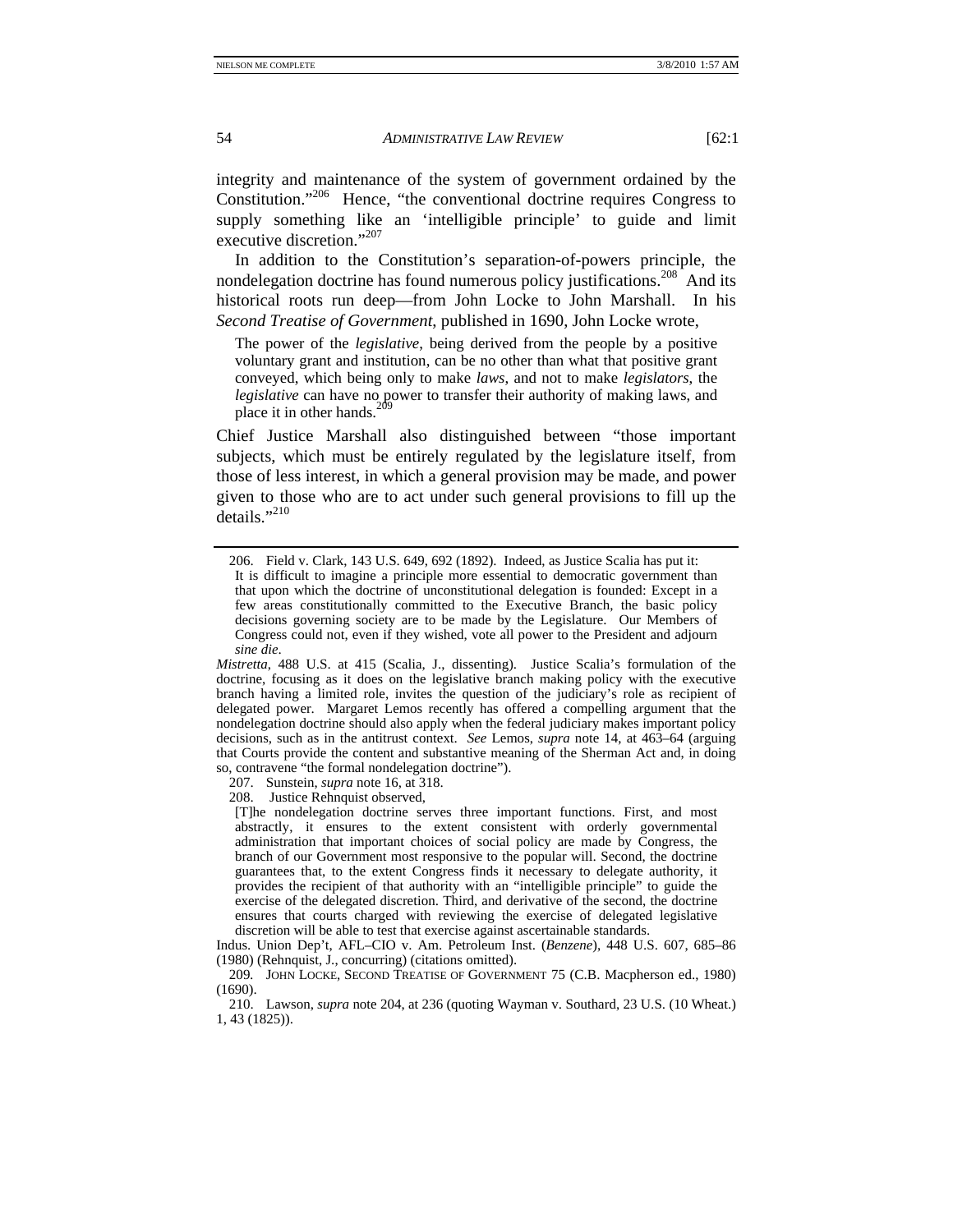Additionally, "by virtue of requiring legislators to agree on a relatively specific form of words, the nondelegation principle seems to raise the burdens and costs associated with the enactment of federal law."<sup>211</sup> Though this may create a "status quo bias [in] administrative  $law''^{212}$  these "burdens and costs" can also be seen as "an important guarantor of individual liberty, because they ensure that national governmental power may not be brought to bear against individuals without a consensus, established by legislative agreement on relatively specific words."<sup>213</sup> As Manning puts it, "Even the quickest look at the constitutional structure reveals that the design of bicameralism and presentment disfavors easygoing, high volume lawmaking."<sup>214</sup> Indeed, "the cumbersomeness of the [constitutional] process seems obviously suited to interests that contradict the 'more is better' attitude that has come to be almost an unconscious assumption of public  $law.^{9215}$  Because delegation enables "lawmaking on the cheap," adherence to the nondelegation doctrine safeguards important "interests by forcing specific policies through the process of bicameralism and presentment."<sup>216</sup> Moreover, "the nondelegation doctrine also promotes rule of law values" similar to those protected by "the void for vagueness doctrine" in the criminal context.<sup>217</sup> For instance, "By ensuring that those asked to implement the law be bound by intelligible principles, the nondelegation doctrine" serves the purpose of "provid[ing] fair notice to affected citizens and also to discipline the enforcement discretion of unelected administrators and bureaucrats."<sup>218</sup>

Despite the arguments in favor of applying the nondelegation doctrine (especially for "highly sensitive decisions"), $^{219}$  however, the Court has applied it only twice to invalidate statutes—both in 1935, one of which "provided literally no guidance for the exercise of discretion, and the other of which conferred authority to regulate the entire economy on the basis of no more precise a standard than stimulating the economy by assuring 'fair competition. $1^{1/220}$  This is so despite many ripe opportunities, including a statute giving an "agency power to fix the prices of commodities at a level that 'will be generally fair and equitable and will effectuate

 <sup>211.</sup> Sunstein, *supra* note 16, at 320.

 <sup>212.</sup> Sunstein, *supra* note 9, at 246.

 <sup>213.</sup> Sunstein, *supra* note 16, at 320.

 <sup>214.</sup> John F. Manning, *Lawmaking Made Easy*, 10 GREEN BAG 2D 191, 198 (2007).

<sup>215</sup>*. Id*. at 199.

 <sup>216.</sup> Manning, *supra* note 17, at 240.

<sup>217</sup>*. See* Sunstein, *supra* note 16, at 320.

<sup>218</sup>*. Id.* 

<sup>219</sup>*. Id.* at 317.

 <sup>220.</sup> Whitman v. Am. Trucking Ass'ns, 531 U.S. 457, 474 (2001) (citing Panama Refining Co. v. Ryan, 293 U.S. 388 (1935); A.L.A. Schechter Poultry Corp. v. United States, 295 U.S. 495 (1935)).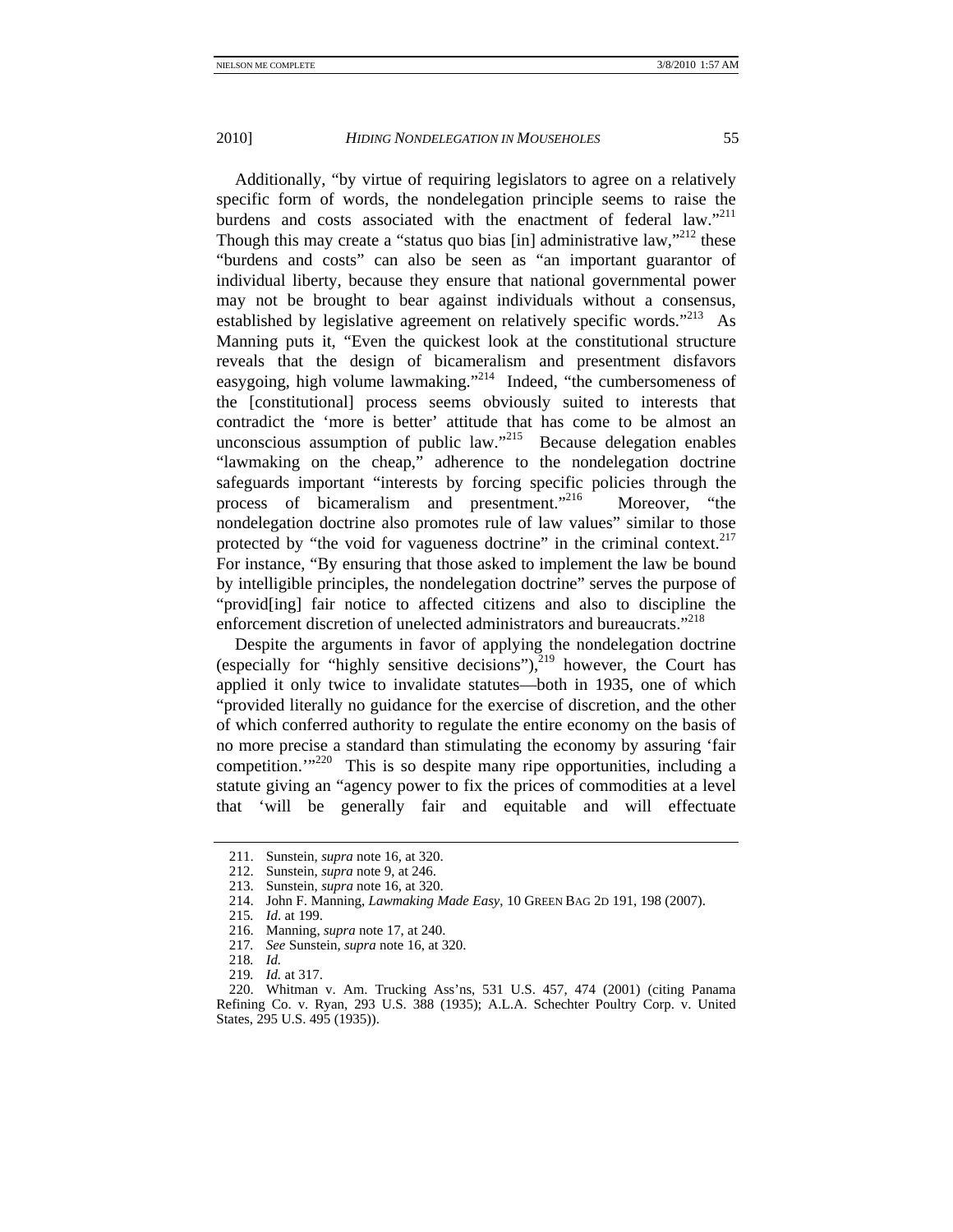the ... purposes of the  $Act$ ,  $m^{221}$  statutes "authorizing regulation in the 'public interest,'"<sup>222</sup> and a statute granting the "Securities and Exchange" Commission authority to modify the structure of holding company systems so as to ensure that they are not 'unduly or unnecessarily complicate[d]' and do not 'unfairly or inequitably distribute voting power among security holders."<sup>223</sup> As Sunstein sees it, for nondelegation, "the conventional doctrine has had one good year, and 211 bad ones (and counting). $^{224}$ 

The principal reason that the Court does not enforce the nondelegation doctrine more vigorously is that no method has been created that can police the boundary between law execution and delegation in an analytically coherent and principled way.<sup>225</sup> As explained by Justice Scalia,

[W]hile the doctrine of unconstitutional delegation is unquestionably a fundamental element of our constitutional system, it is not an element readily enforceable by the courts. Once it is conceded, as it must be, that no statute can be entirely precise, and that some judgments, even some judgments involving policy considerations, must be left to the officers executing the law and to the judges applying it, the debate over unconstitutional delegation becomes a debate not over a point of principle but over a question of degree.<sup>226</sup>

No judicially administrable test has been created that captures this nuance, "hence [enforcing] the nondelegation doctrine ... violate[s] its own aspirations to discretion-free law."227 For instance, the best articulation that Chief Justice Taft could come up with is that "the limits of delegation 'must be fixed according to common sense and the inherent

<sup>221</sup>*. Id.* (citing Yakus v. United States, 321 U.S. 414, 420 (1944)).

<sup>222</sup>*. Id.* (citing Nat'l Broad. Co. v. United States, 319 U.S. 190, 225–27 (1943); N.Y. Cent. Secs. Corp. v. United States, 287 U.S. 12, 24–25 (1932)).

<sup>223.</sup> *Id.* (citing Am. Power & Light Co. v. SEC, 329 U.S. 90, 104 (1946)).

 <sup>224.</sup> Sunstein, *supra* note 16, at 322.

 <sup>225.</sup> Justice Scalia has argued that it is a misunderstanding of the nondelegation doctrine to distinguish between "unconstitutional delegations of legislative authority" and "lawful delegations of legislative authority," because "the latter category does not exist." Loving v. United States, 517 U.S. 748, 776–77 (1996) (Scalia, J., concurring). Instead, "[l]egislative power is [always] nondelegable," but Congress can "*assign responsibilities* to the Executive . . . as the agent of the People," though "[a]t some point the responsibilities assigned can become so extensive and so unconstrained that Congress has in effect delegated its legislative power." *Id.* at 777. This position has not gone unrebutted. *See, e.g.*, Whitman v. Am. Trucking Ass'ns, 531 U.S. 457, 490 (2001) (Stevens, J., concurring) ("[W]hen Congress enacted § 109, it effected a constitutional delegation of legislative power to the EPA.").

 <sup>226.</sup> Mistretta v. United States, 488 U.S. 361, 415 (1989) (Scalia, J., dissenting). Just as the theory of the nondelegation doctrine has a long-standing pedigree, the practice of actual delegation has been occurring since the earliest days of the Republic. For instance, "The first Congress granted military pensions, not pursuant to legislative guidelines, but 'under such regulations as the President of the United States may direct.'" Sunstein, *supra* note 16, at 322 (citing An Act Providing for the Payment of the Invalid Pensioners of the United States, 1 Stat. 95 (1789)).

 <sup>227.</sup> Sunstein, *supra* note 16, at 321.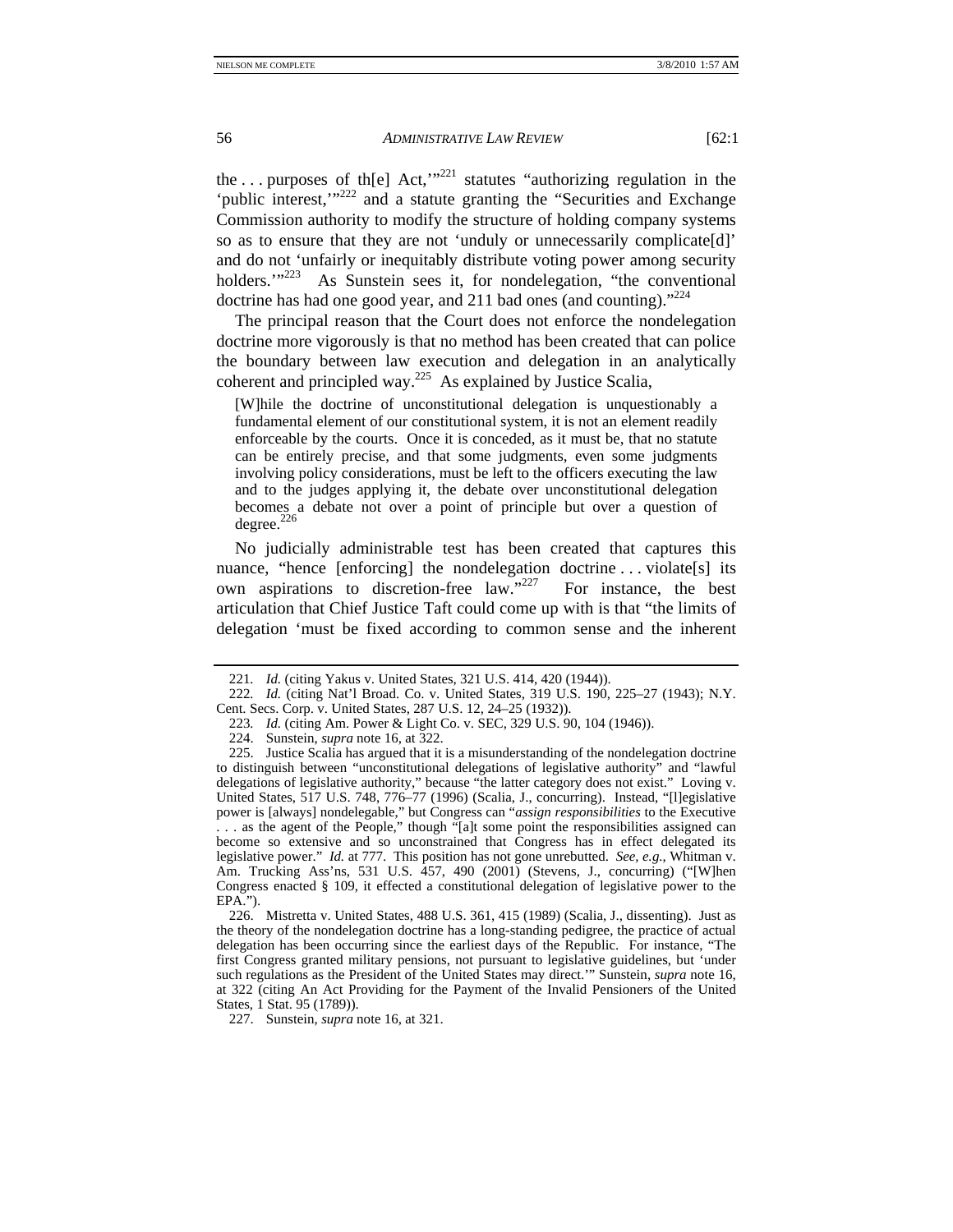necessities of the governmental co-ordination.<sup>'"228</sup> Some help. Because there is no easily administered test to distinguish constitutional execution from unconstitutional delegation, in *American Trucking*, the Court, with the exception of Justice Thomas, in effect gave up on directly enforcing nondelegation as a constitutional doctrine, noting that "we have 'almost never felt qualified to second-guess Congress regarding the permissible degree of policy judgment that can be left to those executing or applying the law."<sup>229</sup> Moreover, aside from these "serious problems of judicial competence," directly enforcing the doctrine "would greatly magnify the role of the judiciary in overseeing the operation of modern government," and might not "do anything to improve the operation of the regulatory state. $1230$  For these reasons, and because enforcing the nondelegation doctrine would "embroil[] courts in direct conflict with Congress"—thus causing "destabilizing effects on . . . the government, the regulated parties, and the public" and forcing Congress to either reenact the statute or accept a gap in regulation—the Court is reluctant to do so, especially with nothing more to rest on than a difficult-to-administer test.<sup>231</sup>

## *B. Nondelegation Canons*

While the Court has stopped directly policing the line between what is permissible and what is not, it has not surrendered the principles that underlie the nondelegation doctrine. Instead, the doctrine "has been relocated rather than abandoned. $2^{322}$  Because it cannot be judicially administered in a principled way, the Court has had to look for proxies to enforce the nondelegation doctrine. One common method has been to interpret broadly phrased statutes more narrowly than their text suggests, thus avoiding nondelegation concerns. Indeed, the Court itself has stated, "In recent years, our application of the nondelegation doctrine principally

<sup>228</sup>*. Mistretta*, 488 U.S. at 415–16 (Scalia, J. dissenting) (quoting J. W. Hampton, Jr., & Co. v. United States, 276 U.S. 394, 406 (1928)). This is similar to Justice O'Connor's statement in *Brown & Williamson* that courts "must be guided to a degree by common sense" in determining whether "Congress is likely to delegate a policy decision of such economic and political magnitude to an administrative agency." FDA v. Brown & Williamson Tobacco Corp*.*, 529 U.S. 120, 133 (2000).

 <sup>229.</sup> Whitman v. Am. Trucking Ass'ns, 531 U.S. at 474–75 (quoting *Mistretta*, 488 U.S. at 416 (Scalia, J., dissenting)).

 <sup>230.</sup> Sunstein, *supra* note 16, at 321; *see also id.* at 327 (noting that giving the Judiciary power to enforce the nondelegation doctrine might itself violate the principles of the nondelegation doctrine, as there are no "clear standards" the Judiciary can employ when exercising this power "to second-guess legislative judgments").

 <sup>231.</sup> Lisa Schultz Bressman, Schechter Poultry *at the Millennium: A Delegation Doctrine for the Administrative State*, 109 YALE L.J. 1399, 1419 (2000).

<sup>232</sup>*. See* Sunstein, *supra* note 16, at 315–16 (arguing that the nondelegation doctrine is thriving and still used by federal courts, albeit as a series of smaller, specific rules rather than as a doctrine per se).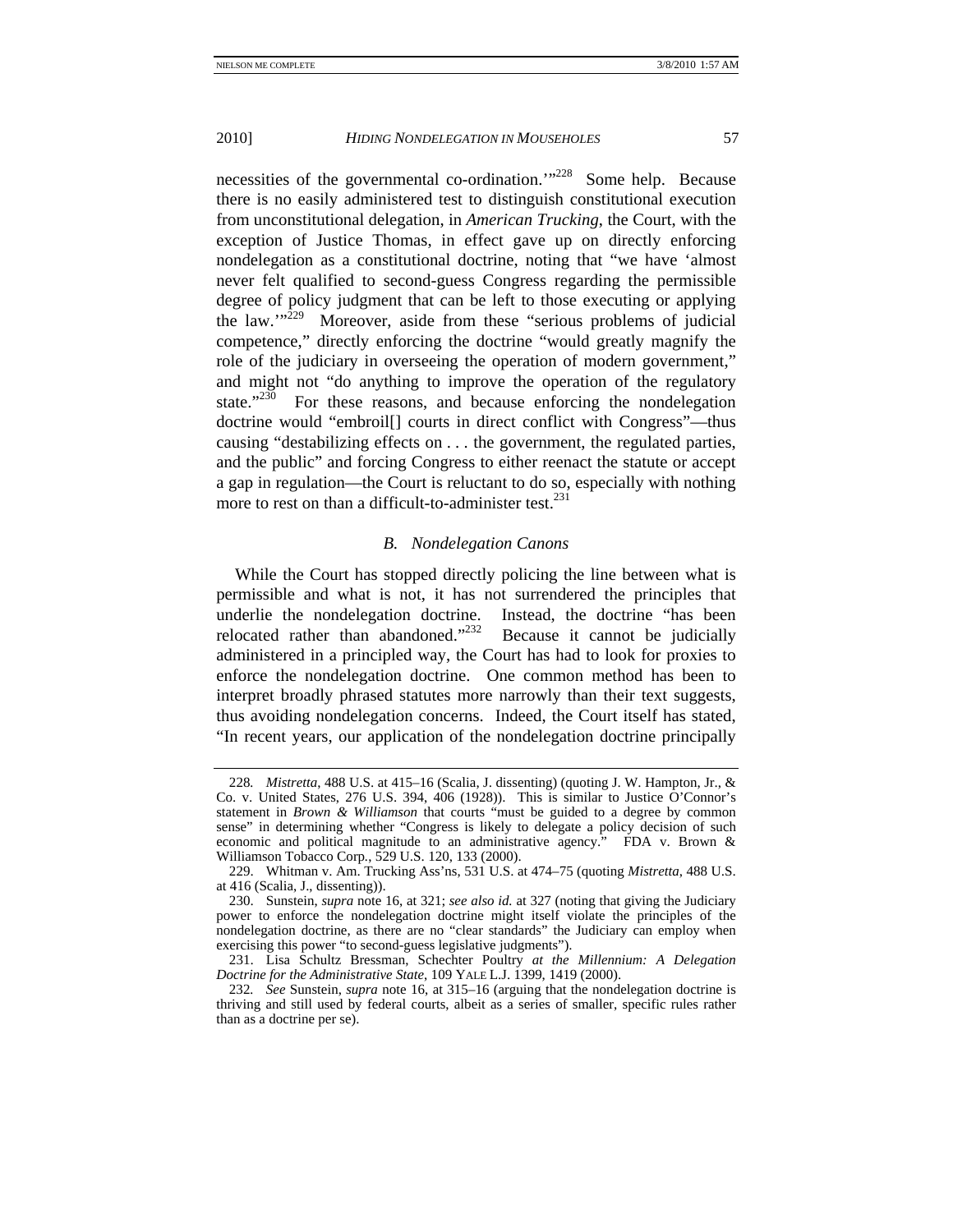has been limited to the interpretation of statutory texts, and, more particularly, to giving narrow constructions to statutory delegations that otherwise be thought to be unconstitutional."233

For instance, in the oft-cited *Benzene* case,<sup>234</sup> Justice Stevens, writing for a plurality (and using language reminiscent of the elephants-in-mouseholes cases), was confronted with 28 U.S.C. § 655(b)(5), which stated that the Secretary of Labor,

in promulgating standards dealing with toxic materials or harmful physical agents . . . shall set the standard which most adequately assures, to the extent feasible, on the basis of the best available evidence, that no employee will suffer material impairment of health or functional capacity even if such employee has regular exposure to the hazard . . . for the period of his working life.<sup>235</sup>

The Court noted,

Wherever the toxic material to be regulated is a carcinogen, the Secretary [of Labor] has taken the position that no safe exposure level can be determined and that [the statute] require[d] him to set an exposure limit at the lowest technologically feasible level that will not impair the viability of the industries regulated.<sup>236</sup>

Despite the Act's broad language, $237$  Stevens rejected this view, holding the Department was required to "find, as a threshold matter, that the [toxin] poses a significant health risk in the workplace and that a new, lower standard is therefore 'reasonably necessary or appropriate to provide safe or healthful employment and places of employment.'"<sup>238</sup> Stevens noted, "In the absence of a clear mandate in the Act, it is unreasonable to assume that Congress intended to give the Secretary the unprecedented power over American industry that would result from the Government's view," and if the Department's view was upheld, "the statute would make such a 'sweeping delegation of legislative power' that it might be unconstitutional under [principles of nondelegation]."<sup>239</sup>

Consistent with this approach, Cass Sunstein has argued that the nondelegation doctrine has not been interred but "merely . . . renamed and relocated" to "a set of nondelegation canons, which forbid executive

<sup>233</sup>*. Mistretta*, 488 U.S. at 373 n.7.

 <sup>234.</sup> Indus*.* Union Dep't, AFL–CIO v. Am. Petroleum Inst. (*Benzene*), 448 U.S. 607 (1980); *see also* Lemos, *supra* note 14, at 455 n.240 (citing other cases decided along similar grounds, i.e., constructing textually broad statutes narrowly so as to avoid nondelegation problems).

 <sup>235.</sup> *Benzene*, 448 U.S. at 612.

<sup>236</sup>*. Id*. at 613.

<sup>237</sup>*. See* Manning, *supra* note 17, at 244 (describing § 6(b)(5) of the Occupational Safety and Health Act as containing "very open-ended regulatory criteria").

 <sup>238.</sup> *Benzene*, 448 U.S. at 614–15 (citing 28 U.S.C. § 652(8) (2000)).

<sup>239</sup>*. Id.* at 645–46.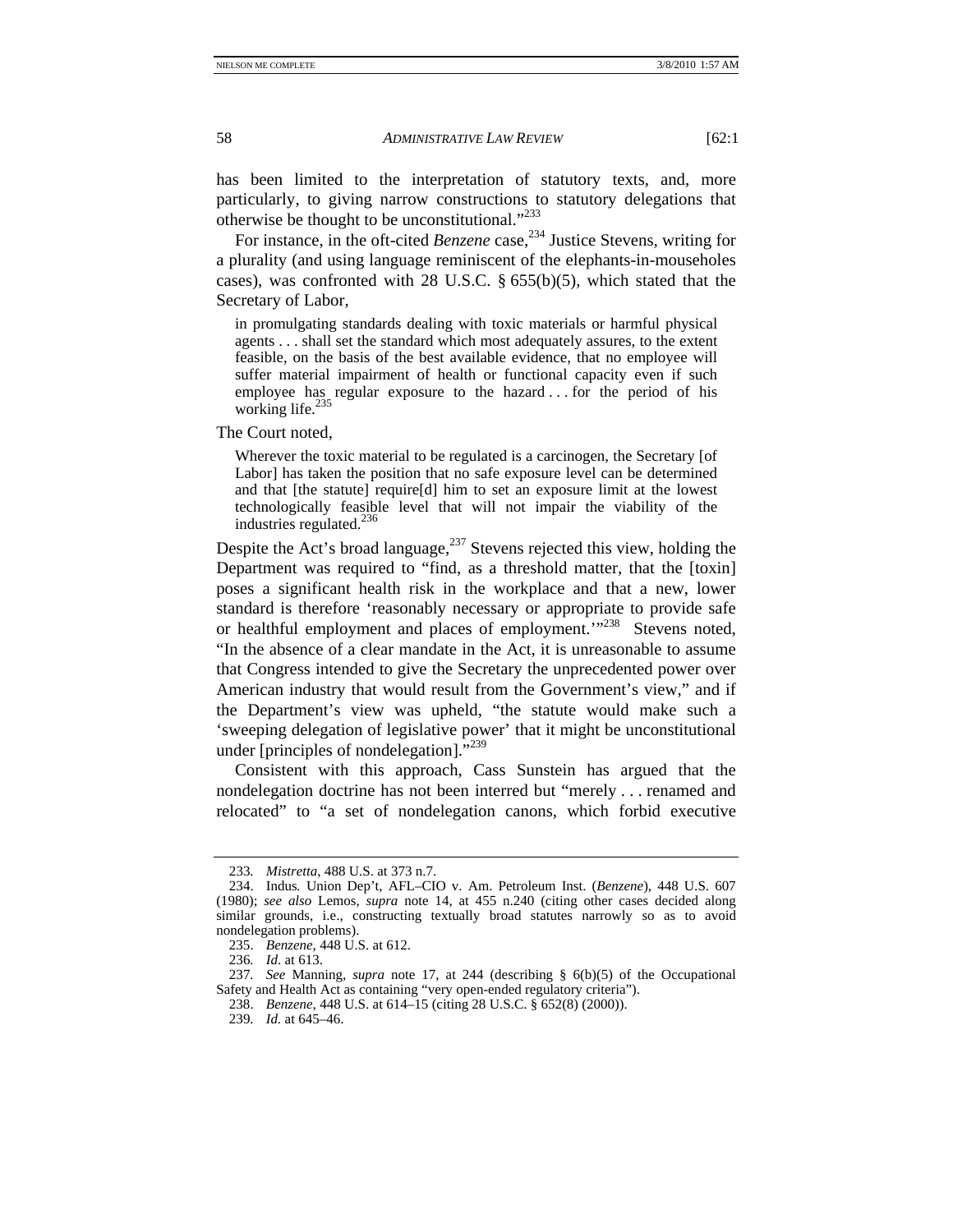agencies from making certain decisions on their own."<sup>240</sup> For instance, according to Sunstein, under these canons "Congress must affirmatively authorize the extraterritorial application of federal law" and "[w]hen treaties and statutes are ambiguous, they must be construed favorably to Native American tribes."<sup>241</sup> Similarly, "agencies will not be permitted to construe statutes in such a way as to raise serious constitutional doubts," "to interpret ambiguous provisions so as to preempt state laws," "to apply statutes retroactively," or to exempt some from taxes or withhold benefits from veterans.242 Also, as illustrated by the *Benzene* case, there is "a genuinely novel nondelegation principle" (unlike the others, this one is wholly "a creation of the late twentieth century") that says "agencies are sometimes forbidden to require very large expenditures for trivial or de minimis gains. If Congress wants to be 'absolutist' about safety," it must make a clear statement, but by themselves "agencies will not be allowed to take ambiguous language in this direction." $243$ 

Sunstein favors the use of these easily administrable canons, at least compared to directly enforcing the nondelegation doctrine, "because they are subject to principled judicial application, and because they do not threaten to unsettle so much of modern government."244 In other words, for courts, nondelegation canons are "a more cautious way of promoting the relevant concerns."<sup>245</sup> In theory, by these canons, which "find.] clarity in ambiguity in order to deprive an agency of discretion," "the Court effectively may block the delegation of policymaking authority" but without directly standing in the way of congressional will.<sup>246</sup> Though they are "barriers" when applied ex post, going forward they need not be "[s]o long as government is permitted to act when Congress has spoken clearly."<sup>247</sup> "In this way, the nondelegation canons [can be] understood as a species of judicial minimalism, indeed democracy-forcing<br>minimalism  $^{1248}$ minimalism . . .

 <sup>240.</sup> Sunstein, *supra* note 16, at 315.

<sup>241</sup>*. Id.* at 316 (explaining that in these circumstances the agency's own judgment is not relevant to the determination of the meaning of the treaty or statute).

<sup>242</sup>*. Id.* at 331–32, 334.

<sup>243</sup>*. Id.* at 334–35 (footnote omitted).

<sup>244</sup>*. Id.* at 315.

<sup>245</sup>*. Id.* at 332.

 <sup>246.</sup> Bressman, *supra* note 231, at 1411–12.

 <sup>247.</sup> Sunstein, *supra* note 16, at 335.

<sup>248</sup>*. Id.* David Driesen argues, with some force, that it is improper to characterize most of Sunstein's normative canons as *nondelegation* canons. David M. Driesen, *Loose Canons: Statutory Construction and the New Nondelegation Doctrine*, 64 U. PITT. L. REV. 1, 24 (2002). For instance, he contends these canons "reflect no particular concern with the problem that Sunstein focuses upon, delegation to administrative agencies"; instead, they implicate substantive values, "regardless of whether an agency has an interpretative role." *Id.* (citation omitted). Though this point is well taken, we think Sunstein's canons can be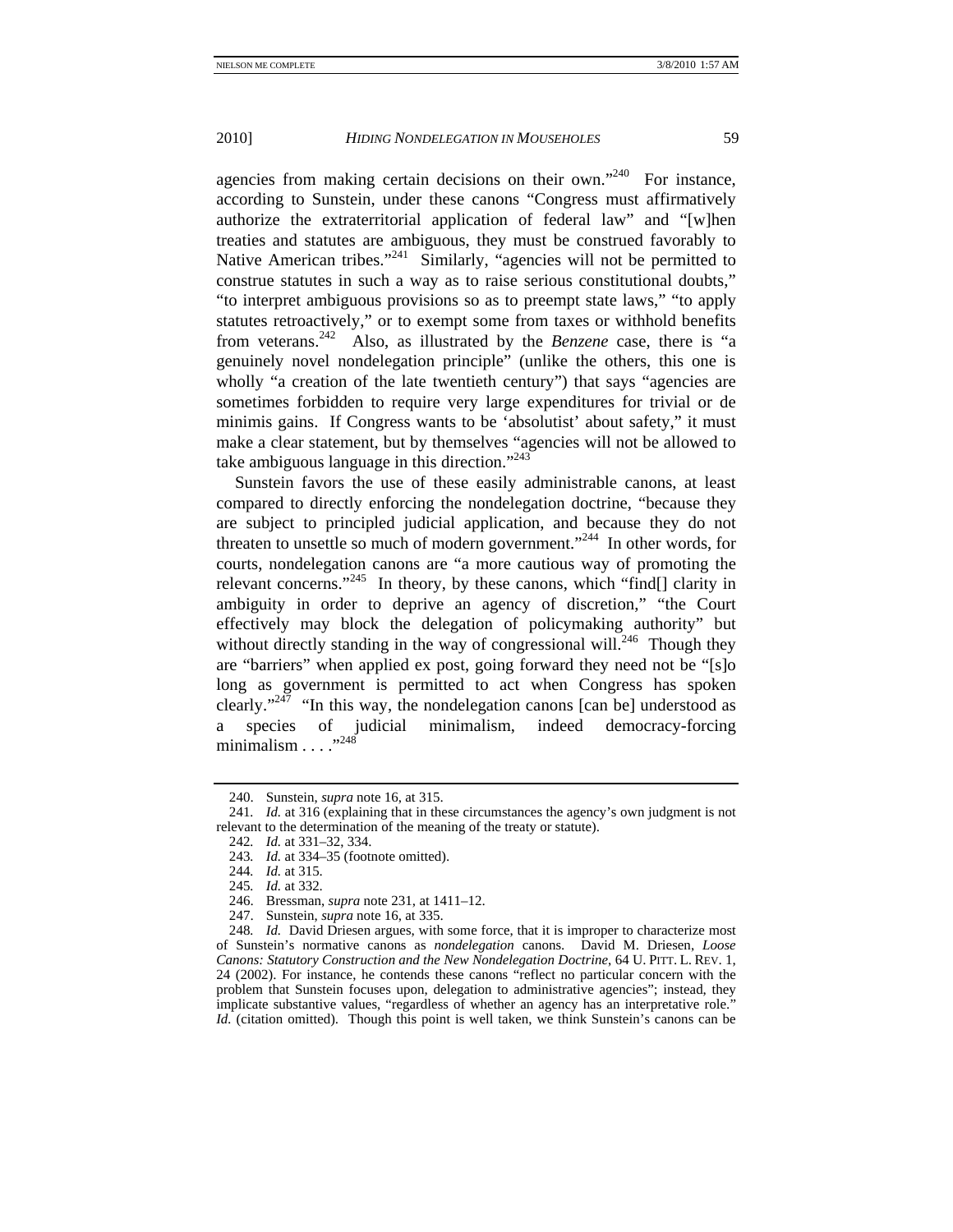#### *C. The Elephants-in-Mouseholes Doctrine as a Nondelegation Canon*

Despite the criticism of some of these cases—particularly *Brown & Williamson*, which has been called "an unalloyed act of judicial activism, the sort of activism that conservatives normally decry<sup> $n^2$ 49</sup>—the elephantsin-mouseholes doctrine was not created to enable the Court's pursuit of its own policy preferences, nor does it inevitably do so. For instance, as Richard Pierce has observed, *MCI* is noteworthy because it "does not seem to fit the conservative agenda."250 Likewise, the policy in *American Trucking* was almost certainly contrary to *Justice* Scalia's policy preferences: "[T]he Clean Air Act emerge[d] looking much like it did when enacted, placing health above all other interests, pursuing (unreachable) risk-free goals—in short, a classic example of '1970s environmentalism<sup>"251</sup> of the sort derided by *Professor* Scalia.<sup>252</sup> Nonetheless, for the Court, Scalia's "methodological commitments compelled the interpretation the statute received." $253$  Unfortunately, because the elephants-in-mouseholes doctrine cannot be administered in a consistent way, its invocation "[is] likely to suffer from the appearance, and perhaps the reality, of judicial hostility to the particular program at  $i$ ssue." $254$ 

Instead of being a cloak for judicial policymaking, we contend the elephants-in-mouseholes doctrine is the Court's latest attempt to implement

deemed to reflect nondelegation concerns as well. In particular, because the interests implicated by these canons are important, the Court will allow them to be set aside, but only if Congress itself so states. In other words, the Court has determined that these questions are for Congress alone to decide.

 <sup>249.</sup> David C. Vladeck & Alan B. Morrison, *The Roles, Rights, and Responsibilities of the Executive Branch*, *in* THE REHNQUIST COURT: JUDICIAL ACTIVISM ON THE RIGHT 169, 175 (Herman Schwartz ed., 2002).

<sup>250</sup>*. See* Pierce, *supra* note 18, at 780 n.185.

 <sup>251.</sup> Herz, *supra* note 12, at 342.

<sup>252</sup>*. See, e.g.*, *id.* at 338 (noting that prior to becoming a judge, Justice Scalia was the editor of *Regulation* magazine and his "strong deregulatory convictions . . . were on prominent display"). Though Scalia expressed muscular criticisms of many federal laws, *see, e.g.*, JAMES B. STAAB, THE POLITICAL THOUGHT OF JUSTICE ANTONIN SCALIA 15 (2006) (As editor of *Regulation*, Scalia labeled an amendment to the Freedom of Information Act as "the Taj Mahal of the Doctrine of Unanticipated Consequences, the Sistine Chapel of Cost/Benefit Analysis Ignored." (quoting Antonin Scalia, *The Freedom of Information Act Has No Clothes*, REGULATION, Mar.–Apr. 1982, at 15)), it is, of course, an unfair caricature—to be clear, not one we ascribe to Professor Hertz—to say Justice Scalia categorically opposes *all* federal regulation. *See, e.g.*, Antonin Scalia, *The Two Faces of Federalism*, 6 HARV. J.L. & PUB. POL'Y 19, 22 (1982) (There is an "unfortunate tendency of conservatives to regard the federal government, at least in its purely domestic activities, as something to be resisted, or better yet (when conservatives are in power) undone, rather than as a legitimate and useful instrument of policy. Such an attitude is ultimately self-defeating, since it converts the instrument into a tool that cuts only one way.").

 <sup>253.</sup> Herz, *supra* note 12, at 342.

 <sup>254.</sup> Sunstein, *supra* note 16, at 327.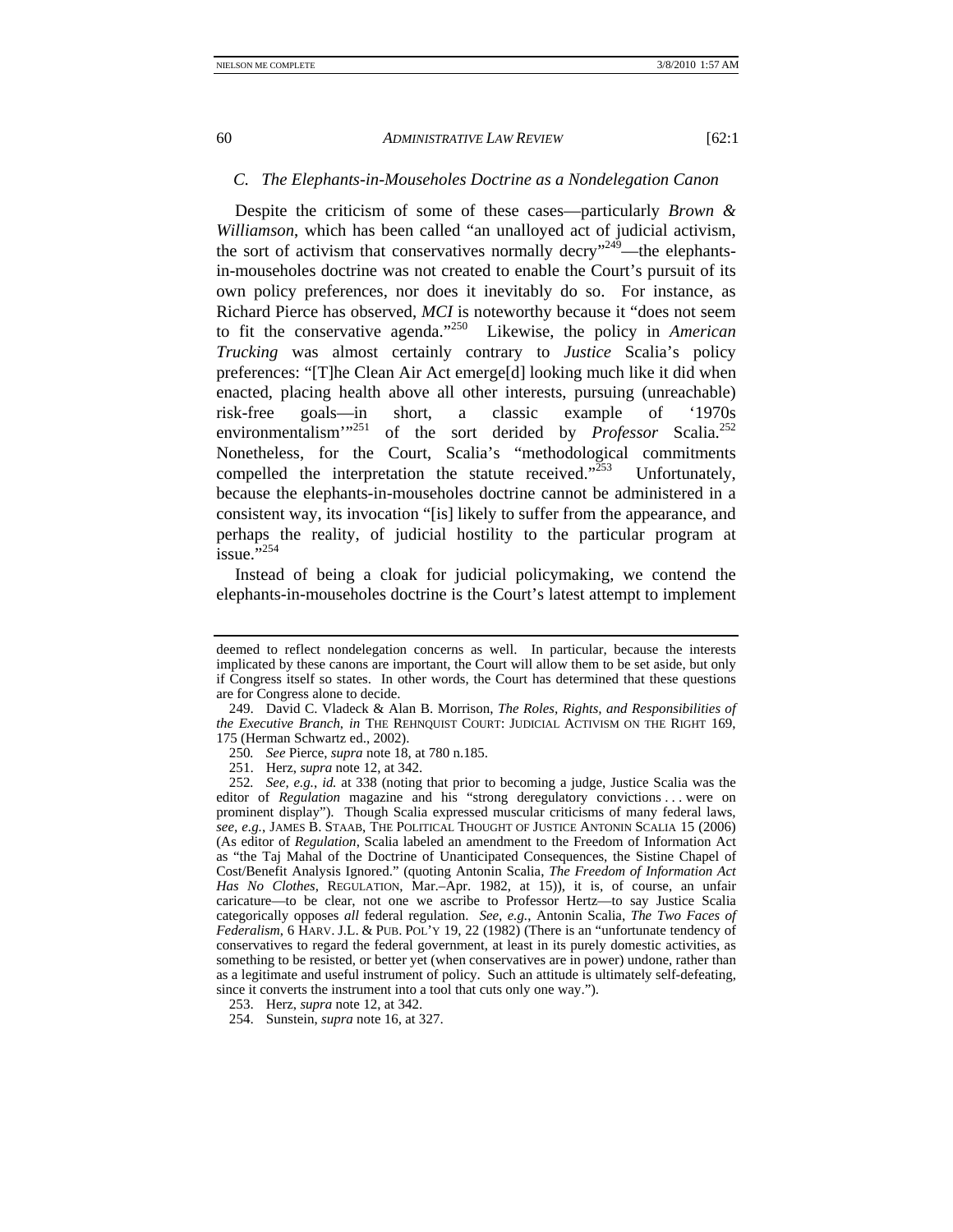a delegation-policing approach similar to that used in the *Benzene* case. In particular, as in *Benzene*, to minimize excessive delegation, the Court uses statutory interpretation instead of judicial invalidation, thereby avoiding direct enforcement of the nondelegation doctrine. Following *American Trucking*, the Court will not actively forbid nondelegation qua nondelegation, but the Court still believes it can protect the values served by the nondelegation doctrine.

There is, however, an important difference, and one that has not been appreciated in the literature, $255$  between the elephants-in-mouseholes doctrine and the most aggressive statutory approach to the problem of delegation. The elephants-in-mouseholes doctrine is an *intermediate* doctrine. The Court has not given up on delegation, but it does not use statutory construction in the most forceful possible way to confine it either. Instead, the Court has limited this canon to only a particular subset of nondelegation cases. In this way, the elephants-in-mouseholes doctrine is designed to be a more judicially manageable and less controversial method of limiting excessive delegation.

We will be precise. The most aggressive version of a nondelegation canon would require the Court itself to "posit[] a plausible background purpose to restrict otherwise broad and unqualified statutory language"<sup>256</sup> in *all* cases where the Court confronts a broad delegation of authority, no matter how the text actually reads, and no matter how difficult it is to find such a plausible principle. The elephants-in-mouseholes doctrine does not do this. Instead, it aspires to a more mechanical and more modest application. The elephants-in-mouseholes doctrine purports to apply *whenever* there is (1) a broad exercise of power (2) premised upon an ancillary statutory provision. Likewise, though the Court did so in *Brown & Williamson* and *Gonzales*, under the elephants-in-mouseholes doctrine, it is not logically necessary to consider legislative history or postenactment congressional action.<sup>257</sup> Instead, again at least in theory, the Court can just examine the statutory text, guided by "common sense,"<sup>258</sup> to determine if the proffered interpretation greatly expands agency authority on the basis

 <sup>255.</sup> Sunstein, for instance, has articulated his theory of "major questions"—which omits *Gonzales* and *American Trucking*—but does not reference this two-part test. *See* Sunstein, *supra* note 9, at 236–47. Likewise, in her excellent article on the major question doctrine, Abigail Moncrieff does not address this feature of the Court's doctrine, in fact failing to mention elephants-in-mouseholes at all. *See* Abigail R. Moncrieff, *Reincarnating the "Major Questions" Exception to* Chevron *Deference as a Doctrine of Noninterference (or Why* Massachusetts v. EPA *Got It Wrong)*, 60 ADMIN. L. REV. 593, 607–20 (2008).

<sup>256</sup>*. See* Manning, *supra* note 17, at 244.

<sup>257</sup>*. See, e.g.*, Lisa Schultz Bressman, *Deference and Democracy*, 75 GEO. WASH. L. REV. 761, 773 (2007) (noting that in both cases the Court "considered subsequent legislative history").

<sup>258</sup>*.* FDA v. Brown & Williamson Tobacco Corp., 529 U.S. 120, 133 (2000).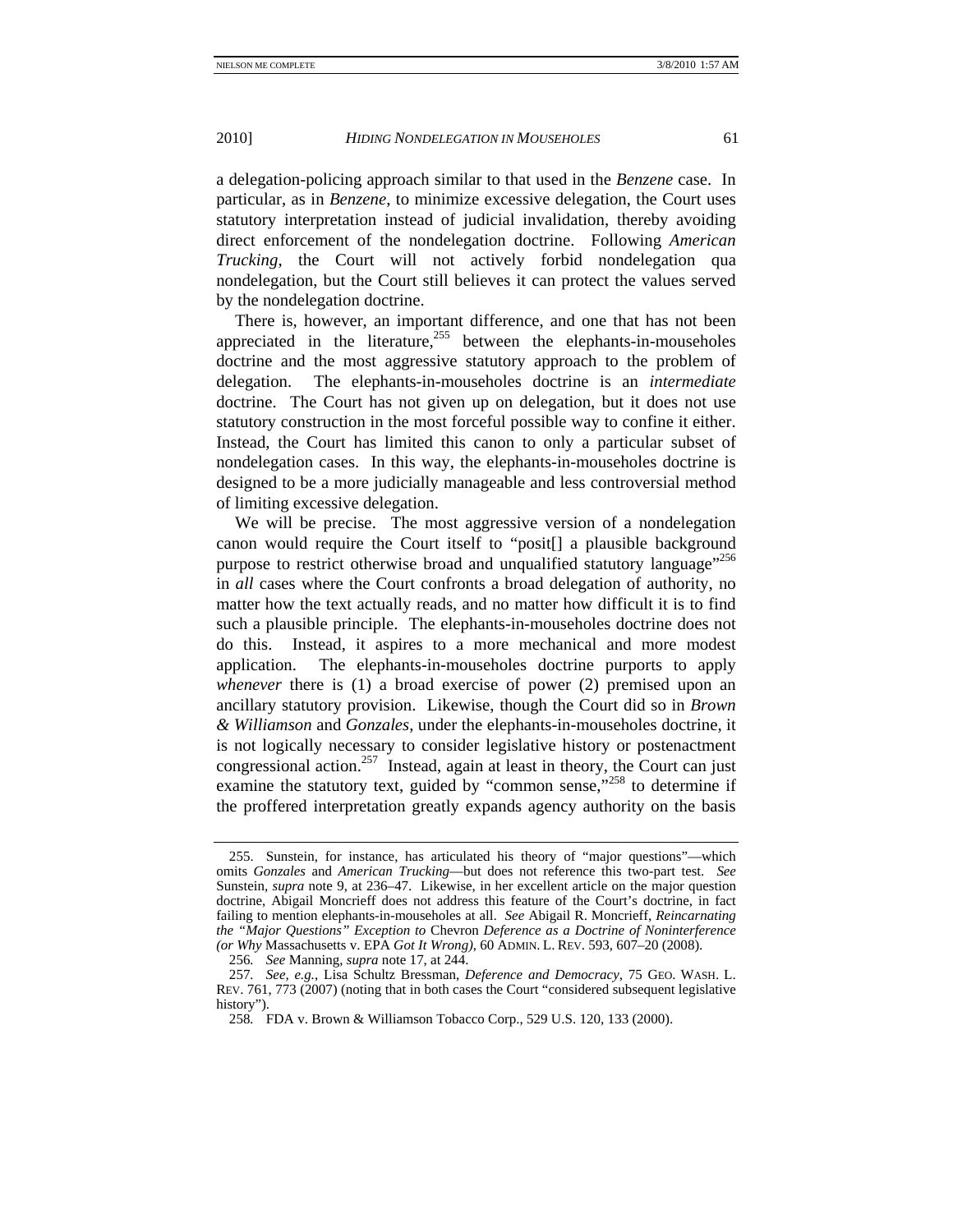of minor statutory authorization and, if so, forbid the action. This is intended as a more manageable test.

At the same time, the elephants-in-mouseholes doctrine's intermediacy also renders it more modest. Because the doctrine only applies when there is *both* a significant expansion of agency authority *and* an ancillary statutory hook, many potential violations of the nondelegation doctrine cannot be averted by this particular canon. As long as the cited statutory authorization is not a mere "mousehole," the elephants-in-mouseholes doctrine is irrelevant, even for very broad delegations of legislative authority. Instead, under the doctrine's logic, the broader the delegation's terms, the less appropriate is the elephants-in-mouseholes inquiry.<sup> $259$ </sup> But the Court nonetheless accepts this underinclusiveness as the necessary cost of manageability.

An example of the elephants-in-mouseholes doctrine's underinclusiveness is found in *Massachusetts v. EPA*. 260 There, Justice Stevens for the Court "held that EPA contravened the Clean Air Act [] when it *refused* to regulate vehicular emissions of greenhouses gases."<sup>261</sup> Whether EPA can regulate such gases, with the resulting costs on the economy, is surely a major policy question,<sup>262</sup> and the agency, in fact, disavowed such authority on the grounds that it was too much power.<sup>263</sup> No member of the Court, however, cited the elephants-in-mouseholes doctrine, including Justice Scalia in his *Chevron*-heavy dissent.<sup>264</sup> The reason, we contend, the elephants-in-mouseholes doctrine was not invoked in *Massachusetts v. EPA* is that the statutes at issue there empower the EPA Administrator to set emission standards for "any air pollutant . . . which in his judgment cause[s], or contribute[s] to, air pollution which may reasonably be anticipated to endanger public health or welfare," with *air pollutant* defined as "any air pollution agent or combination of such agents, including any physical, chemical, biological, radioactive (including source material, special nuclear material, and byproduct material) substance or

 <sup>259.</sup> In fact, applying the elephants-in-mouseholes doctrine may actually *encourage* broad delegations. If Congress wants to delegate with confidence, it will be forced to "use meaningless standards in statutes that delegate power to agencies in order to avoid the high risk of judicial interpretations inconsistent with Congress's intent." Pierce, *supra* note 18, at 777.

 <sup>260. 549</sup> U.S. 497 (2007).

 <sup>261.</sup> Moncrieff, *supra* note 255, at 603.

<sup>262</sup>*. See, e.g.*, WILLIAM W. BEACH ET AL., HERITAGE FOUND. CTR. FOR DATA ANALYSIS, THE ECONOMIC COSTS OF THE LIEBERMAN–WARNER CLIMATE CHANGE LEGISLATION (2008), http://www.heritage.org/Research/EnergyandEnvironment/cda08-02.cfm (estimating the costs of EPA regulation of greenhouse gases to be "at least \$1.7 trillion and [up to] \$4.8 trillion by 2030 (in inflation-adjusted 2006 dollars)").

 <sup>263. 549</sup> U.S. at 512; *see also* Moncrieff, *supra* note 255, at 603–07 (discussing EPA's argument for refusing to regulate greenhouse gases).

 <sup>264.</sup> Massachusetts v. EPA, 549 U.S. at 558–60 (Scalia, J., dissenting).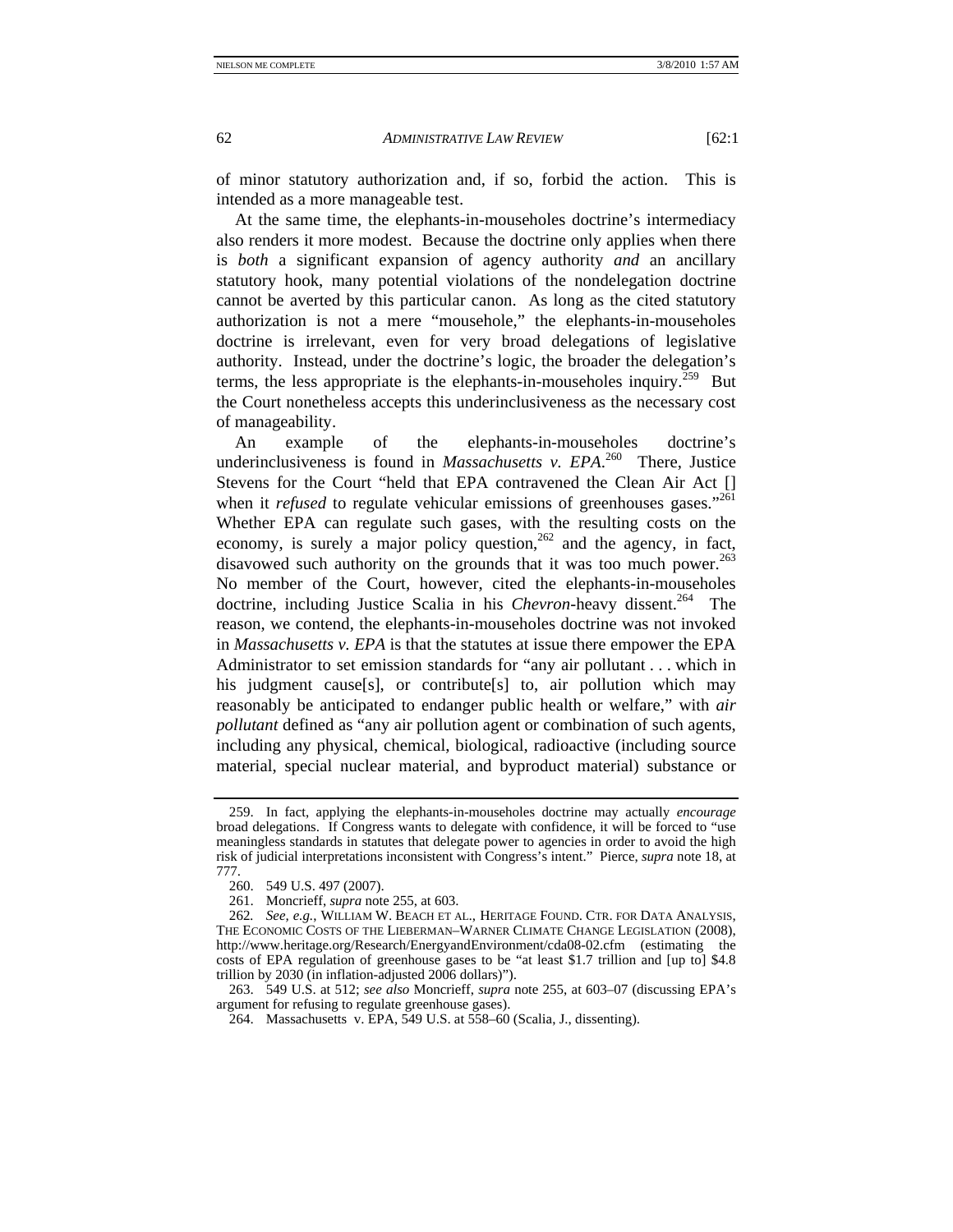matter which is emitted into or otherwise enters the ambient air."<sup>265</sup> This is capacious agency authorization. Regulating greenhouse gases is obviously an "elephant," but no member of the Court found the broad statutory language to be a "mousehole." Consequently, even for a significant and highly costly expansion of agency authority, the elephants-in-mouseholes doctrine could do no work  $266$ 

# IV. WHY THE ELEPHANTS-IN-MOUSEHOLES DOCTRINE SHOULD STILL BE **ABANDONED**

Though the intermediate elephants-in-mouseholes doctrine may appear to be a better proxy for the nondelegation doctrine than the most aggressive statutory approach to nondelegation, the elephants-in-mouseholes doctrine still should be abandoned. Better does not mean good enough. Just as with the most aggressive statutory approach, the elephants-in-mouseholes doctrine still poses problems for judicial legitimacy and judicial administration that are too serious to be allowed to persist.

First, there are legitimacy problems. The notion that Congress "does not alter the fundamental details of a regulatory scheme in vague terms or ancillary provisions" is premised more in normative aspiration than legislative reality and is startlingly out of sync with the Court's modern approach to statutory language. As reflected in the Court's theoretical justifications of textualism, the legislative process is complicated, and in the rough-and-tumble of democratic politics it is not at all unthinkable that Congress *does* "alter the fundamental details of a regulatory scheme in vague terms or ancillary provisions"—if only the Court will let it. The Court's conclusion to the contrary, therefore, raises profound questions about the judicial function: Is it really the Court's place to upend Congress's bargain by reading a statute to mean something other than what Congress understood it to mean, as expressed in the text?

The elephants-in-mouseholes doctrine's failure to reflect realistically the legislative process matters a great deal because reading a statute in an unusual way to achieve normative goals apart from those selected by Congress imposes costs on the lawmaking process. Given "[legislative] inertia and multiple demands on Congress's time," it is likely that Congress

 <sup>265. 42</sup> U.S.C. §§ 7521(a)(1), 7602(g) (2000).

 <sup>266.</sup> Abigail Moncrieff argues that *Massachusetts* "unceremoniously killed [the] fledgling" *Brown & Williamson* line of cases because "[t]he substantive logic in *Massachusetts* is, in the end, fundamentally incompatible" with the Court's "major question" doctrine. *See Moncrieff*, *supra* note 255, at 595, 598. This is not necessarily true, if *Massachusetts* is seen as a non-mousehole case and thus distinguishable from *Brown & Williamson*. Of course, it is difficult to find the statutory language in *Brown & Williamson* to be a mere mousehole, so this distinction may not be warranted.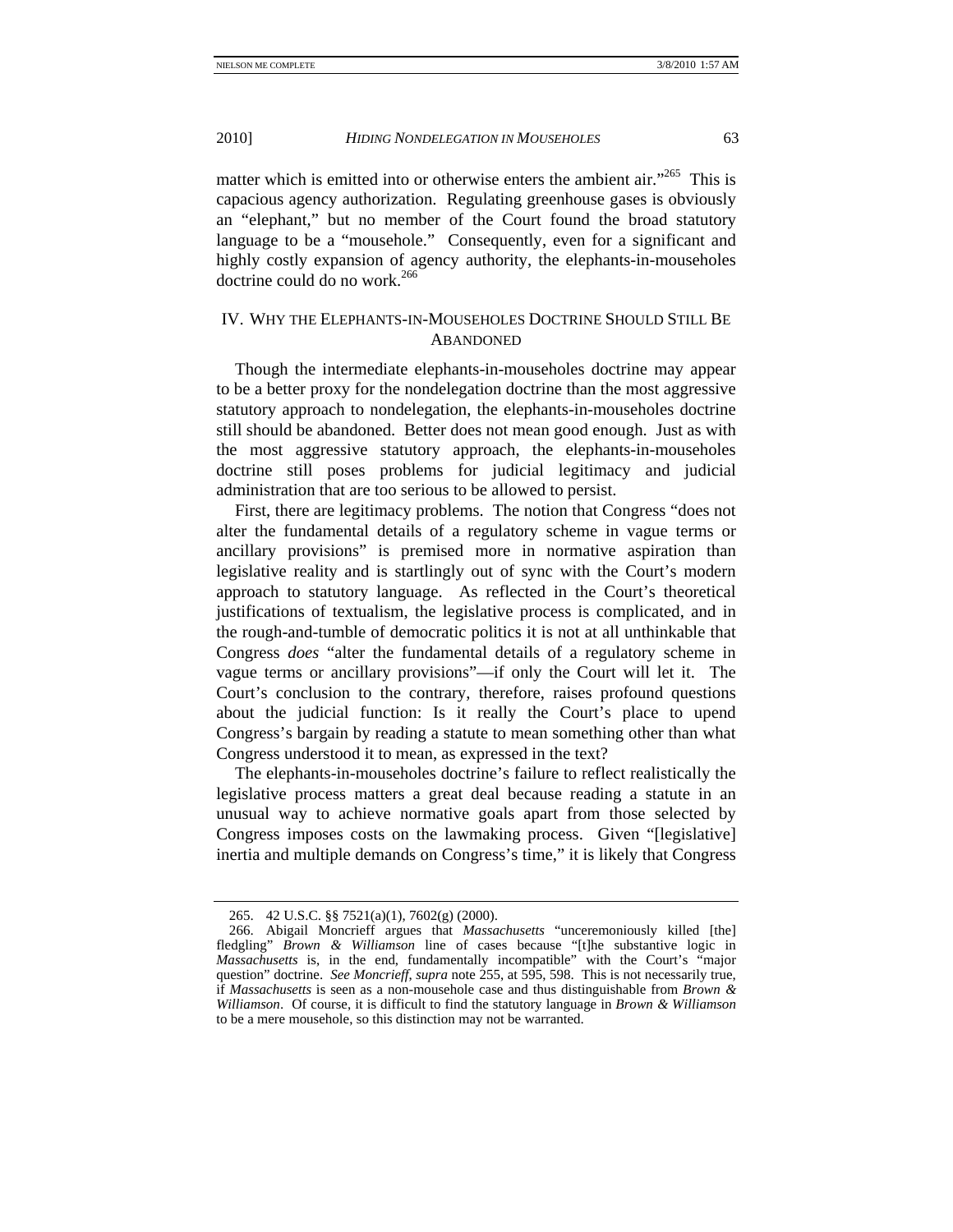will simply retain the Court's construction of the statute, meaning the canons, "in practice, [may] operate as more than presumptions" but actually as "barriers . . . with respect to purely administrative (or executive) judgment on the matters in question."<sup>267</sup> For the Court to impose such lawmaking costs raises questions about judicial legitimacy.<sup>268</sup>

Some might argue that it need not matter whether the elephants-inmouseholes doctrine reflects what actually happens in Congress. They may point out that, like other canons of construction, the elephants-inmouseholes doctrine protects a normative value apart from merely discerning legislative meaning—and that this is an acceptable judicial practice. $269$  That counterargument, however, is unsatisfactory because we doubt it is ever appropriate for a court to implement constitutional "values" if it requires setting aside an otherwise-normal reading of a statute. To be sure, if a statute is unconstitutional, a court must not let it stand. But it is a different question altogether whether a court can modify an otherwisestandard reading of a statute in its pursuit of something else. As put by Justice Scalia, "Can we really just decree that we will interpret the laws that Congress passes to mean less or more than what they fairly say? I doubt it."<sup>270</sup> So do we. And even if a court can set aside otherwise standard readings in some instances to protect some values, this is neither such an instance nor value. Again as put by Justice Scalia, some normative canons—for instance, the rule of lenity—may be justified by "sheer antiquity."<sup>271</sup> But even though the nondelegation doctrine has been a feature of American law since, at the latest, Chief Justice Marshall,<sup>272</sup> no such historical pedigree supports the elephants-in-mouseholes doctrine as a normative canon of construction.<sup>273</sup> While Sunstein finds it "easy to

271. SCALIA, *supra* note 193, at 29.

 <sup>267.</sup> Sunstein, *supra* note 16, at 335, 339.

<sup>268</sup>*. See* Manning, *supra* note 17, at 238 (noting that the nondelegation doctrine prevents Congress from delegating its legislative powers to the Judiciary).

 <sup>269.</sup> For instance, as noted by Kenneth Bamberger, it is well accepted that methods of statutory interpretation "also implicate a variety of background norms—like respect for the rights of regulated parties, protection of the interests of states and Native American tribes, avoidance of government bias, and separation of powers—inspired, not by Congress's command, but by the substantive and structural concerns of the Constitution." Kenneth A. Bamberger, *Normative Canons in the Review of Administrative Policymaking*, 118 YALE L.J. 64, 66 (2008).

 <sup>270.</sup> SCALIA, *supra* note 193, at 29; *see also* Manning, *supra* note 17, at 256 ("[I]f the Court alters the meaning of an open-ended statute in order to avoid nondelegation concerns, it apparently disturbs whatever choice or compromise has emerged from that process. This creates the perverse result of attempting to safeguard the legislative process by explicitly disregarding the results of that process.").

<sup>272</sup>*. See* Wayman v. Southard, 23 U.S. (10 Wheat.) 1, 42–43 (1825) (holding that Congress cannot delegate to the courts those "powers which are strictly and exclusively legislative").

 <sup>273.</sup> Sunstein, *supra* note 16, at 341 (noting that the nondelegation canon is generally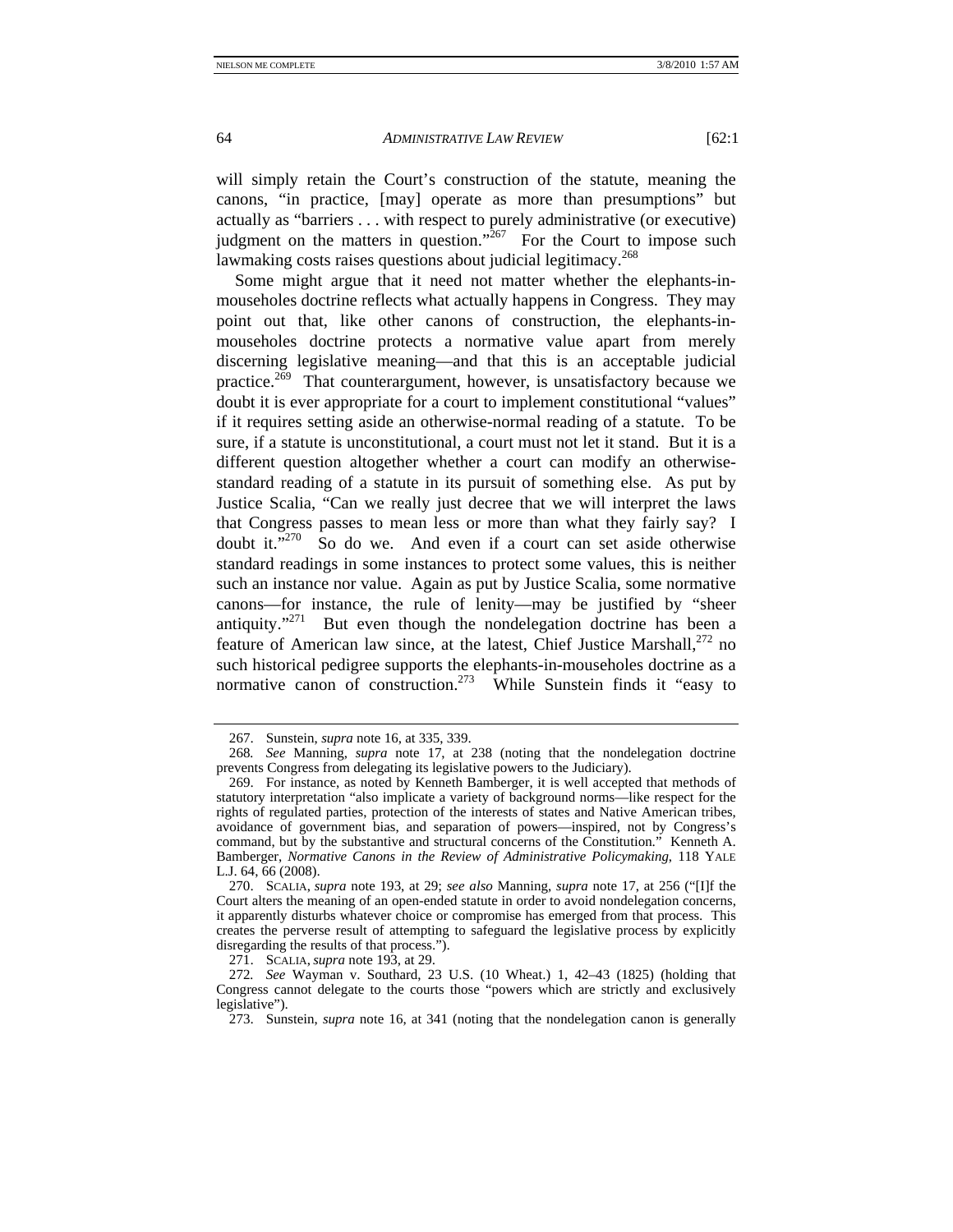imagine the introduction of new canons" to address new "problems in regulatory law,"274 we are less enthusiastic.

Another counterargument in favor of the elephants-in-mouseholes doctrine is that it is used in response to *Chevron*, a pro-delegation canon. Since *Chevron* also does not have a historical pedigree, on what basis can one condemn as illegitimate the Court's failure to apply *Chevron* in an instance where there are countervailing issues at stake? But if the Court finds an elephant in a mousehole, it does more than merely decide the question de novo. Instead, it categorically denies the agency action.<sup>275</sup> Moreover, this counterargument is better understood as an argument against *Chevron* altogether, for if an antidelegation canon of construction is suspect as contrary to congressional intent, then why isn't a pro-delegation canon also suspect? The appropriateness of *Chevron* in *any* case is a question we leave for another day, though we do agree that *Chevron* Step One must receive more than a cursory nod.

Second, and in any event, the elephants-in-mouseholes test is not judicially administrable. When it comes to actually implementing the doctrine, judges acting in good faith will not agree—the line between rodent and pachyderm is not definable. The elephants-in-mouseholes doctrine is thus anything but "easily administrable."<sup>276</sup> Indeed, problems of judicial administration similar to those that plague the nondelegation doctrine also afflict its more evanescent proxy, as there is no consistent way to determine when the doctrine should apply. For instance, applying the canon that "unless Congress has spoken with clarity, agencies are not allowed to apply statutes retroactively, even if the relevant terms are quite unclear, $v^{277}$  is much easier to do than asking whether an otherwisepermissible construction of a statute is nonetheless invalid because the resulting policy implications are "too important."<sup>278</sup> When we leave *Chevron*'s world of words and enter into a realm of purposivism by asking questions like "what is the heart of this statute?"<sup>279</sup>—which the search for elephants in mouseholes requires—consistent, predictable adjudication is no longer possible. What results instead is more reminiscent of *Church of* 

<sup>&</sup>quot;no longer reflected in current law").

<sup>274</sup>*. Id.* at 341–42.

<sup>275</sup>*. See* Sunstein, *supra* note 9, at 244 (explaining that if the Court construes ambiguities as against regulatory authority, the major questions doctrine can be viewed as outside the *Chevron* framework altogether).

<sup>276</sup>*. Id.* (describing the nondelegation canons as "easily administrable, pos[ing] a less severe strain on judicial capacities, and risk[ing] far less in the way of substantive harm").

<sup>277</sup>*. Id.* at 332 (citing Bowen v. Georgetown Univ. Hosp., 488 U.S. 204, 208 (1988)).

 <sup>278.</sup> Moncrieff, *supra* note 255, at 600.

<sup>279</sup>*. See, e.g.*, MCI Telecomms. Corp. v. AT&T, 512 U.S. 218, 229 (1994) (holding that the FCC does not have the power to make tariff filing optional because the tariff-filing requirement is "the heart of the common-carrier section of the Communications Act.").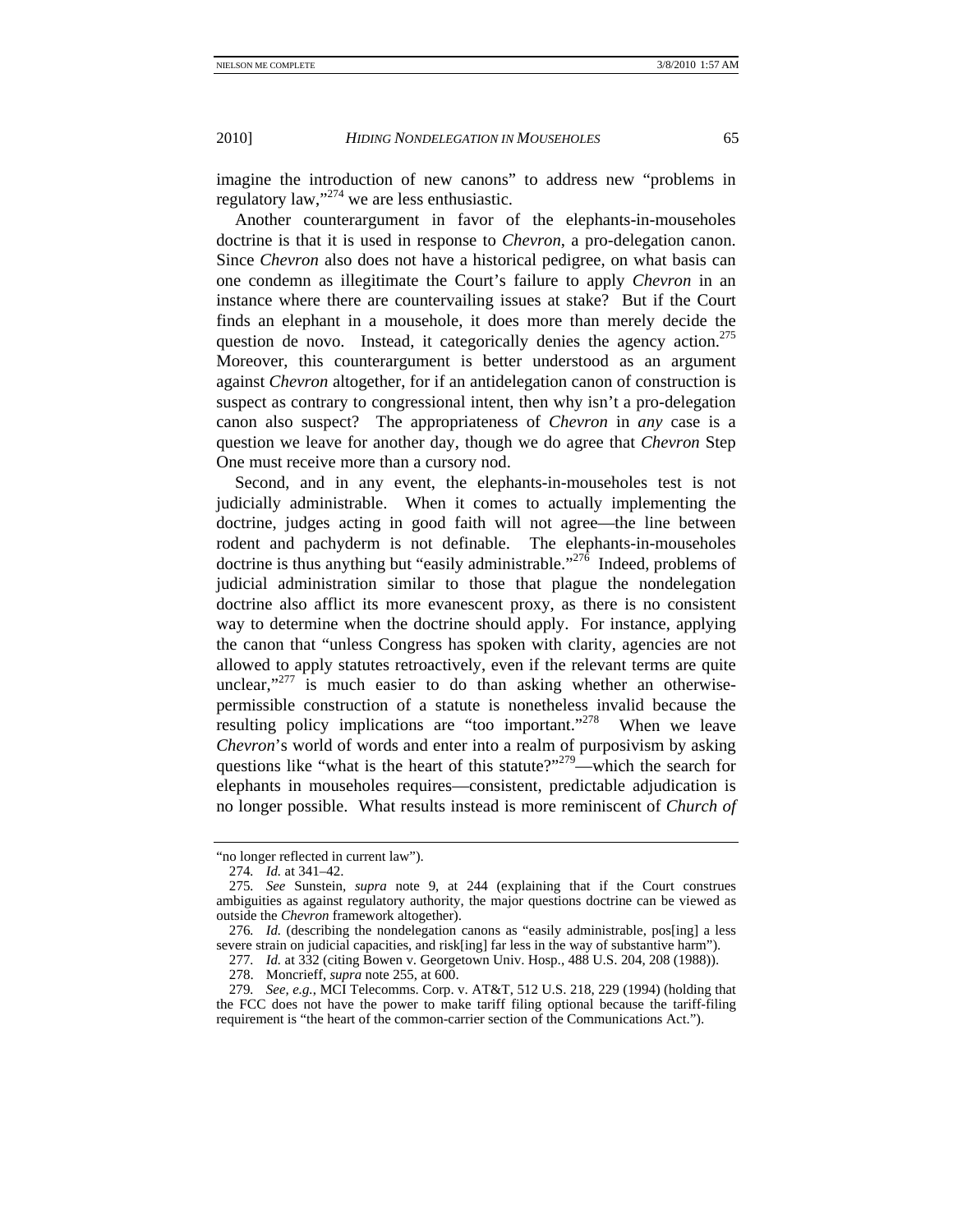*the Holy Trinity v. United States*<sup>280</sup>—Justice Scalia's favorite example of unprincipled statutory interpretation<sup>281</sup>—than of the Court's modern jurisprudence.<sup>282</sup>

Indeed, because the Court's cases are not consistent on their own terms, scholars have attempted to find the *real* rule that explains them. These efforts, however, actually further demonstrate why the elephants-inmouseholes doctrine has to go. One of the most impressive academic defenses of the Court's cases is offered by Lisa Bressman. Noting the apparent conflict between *Gonzales*, *Brown & Williamson*, and *Massachusetts v. EPA*, she attempts to reconcile the cases by isolating "precisely what makes those questions extraordinary."283 Her conclusion "is that these cases are best understood to tell administrations that they may not disregard larger governmental or public interests and still expect to command judicial deference," meaning "an administration may not issue a rule knowing that Congress opposes its substance and would need supermajority support to reverse it," nor may an administration "resolve a politically charged issue essentially by fiat, knowing that the people presently are engaged in active debate."<sup>284</sup> Under Bressman's view, which is similar to Abigail Moncrieff's, $285$  the Court should consider signals sent by "subsequent legislative history" and other sources as to "the likely preferences of Congress," as well as the robustness of "public debate" and other factors speaking to the "current legal or social context," such as whether the "authority is exercised in a manner that serves the interests of all and not just some."<sup>286</sup> "Put differently, political accountability must contain a functional component as well as a formal one," $287$  and agency actions that raise "moral, legal, and practice issue[s]" should receive less deference than merely "technical" decisions by the agency.<sup>288</sup>

Bressman's attempt to reconcile these cases strikes us as plausible, but

284*. Id.* 

 <sup>280. 143</sup> U.S. 457 (1892).

<sup>281</sup>*. See* SCALIA, *supra* note 193, at 18–23 (criticizing *Church of the Holy Trinity* by stating "Congress can enact foolish statutes as well as wise ones, and it is not for the courts to decide which is which and rewrite the former.").

<sup>282</sup>*. See* Manning, *supra* note 17, at 227 n.24 (likening an elephant-in-mousehole case to *Church of the Holy Trinity*).

 <sup>283.</sup> Bressman, *supra* note 257, at 765.

<sup>285</sup>*. See* Moncrieff, *supra* note 255, at 596, 642–45 (2008) (explaining that courts should not defer when there are "simultaneous efforts" by "the Executive and in Congress to effect change[] in a single regulatory domain," and should consider what Congress was doing before the agency's announced action, after the actual action, and the substance of agency oversight).

 <sup>286.</sup> Bressman, *supra* note 257, at 773–81 (describing factors the Court should consider in answering these challenging questions).

<sup>287</sup>*. Id.* at 782.

 <sup>288.</sup> Bressman, *supra* note 192, at 598.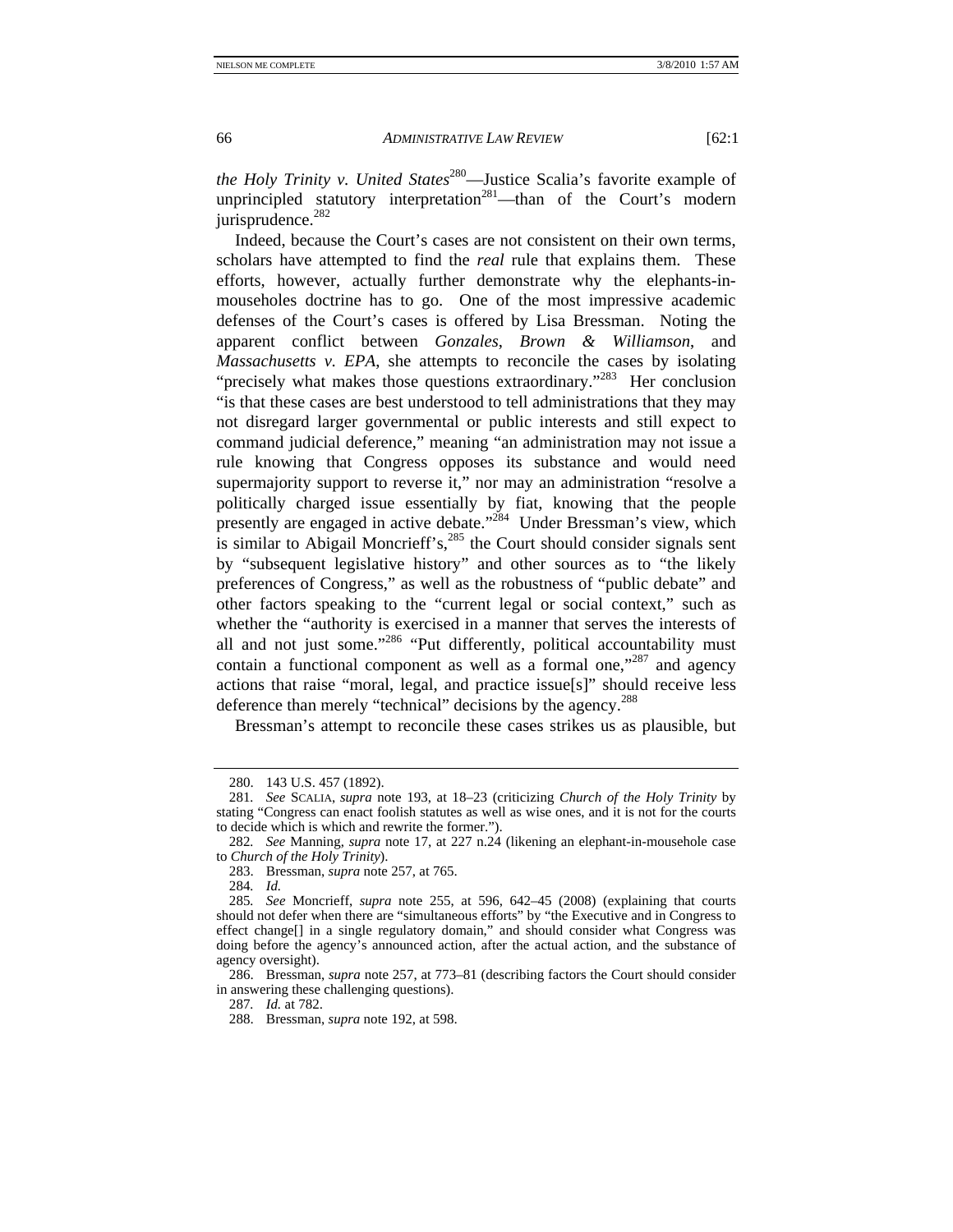that is hardly comforting, and we have little doubt that her analysis—as it requires judges to don the hats of political scientists—would be distasteful to a more formalist judge. She herself acknowledges this "nuanced" approach to *Chevron* may be a "cure . . . worse than the disease," as it requires, among other things, for "judges to read an administrator's (and the President's) mind," raising both separation of powers and practical issues, especially as the facts necessary to make the requisite evaluations may be difficult to acquire.<sup>289</sup> Her attempt to reconcile the cases also requires "attribut[ing] to Congress the intent that agencies interpret statutes in light of current congressional preferences,"<sup>290</sup> but this is a form of "legislative self-delegation"<sup>291</sup> that is prohibited by *INS v. Chadha*,<sup>292</sup> as it allows a subsequent Congress to exercise authority outside of bicameralism and presentment.<sup>293</sup>

Aside from constitutional concerns, moreover, any approach like that proposed by Bressman to explain the Court's precedent is also not amenable to consistent implementation. Courts are not equipped to play political prognosticator, evaluating just how seriously the public is debating an issue or what Congress's likely views are on the subject. How would a court even begin to articulate a doctrinal rule that could encompass these factors? How much public discussion and "consensus" is necessary, and how intense and widespread must that public discussion be before the Court should stop deferring to the Executive Branch?<sup>294</sup> And just when does a "technical" issue become a "moral" one?<sup>295</sup> Though it may be able to explain the Court's decisions, Bressman's approach is hardly the stuff of which enduring doctrine is made.

 <sup>289.</sup> Bressman, *supra* note 257, at 784–85.

<sup>290</sup>*. Id.* at 788.

 <sup>291.</sup> Manning, *supra* note 192, at 675.

 <sup>292. 462</sup> U.S. 919, 944–59 (1983) (holding that the congressional veto provision is unconstitutional).

 <sup>293.</sup> For instance, what if Congress intended the President to interpret statutes according to the preferences of a congressional committee? Such a possibility seems squarely foreclosed by *Chadha*. If so, what is the principled difference between that scenario and one where Congress intends the President to interpret statues according to the preferences of a later Congress?

 <sup>294.</sup> Bressman, *supra* note 257, at 797–98 (considering the role public opinion played in recent Supreme Court decisions).

<sup>295</sup>*. See, e.g*., Posting of Eoin O'Carroll to Bright Green Blog, http://features. csmonitor.com/environment/2009/02/16/us-considers-pika-protection-due-to-warming/

<sup>(</sup>Feb. 16, 2009) (explaining the debate over whether to classify the pika—what you get if you "cross a rabbit with a hamster, make it very sensitive to heat, and deposit it on mountains throughout the western United States"—as an endangered species due to global warming affecting its habitat).